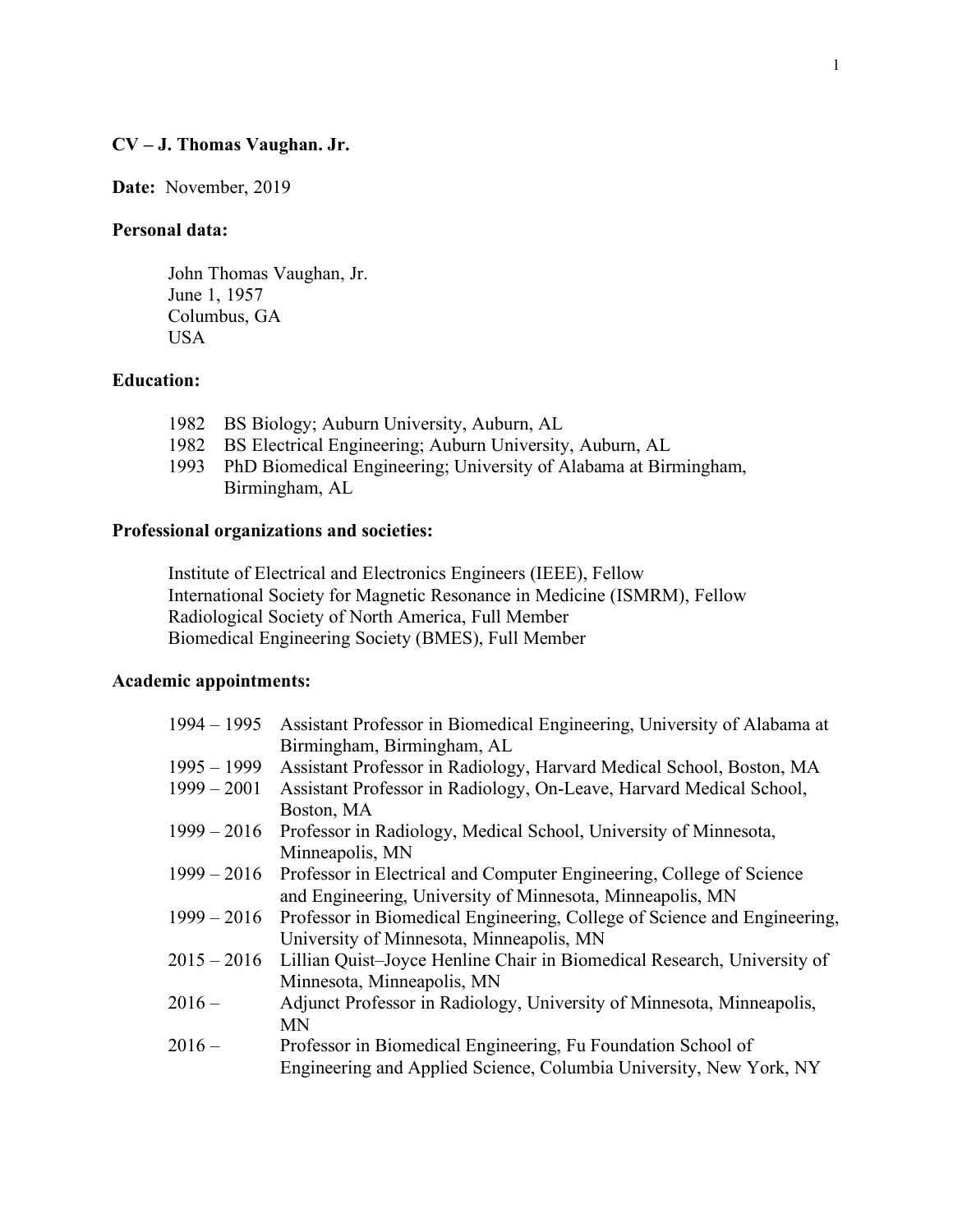| $2016 -$ | Professor in Radiology, Vagelos College of Physicians and Surgeons, |
|----------|---------------------------------------------------------------------|
|          | Columbia University, New York, NY                                   |
| $2916-$  | Professor in Applied Physics and Applied Mathematics Fu Foundation  |

2916 – Professor in Applied Physics and Applied Mathematics, Fu Foundation School of Engineering and Applied Science, Columbia University, New York, NY

## **Hospital and Institutional Appointments:**

| $1984 - 1989$ | Research Engineer, Radiology, University of Texas Southwestern,           |
|---------------|---------------------------------------------------------------------------|
|               | Dallas, TX                                                                |
| $1989 - 1993$ | Chief Biomedical Engineer, Center for Nuclear Imaging Research, Philips   |
|               | Research Laboratories, Hamburg, Germany and University of Alabama at      |
|               | Birmingham, Birmingham, AL                                                |
| $1994 - 1995$ | Director of Engineering, Ctr. for Nuclear Imaging Research, University of |
|               | Alabama at Birmingham, Birmingham, AL                                     |
| $1995 - 1999$ | Assistant in Physics, Massachusetts General Hospital, Boston, MA          |
| $1995 - 1999$ | Director of Engineering, Nuclear Magnetic Resonance Center,               |
|               | Massachusetts General Hospital, Boston, MA                                |
| $1999 - 2016$ | Engineering Core Director, Center for Magnetic Resonance Research,        |
|               | University of Minnesota, Minneapolis, MN                                  |
| $2016 -$      | Member and Principal Investigator at Mortimer B. Zuckerman Mind Brain     |
|               | Behavior Institute, Columbia University, New York, NY                     |
| $2016 -$      | Director, Magnetic Resonance Platform, Zuckerman Mind Brain Behavior      |
|               | Institute, Columbia University, New York, NY                              |
| $2018 -$      | Founding Director, Columbia Magnetic Resonance Research Center,           |
|               | Columbia University, New York, NY                                         |
| 2019 –        | Staff Scientist and Director of the High Field Imaging Laboratory, New    |
|               | York State Nathan Kline Psychiatric Research Institute, Orangeburg, NY    |

# **Honors:**

- 1979 Pi Mu Epsilon, National Mathematics Honor Society
- 1980 Eta Kappa Nu, National Electrical Engineering Honor Society
- 1980 Tau Beta Pi, National Engineerng Honor Society -1981
- 1981 NASA STS (Space Shuttle) Service Award
- 1981 Phi Beta Kappa, National Academic Honor Society
- 1993 UAB School of Engineering Dean's Award, Outstanding Graduate Student
- 1993 UAB Department of Biomedical Engineering, Outstanding Graduate Student
- 2002 Opening Plenary, International Society for Magnetic Resonance in Medicine
- 2005 2007 Board of Trustees,International Society for Magnetic Resonance in Medicine
- 2009 Fellow, International Society for Magnetic Resonance in Medicine
- 2014 Fellow, Institute of Electrical and Electronic Engineers
- 2015 Lillian Quist–Joyce Henline Chair in Biomedical Research, Univ. of Minnesota
- 2015 Nominee for ISMRM Gold Medal
- 2018 Founding Director, Columbia Magnetic Resonance Research Center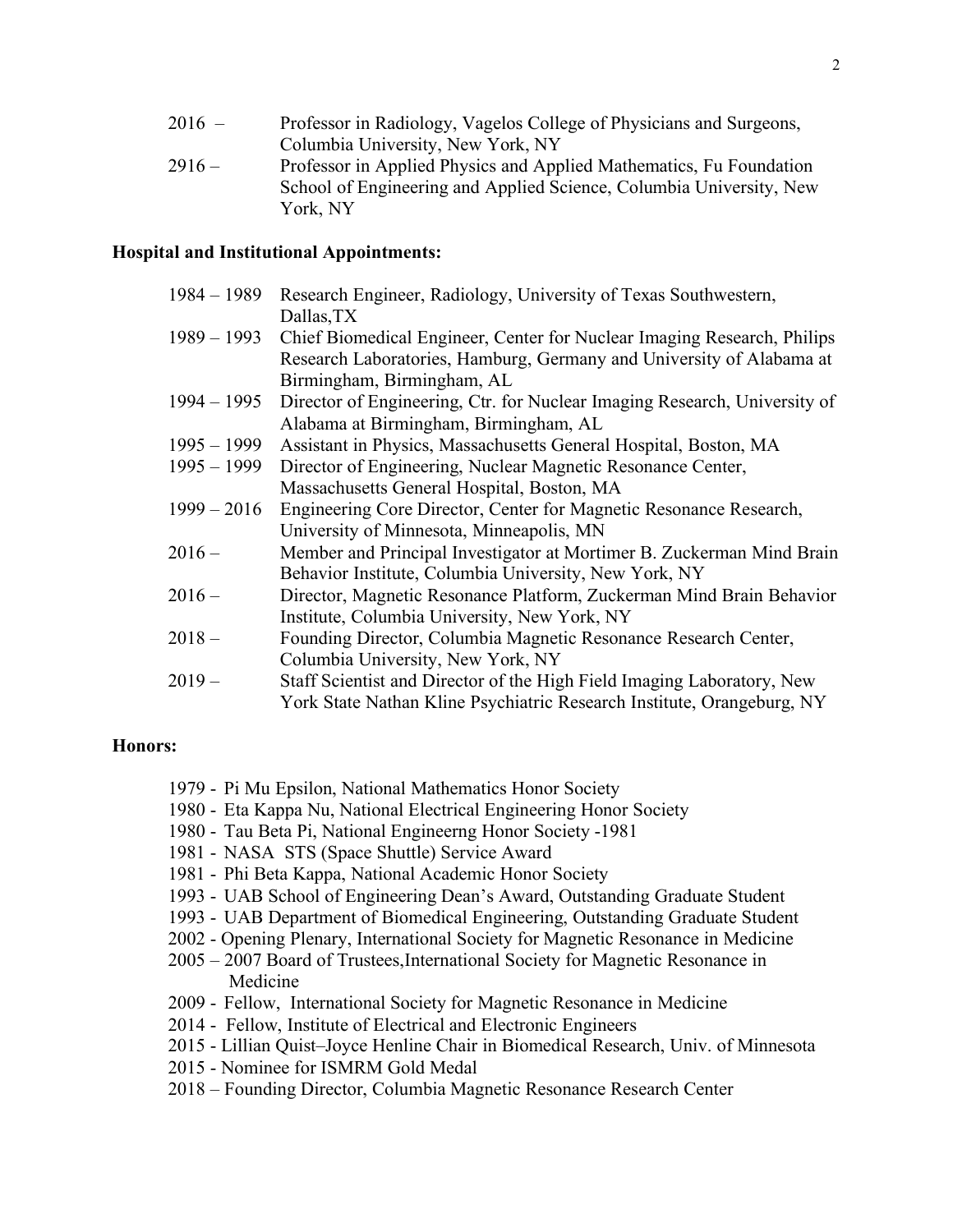Numerous international keynote lectures Numerous elected professional society committee chairs

## **Columbia Magnetic Resonance Research Center, Founded 2018**

Founded Columbia Magnetic Resonance Research Center consisting of:

Personnel: 137 Investigators, 80 newly trained MR system operators, 450 experiment support and first responder staff with MR safety training.

Facilities: Six fully equipped and staffed MR Research Laboratories at Columbia University Irving Medical Center, Columbia University Cancer Center, Zuckerman Mind Brain Behavior Center, Fu School of Engineering and Applied Sciences, New York State Psychiatric Research Center, and New York State Nathan Kline Psychiatric Research Institute.

Equipment: 18 MR systems, 1.5T to 9.4T for human and animal research (13 full-time research, 5 clinical + research)

Data: Investigators' labs, MR facilities and MR systems are being fully integrated with Google Cloud Platform for data acquisition, archiving, curating, sharing and computing.

### **Academic Grant support: (\$130 m)**

### **Past**

- 1985 1990 NIH 1 P41 RR002584-01 RL Nunnally, PI; JT Vaughan, Co-PI Core Project 2, Engineering Institution: University of Texas Southwestern Medical Center, Dallas, TX Title: "Southwestern NMR Center for In Vivo Metabolism" Support: \$3.8m
- 1988 1990 Texas Advanced Technology Program RL Nunnally, PI; JT Vaughan, Co-PI Institution: University of Texas Southwestern Medical Center, Dallas, TX Title: "New Approaches to Radiofrequency Antennas for MR Imaging and Spectroscopy" Support: \$250,000
- 1988 1990 Dallas Biomedical, Inc. RL Nunnally, PI; JT Vaughan, Co-PI Institution: University of Texas Southwestern Medical Center, Dallas, TX Title: "Physiological Phantom Standard for NMR Imaging and Spectroscopy" Support: \$100,000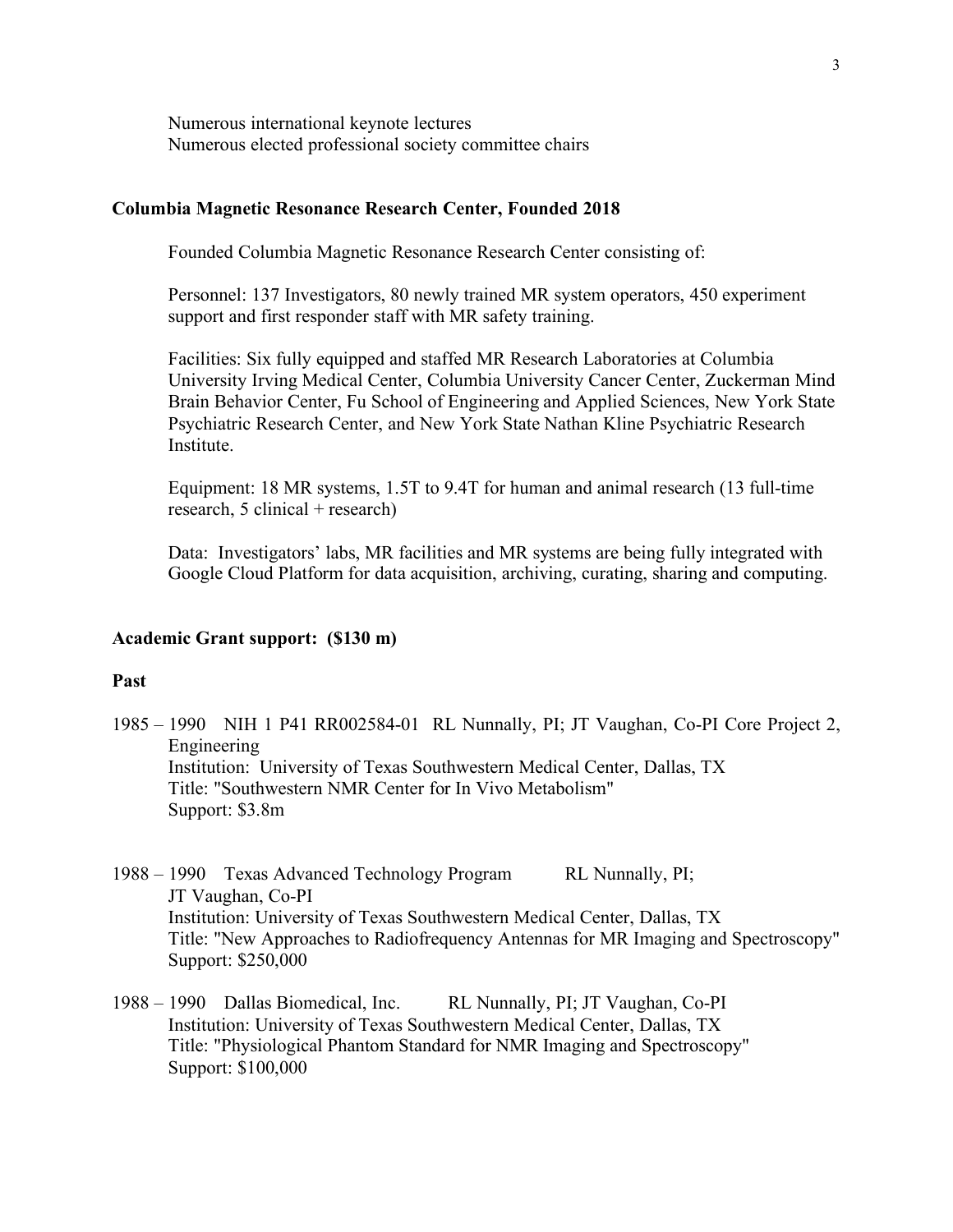- 1992 1997 NIH 1 P41 RR07723-01 GM Pohost, PI; JT Vaughan, PI Core I, Engineering Institution: University of Alabama at Birmingham, Birmingham, AL Title: "Clinical NMR Studies at 4.1T" Support: \$4.2m
- 1997 1998 NIH-NCRR-1R41 RR11754-01 JT Vaughan, PI Institution: Harvard Medical School, Boston, MA and Advanced NMR Systems, Inc., Wilmington, MA. Title: "Double Tuned Head Coils for High Field NMR," Support: \$95,881
- 1997 1998 NIH-NCI-1R-41RR12264-01 JT Vaughan, PI Institution: Harvard Medical School, Boston, MA and Enon Microwave, Topsfield, MA Title: "High Power TR Switch for High Field Human MRI," Support: \$99,000
- 1997 1999 NSF-DBI-9724627 JT Vaughan, PI Institution: Massachusetts General Hospital, Boston, MA Title: "Electromagnetics Analysis System for NMR," Support: \$310,691 direct with institutional matching
- 1997 1999 GE Medical Systems JT Vaughan, PI Institution: Enon Microwave, Inc., Topsfield, MA Title: RF Front End for 3T MRI System Support: \$400,000
- 1998 1999 NIH-NCRR-1R-41-RR13230-01 JT Vaughan, PI Institution: Enon Microwave, Topsfield, MA, and Massachusetts General Hospital, Boston, MA Title: "A Homogeneous Transmit Coil for High Field NMR" Support: \$99,000
- 1996 2001 NIH-1 RO1 NS34626-01-A1 RG Gonzalez, PI; JT Vaughan, Co-I Institution: Massachusetts General Hospital, Boston, MA Title: "Molecular Neuroimaging of AIDS Dementia: Animal Models" Support: \$984,865
- 1998 1999 DOD-ONDCP (B Rosen, PI; JT Vaughan, H. Breiter, authors and Co-PIs Institution: Massachusetts General Hospital, Boston, MA Title: A 7T Human MRI System for Studying Cocaine Addiction Support: \$7,200,000 (including \$1,200,000 matched by Vaughan's grants)
- 1997 2000 Whitaker Foundation JT Vaughan, PI Institution: Massachusetts General Hospital, Boston, MA Title: "MR Imaging of the Brain at Very High Fields, Support: \$179,319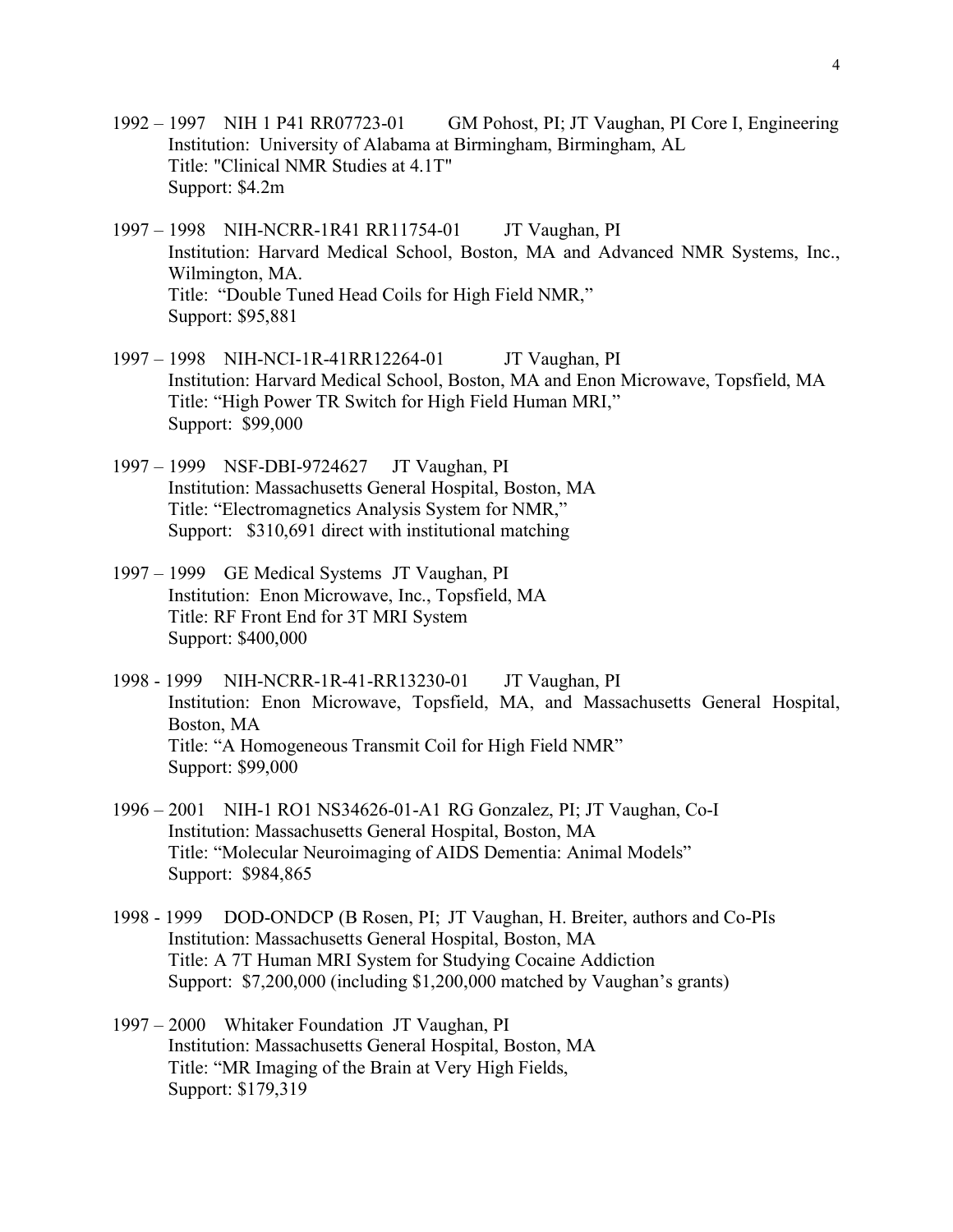- 1997 2002 NIH-NCI-2P 01 CA48729-09 T. Brady, PI; Vaughan PI Core B Institution: Massachusetts General Hospital, Boston, MA Title: "Biomedical Implications of Magnetic Susceptibility" Support: \$1,848,260, Core B
- 1997 2002 NIH-NCRR- P41-RR08079, K Ugurbil, PI; JT Vaughan, PI Project 13 Institution: University of Minnesota, Minneapolis, MN Title: "NMR Imaging and Localized Spectroscopy at High Magnetic Fields" Support: \$4.7m
- 1999 2002 NIH- RO1 CA76535 J.T.Vaughan, PI Institution: Massachusetts General Hospital, Boston, MA Title: "Minimizing RF Losses in High Field MR Head Imaging" Support: \$726,363
- 2000 2002 NIH-S10 RR139850 JT Vaughan, PI Institution: University of Minnesota Title: "A 9.4T NMR Imaging System for Primate Research" Support: \$400,000
- 2002 2006 NIH-R33 CA94318 JT Vaughan, PI Institution: University of Minnesota Title: "High Field RF Coils for Improved Breast Cancer Detection" Support: \$1,021,842
- 2002 -2005 NIH-R01 CA94200-01A1 01A1 J.T. Vaughan, PI Institution: University of Minnesota Title: "New RF Technology for Improved Breast Cancer Diagnostics" Support: \$1,131,643
- 2002 2006 NIH-2 R42 RR13230-02 J.T. Vaughan, PI Institution: Biomedical Engineering, Inc. with subcontract to University of Minnesota Title: "A Homogeneous Transmit Coil for High Field Human NMR" Support: \$518,000
- 2002 -2007 NIH-R01 EB00473 J Duncan, PI; JT Vaughan, PI subcontract Institution: Yale University Title: "Bioimaging and Intervention in Neocortical Epilepsy" Support: \$876,870 for subcontract
- 2008 State of Alabama bond fund, JT Vaughan, originator and author Institution: Auburn University Title: MR Center for Auburn University and University of Alabama at Birmingham Support: \$25m for Auburn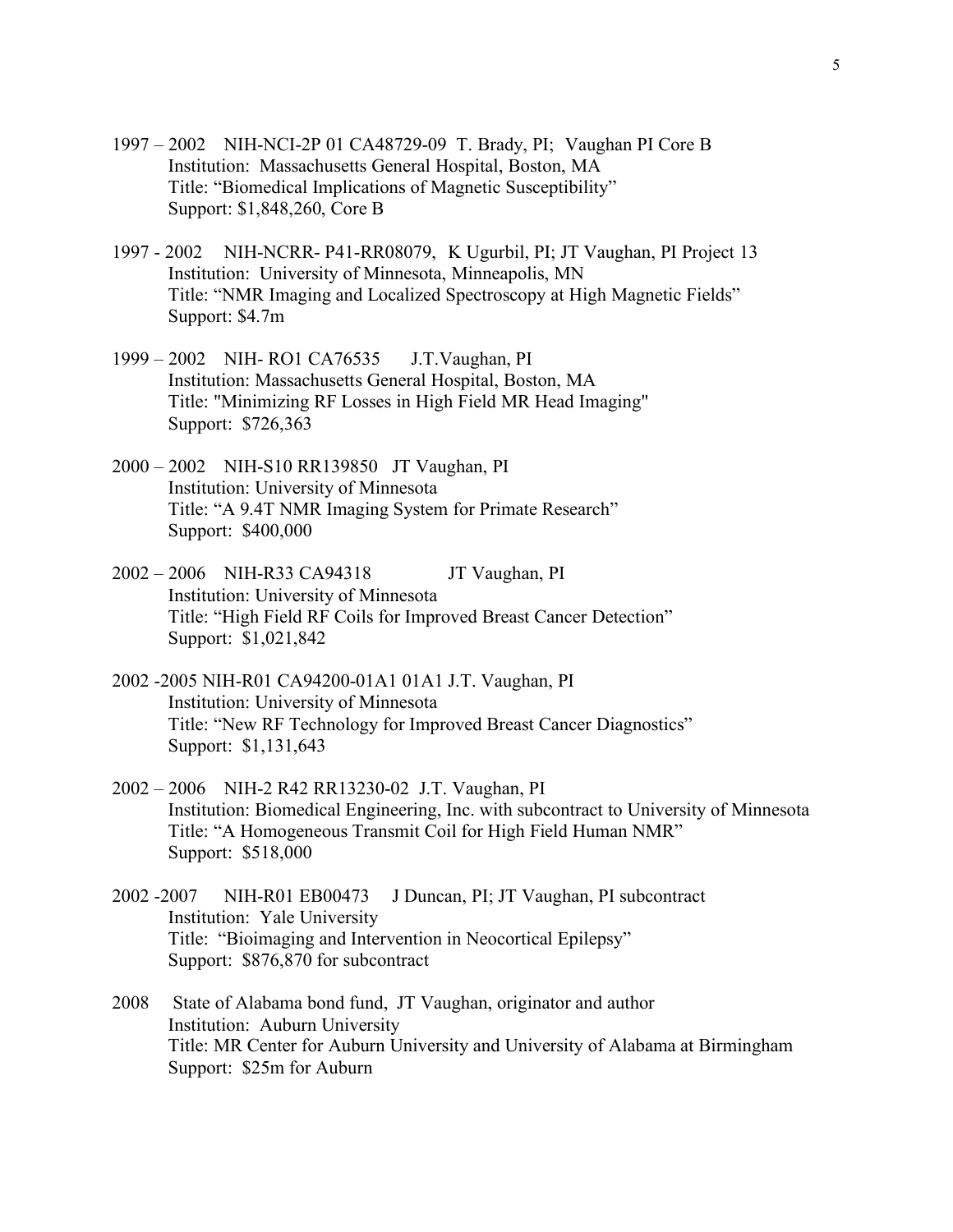- 2008 State of Alabama bond fund, JT Vaughan, originator and author Institution: University of Alabama at Birmingham Title: MR Center for University of Alabama at Birmingham and Auburn University Support: \$25m for UAB
- 2001 2006 NIH-R01 RR15413 K Ugurbil, PI, JT Vaughan, Co-I Institution: University of Minnesota Title: "Functional MRI in Humans at 7 Tesla" Support: \$37,500 Vaughan budget
- 2004 2009 NIH- R01 EB000895-04 J.T.Vaughan, PI Institution: University of Minnesota Title: "Minimizing RF Losses in High Field MR Imaging" (renewal of R01 CA76535) Support: \$1,992,897
- 2005 2008 NIH-Center Grant Supplemental Award J.T.Vaughan, Co-PI Institution: University of Minnesota Title: "MR Image-Guided Intervention in Breast Cancer" Support: \$400,000
- 2007 2009 NIH-SBIR R43 CA126098-01 B Larson, T Vaughan, Co-PIs Institution: MR Robotics, Inc. Title: MRI-Guided Robotic Breast Cancer Interventions Support: \$290,000
- 2009 2011 NIH S10 RR 25437 JT Vaughan, PI Institution: University of Minnesota Title: A Multi-Mode, Multi-Channel Transmitter for 9.4T NMR Support: \$500,000 (ARA Stimulus grant)
- 2008 2013 NIH-PAR-02-010 Chris Collins, PI at Penn State, Vaughan, Co-I subcontract Institution: Pennsylvania State University with subcontract to University of Minnesota Title: "High Field MRI: Limitations and Solutions" Support: \$663,446 for subcontract
- 2011 2013 NIH 1R41EB013543-01 JT Vaughan, PI Institution: Life Services, LLC and U of MN Title: Coils for Human Whole Body Imaging at 7T Support: \$100,000
- 2011 2013 NIH 1 R01 EB011551-01A1 Yudong Zhu PI, JT Vaughan, subcontract PI Institution: New York University Title: RF Technology Innovation for Advancing High Field MR Support: (sub contract) \$500,000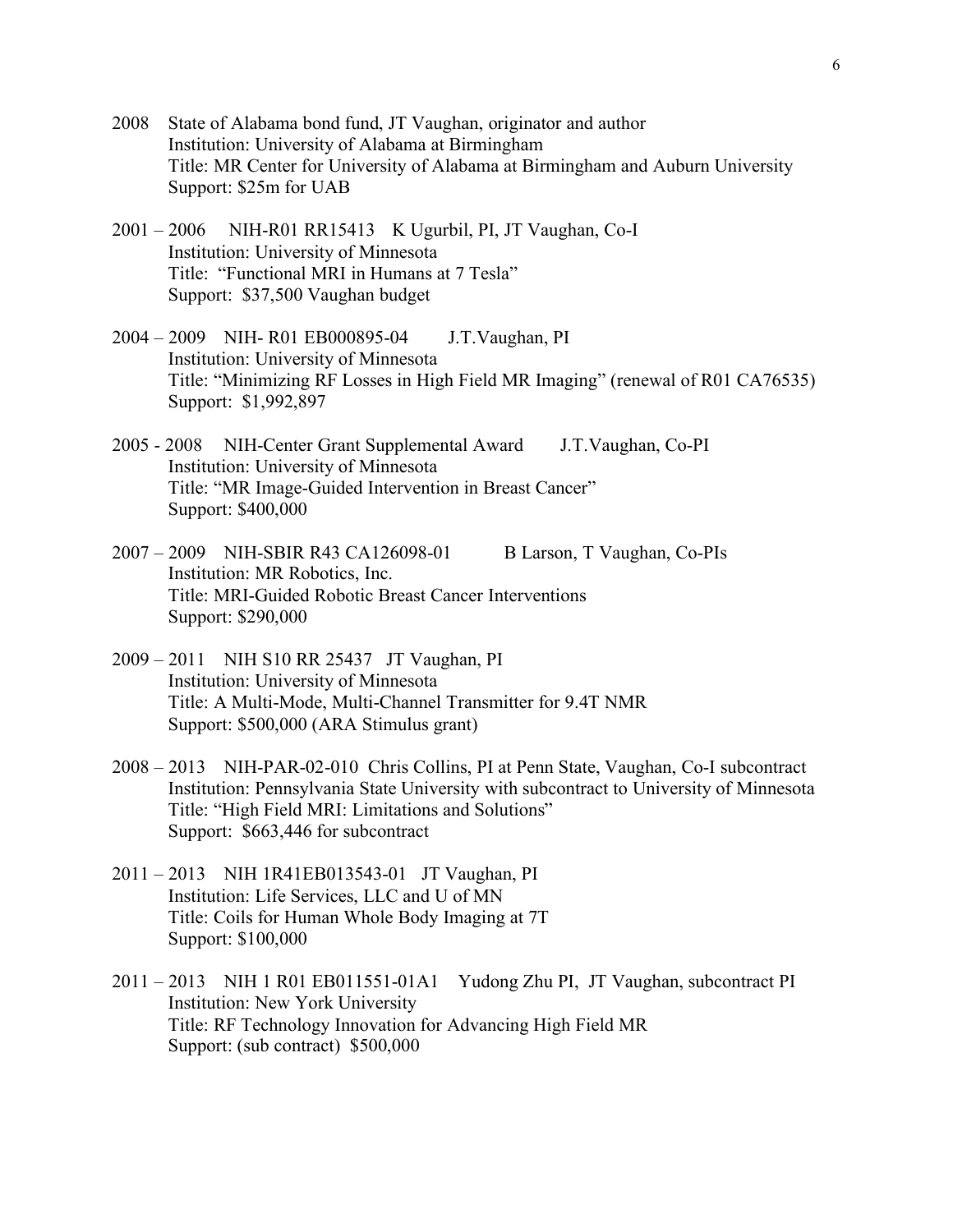- 2010 2015 1 U54 MH091657 (Co-PI: Ugurbil) JT Vaughan Co-I Title: Mapping the Human Connectome: Structure, Function, and Heritability Costs: \$777,981 / anum
- 2013 2015 Siemens Grant Ugurbil, Vaughan, MPIs Title: 3T Body Coil Direct Costs: \$180,000
- 2008 2018 (renewed) NIH-P41 RR08079 K Ugurbil, PI; JT Vaughan, PI Engineering Core Institution: University of Minnesota Title: "NMR Imaging and Localized Spectroscopy" Support: \$984,683 for Core V (2013-2018 renewal)
- 2007 2016 (renewed) NIH-R01-EB006835 JT Vaughan, PI Institution: University of Minnesota Title: "Human MRI to 9.4T and Beyond" Support: \$ 1.5m (2013-2016 renewal)
- 2007 -2017 (renewed) NIH-R01 EB007327 JT Vaughan, PI Institution: University of Minnesota Title: "RF Safety Assurance for High Field MRI" Support: \$2m (2011-2017 renewal)
- 2014 2016 NIH 1 R01 EB011551-01A1 Chris Collins, PI, JT Vaughan, subcontract PI Institution: NYU Title: RF Technology Innovation for Advancing High Field MR Support: \$300,000 (subcontract)
- 2011 2016 P30 NS5076408 PI: Ugurbil, JT Vaughan, Co-I Institution: University of Minnesota Title: Institutional Center Cores for Advanced Neuroimaging Support: \$2.41m
- 2013 Samsung License (19 patents) from U. Minn, MGH, and UAB. Principal Inventor: JT Vaughan Institution: University of Minnesota `Title: Patent Portfolio for multi-channel MRI Support: \$12m to UMN, \$330,000 to MGH, \$330,000 to UAB.
- 2014 2017 Samsung PI: JT Vaughan Institution: University of Minnesota Title: 3T Body Coil Support: \$1.2m
- 2014 2017 NIH NIMH R24-MH105998-01 JT Vaughan, MPI, MG Garwood Institution: University of Minnesota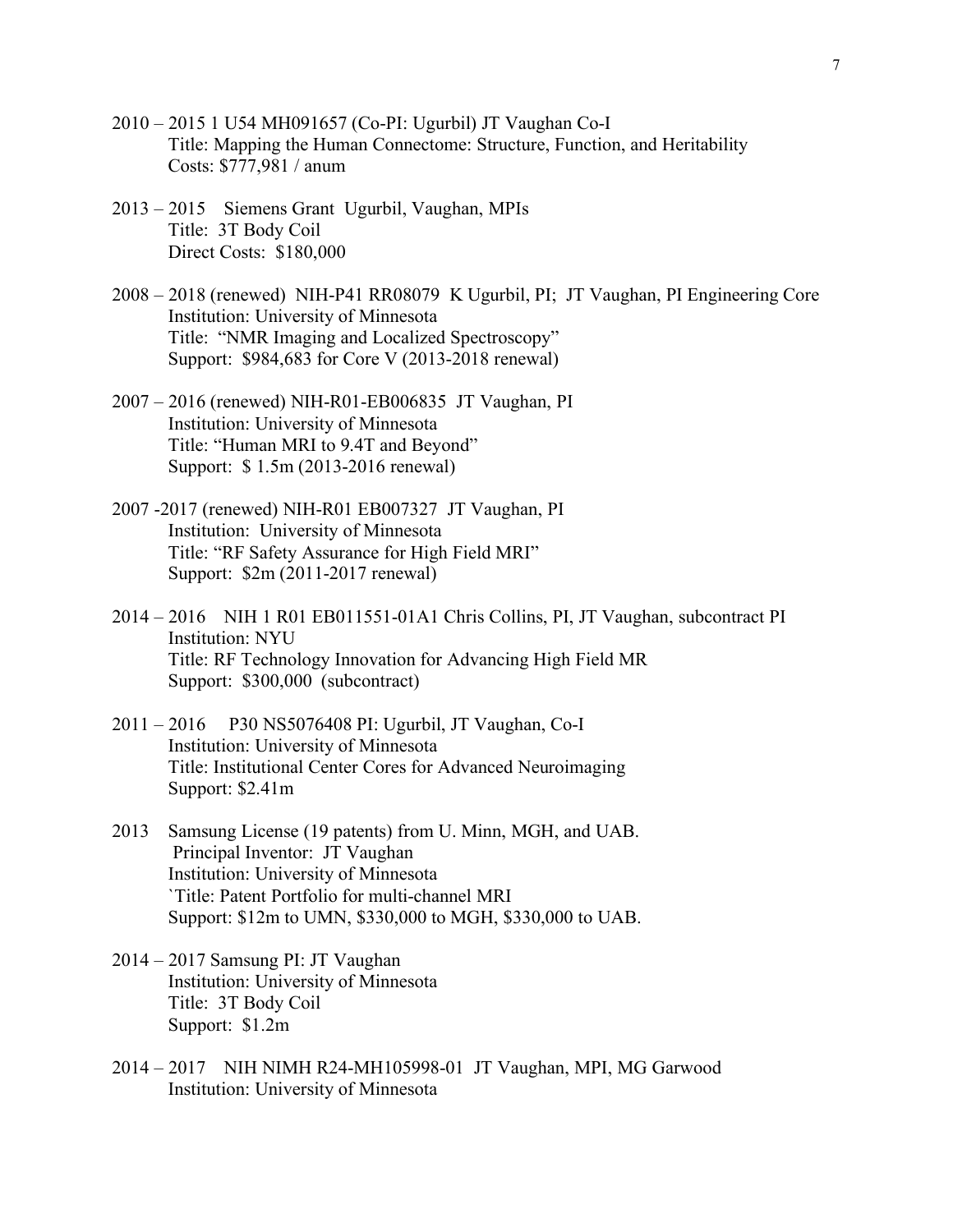Title: Imaging Brain Function in Real World Environments & Populations with Portable MRI Support: \$1m

2015 – 2017 NIH NIMH 3R24-MH105998-02S1 JT Vaughan, MG Garwood, MPI Institution: University of Minnesota Title: Imaging Brain Function in Real World Environments & Populations with Portable MRI Support: \$121.004 (supplement)

- 2016 2021 NIH1K99EB020058 Sung-Min Sohn, PI; JT Vaughan, mentor Institution: University of Minnesota Title: "Automatic RF Signal Tuning and Matching System for MR Imaging and Spectroscopy" Support: \$1.2m
- 2016 2021 NIH 1 K99 EB021173-01A1 Yigitcan Eryaman, PI, JT Vaughan, mentor Institution: University of Minnesota Title: Magnetic Resonance Imaging of Neural Implants Support: \$900,000
- 2014 2018 NIH 2R42EB013543-02 JT Vaughan, PI (Phase II STTR) Institution: Life Services, LLC Title: Coils for Human Whole-Body Imaging at 7T Support: \$1m
- 2016 2018 NIH EB01869 NIH G Adriany, PI, JT Vaughan Co-I Institution: Life Services, LLC Title: Multi-channel transmit / Multi-channel receive coil array for human fMRI Support: \$150,000

# **Current:**

- 2016 2019 Columbia, JT Vaughan, PI Title: Discretionary Startup Institution: Columbia University Support: \$3m
- 2017 2022 NIH U 01– EB025153 M Garwood PI, JT Vaughan Columbia U Subcontract PI Title: Imaging Human Brain Function with Minimal Restrictions Institutions: U. Minnesota, Columbia, Harvard, Yale, U. Sao Paulo, Victoria U. Support: \$11.2 m, Columbia sub-contract: 3.2m

2018 - 2020 Columbia University RISE Grant; V. Ferrara, JT Vaughan, N Kriegescorte, MPIs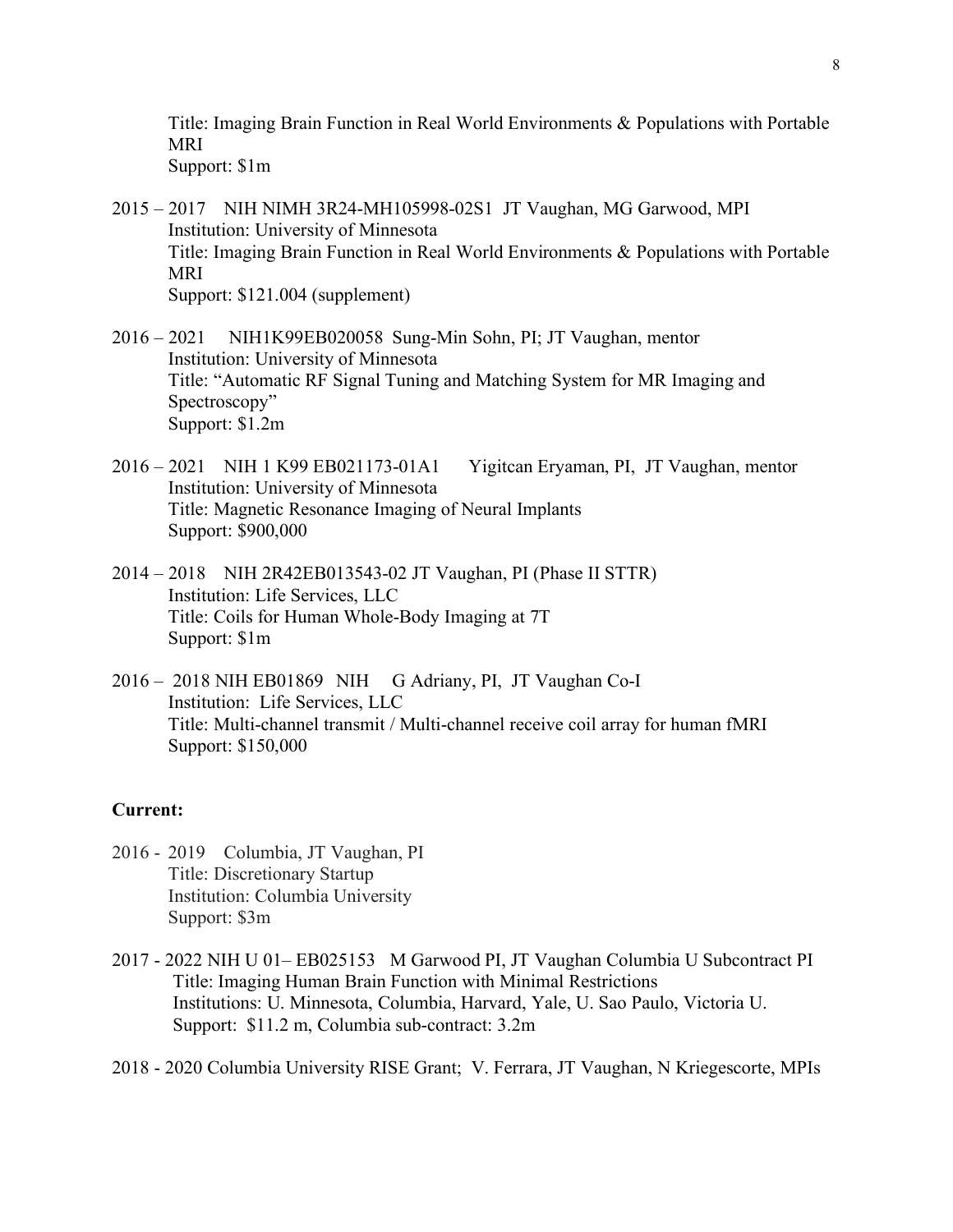Title: An Integrative Approach for Tracing Parallel Visual Pathways in the Non-human Primate Brain

Support: \$160,000

- 2018 2019 Columbia University Center Stimulus Grant, JT Vaughan PI Title: Columbia Magnetic Resonance Research Center (CMRRC) Support: \$50,000
- 2018 Columbia SEAS SIRS/STAR Grant. PIs JT Vaughan, C Juchem Title: Integrated Multi-Coil B0 and Radio-Frequency Technology for 1H Magnetic Resonance Spectroscopy of Cervical Spine Pathology in Multiple **Sclerosis** Support: \$60,000
- 2018 Google Development Grant Title: First MR Research Center Integrated in the Google Cloud Platform (GCP) Google, Inc. Support: \$20,000 in Cloud Credits
- 2018 US-India State Dept. Grant; JT Vaughan, Sairam Geethanath, Rajesh Harsh, PIs Title: - an Indiginous MRI system and IT network for India Support \$100,000
- **Pending.** (\$60m)
- 2020 2023 NSF MRI Grant. AR Franco PI, JT Vaughan co-PI Institution: New York State Nathan Kline Psychiatric Research Institute, Orangeburg, NY Title: Development of a Next Gen 9.4T Magnetic Resonance System for Translational Neuroscience Support: \$4m from NSF, \$6m matching from NYS, \$2m from NKI. \$350,000 from Columbia
- 2020-2025 NIH Brain Initiative Grant JT Vaughan, contact PI Institution: Columbia MR Research Center Title: MR 2.0, Data Driven Neuroimaging Support: \$16m
- 2020 2030 Sposored Research Agreement from Hillhouse Capital, Brunsfield International. JT Vaughan, PI Institution: Columbia MR Research Center Title: Accessible MR Support: Phase  $1 = $32m$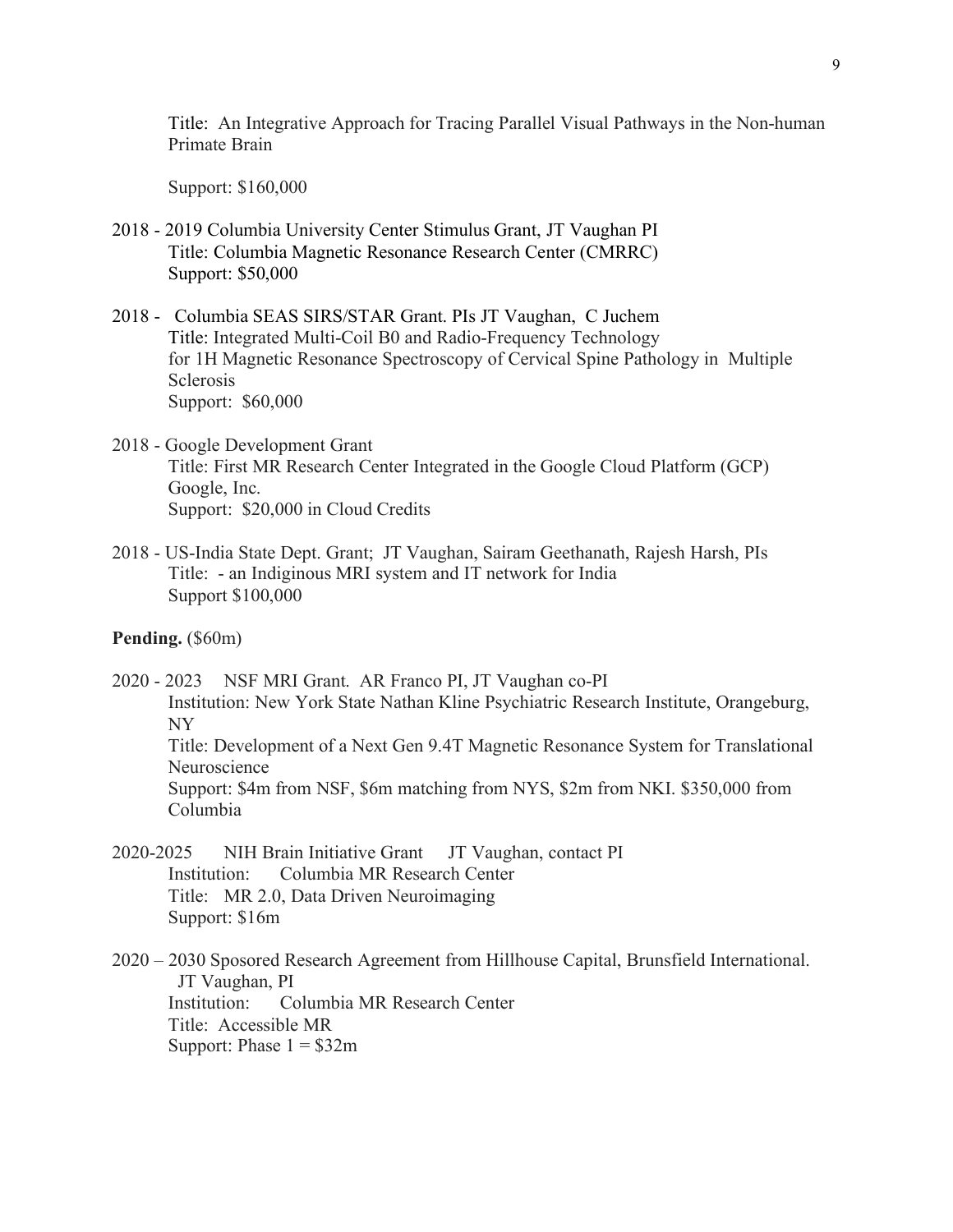## **University Committees**

|               | 1999 – 2004 NIH External Advisory Committee, Advanced Magnetic Resonance and      |
|---------------|-----------------------------------------------------------------------------------|
|               | Spectroscopy Facility, University of Florida, and National High Magnetic Field    |
|               | Laboratory                                                                        |
|               | 1999 – 2016 University of Minnesota, Department of Radiology, Center for Magnetic |
|               | Resonance Research, Biennial High Field Workshop Planning Committee.              |
| $2000 - 2001$ | Graduate Program Planning, Dept. Biomedical Engineering, U. Minnesota             |
| $2007 - 2011$ | Promotions and Tenure Review, Dept. Radiology, University of Minnesota            |
| $2009 - 2015$ | Senate Research Committee, University of Minnesota                                |
| $2011 - 2013$ | Office of the Vice President for Research, Research Risk Advisory Committee       |
| $2013 - 2015$ | Special Panel on Research Misconduct, Harvard University                          |
| $2014-$       | Member, Board of Advisors, Tra Vinh University, Tra Vinh, Viet Nam                |
| $2016 -$      | Chair, Columbia MR Research Center Faculty Advisory Committee                     |
| $2017 -$      | Chair, Columbia MR Research User's Group                                          |
| $2017 -$      | Chair, Columbia MR Safety Committee and IRB Review                                |
| $2017 -$      | Member, Zuckerman Inst. Human Cognitive Imaging Committee                         |
| 2018-         | Member, Zuckerman Preclinical MR Safety Committee                                 |
| 2018-         | Chair, MR Center Grant Planning Committee                                         |
| 2019-         | Member, MR Research Center Oversight Committee                                    |

# **Teaching Experience**

Courses:

- 1986 1989 (annual) Basics of NMR Physics for medical interns, residents and fellows Instructor: JT Vaughan Institution: University of Texas Southwestern Medical School, Dept. of Radiology
- 1991 1995, Biomedical Magnetic Resonance Imaging I, BME 640/740, 3 units Instructor: Don Twieg, with periodic lectures by JT Vaughan. Institution: The University of Alabama at Birmingham, AL
- 1991 1995, Biomedical Magnetic Resonance Imaging II, BME 641/741, 3 units Instructor: Don Twieg, with periodic lecturers by JT Vaughan Institution: The University of Alabama at Birmingham, AL
- 1995 1999, MR Physics, 3 unit graduate course Instructor: Bruce Rosen, with periodic lectures by JT Vaughan Institution: Harvard/MIT Health Sciences Technology Program, Boston MA
- 1999 2002, Biophysics 8147, "MRI Instruments and Methods" 3 units Instructor: Xiaoping Hu, with periodic lectures by JT Vaughan Institution: Department of Biophysics, University of Minnesota, Minneapolis, MN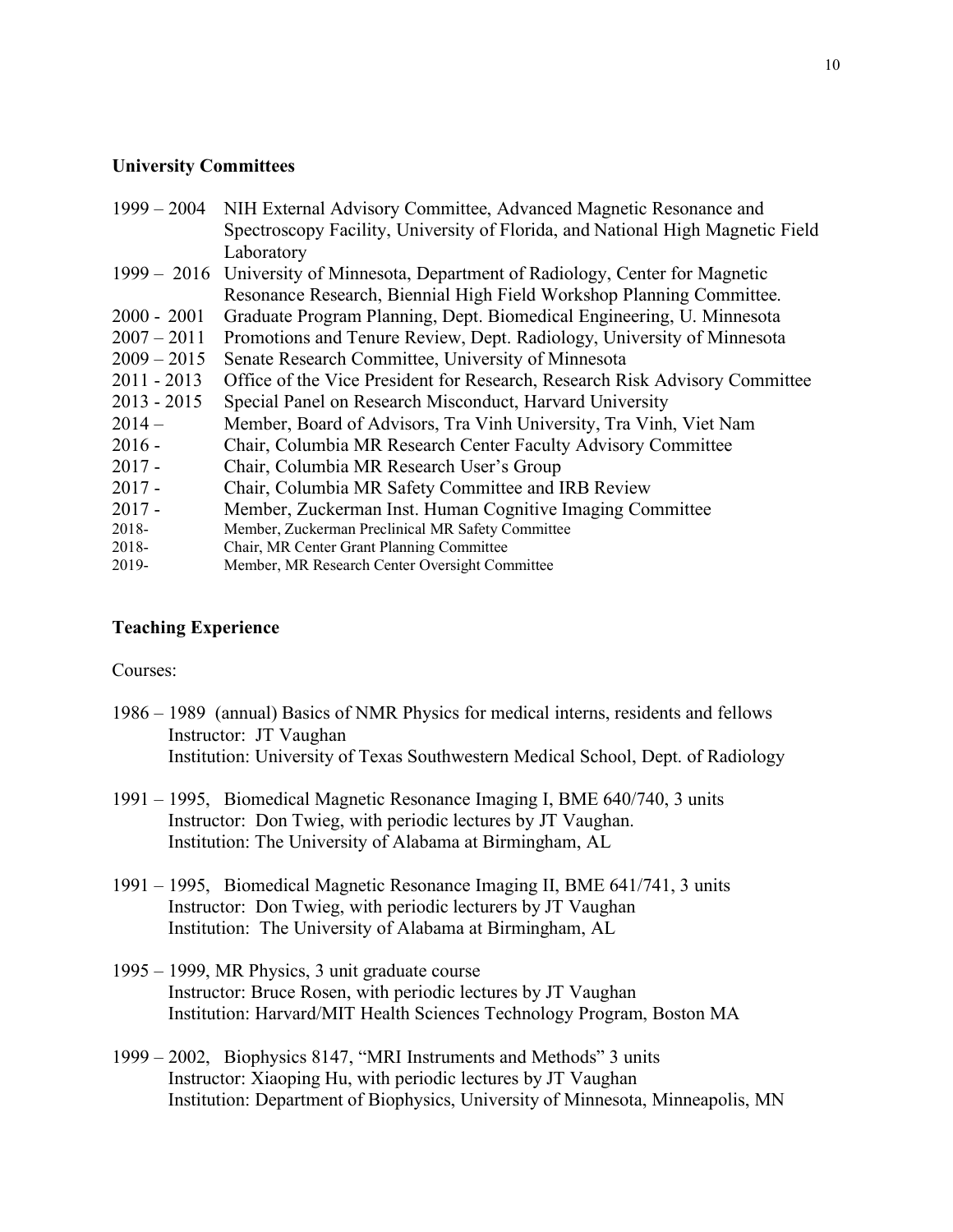2001 - 2004 HCol 3070H "Honors Colloquium: Ethical Choices in Science & Technology", 3 units Instructor: JT Vaughan Institution: College of Liberal Arts, University of Minnesota, Minneapolis, MN

- 2003 Biophysics 8293, " MR Spectroscopy and Imaging", 3 units Instructor, Kamil Ugurbil, Michael Garwood with individual lectures by JT Vaughan Institution: Department of Biophysics, University of Minnesota, Minneapolis, MN
- 2003 –2005, HCol 1001, "Freshman Honors Colloquium: Introduction to the Arts & Sciences" Instructor: Individual lectures by JT Vaughan Institution: College of Liberal Arts, University of Minnesota, Minneapolis, MN
- 2004 BME 8601 Biomedical Engineering Graduate Seminar Instructors: John Bischoff, Bin He, lectures by JT Vaughan Institution: Biomedical Engineering, University of Minnesota, Minneapolis, MN
- 2017 2019 BHD The Body in Health and Disease Preclinical Neuroscience Course Instructors: Serge Przedborski, JT Vaughan Institution: Columbia University Vagelos College of Physicians and Surgeons, New York, NY
- 2018 Research to Revenue Instructors: Sam Sia Case Study Mentor: JT Vaughan Institution, School of Engineering and Applied Sciences + Business, Columbia University
- 2020 BMEN 600X Topics in MR Instrumentation Instructor: JT Vaughan Institution: Department of Biomedical Engineering, School of Engineering and Applied Sciences
- 2020 PSY 600X Human Brain Imaging for Cognitive Neuroscience: Data Acquisition, Analysis, and Sharing Instructors: N Kriegeskorte, L. Davachi, Special Lectures, JT Vaughan

#### **Thesis Sponsorships and Committees**

1993 – 1994, Suriyanarayanan Venkatraman, MS, BME Advisor: D. Twieg, JT Vaughan, thesis project advisors Institution: Department of Biomedical Engineering, University of Alabama at Birmingham, AL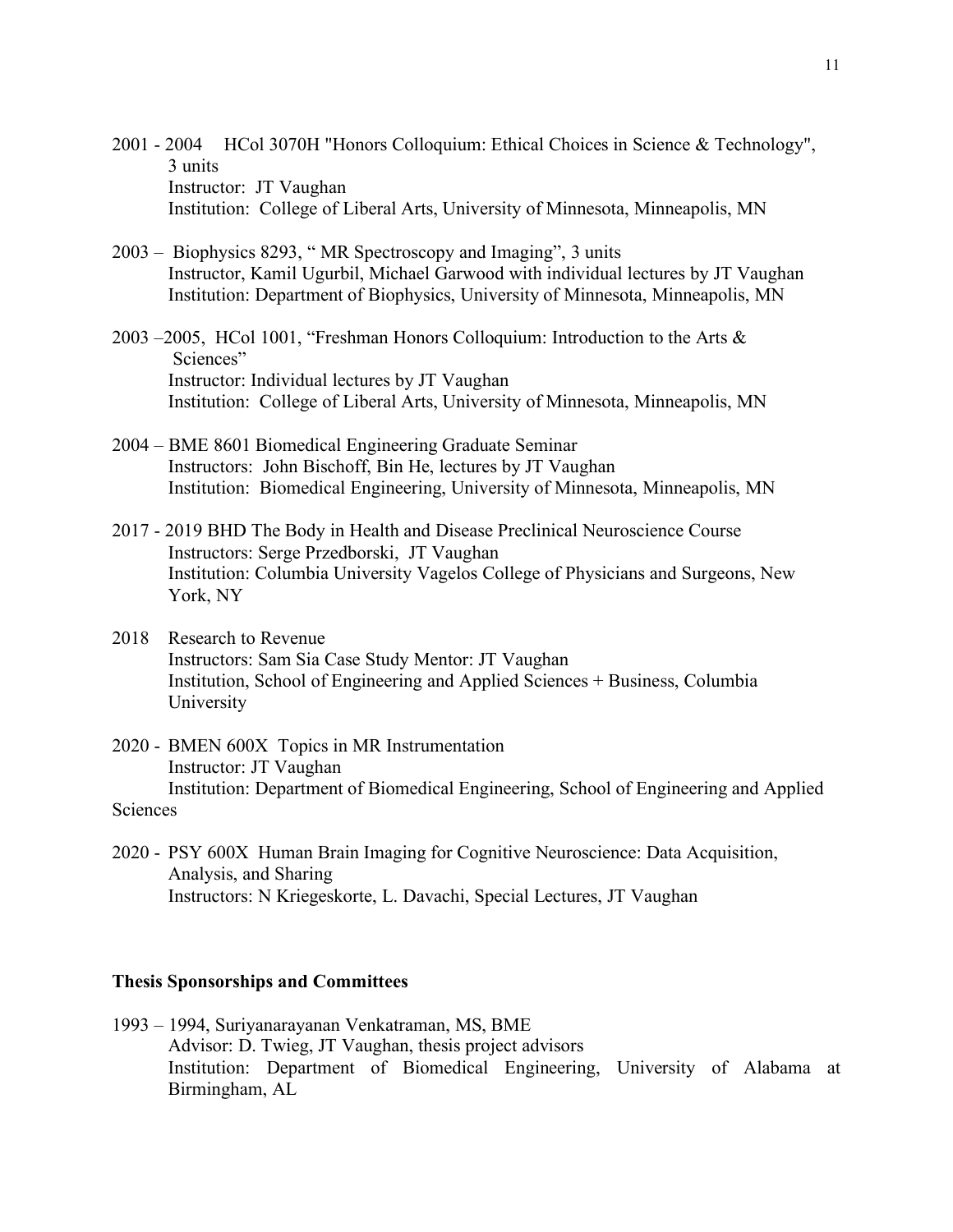- 1993 1995, Nanquing Zhang, PhD, Physics Advisor: T.F, Budinger, JT Vaughan project advisor Institution: Department of Physics, University of California, Berkeley, CA
- 1997 1998, Andrew Josephson, MS, EE Advisor: J.T. Vaughan (summer student) Institution: Department of Electrical Engineering, University of Minnesota.
- 1997 1998, Mark Skubis, MS, Nuclear Sciences Advisor: JT Vaughan Institution:Massachusetts Institute of Technology, Nuclear Sciences Thesis: "An Analytical Solution for Radiation Loss from a Small Current Loop"
- 1998 1999, Christian Haselgrove, MS Program Advisor: JT Vaughan Institution: MIT Nuclear Sciences
- 2000 2001 Eddie Auerbach, PhD, Biophysics Advisory Committee: JT Vaughan Institution: Biomedical Engineering, University of Minnesota
- 2001 Nicola DeSanch, Ph.D, BME Advisor: Peter Allen, JT Vaughan, External Examiner Institution: University of Alberta Biomedical Engineering Dissertation: "Anatomically-Tailored Magnetic Resonance Radiofrequency Probes"
- 2001 Guang-Tsai Lei, PhD, EE Advisor: J. Holte; J.T. Vaughan, Advisory Committee Institution: Mayo Clinic, Department of Physiology and Biohysics, Dissertation:" Elliptic Operators in Hilbert Space and in Microwave Engineering."
- 2001 2007 Jinfeng Tian, PhD, BME Advisor: J.T. Vaughan Institution: University of Minnesota, Biomedical Engineering Dissertation Project: "Modeling of Electromagnetic Propagation and Losses in Coil Structures and Tissues for High Field NMR"
- 2001 2012 Carl Snyder, PhD BME Advisor: J.T. Vaughan Institution: University of Minnesota, Electrical Engineering Thesis Project: RF Body Coils for Ultra-High field MRI
- 2002 Bethany Steichen Advisor: JT Vaughan (summer student) Institution: University of Minnesota, Center for Magnetic Resonance Research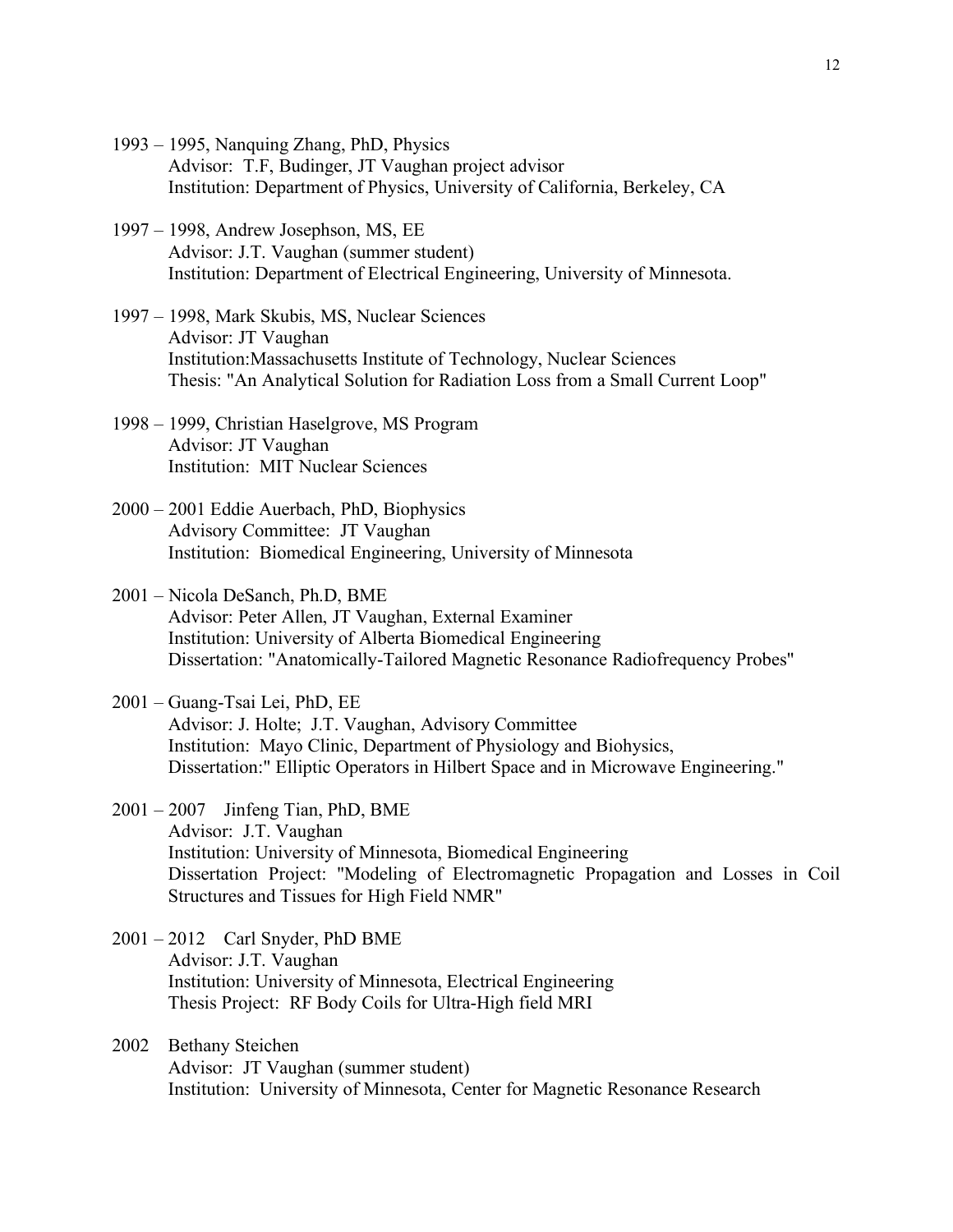Research Project: "A Critical Examination of the Influence of Magnetic Fields on Human Blood<sup>"</sup>

- 2000 2004 Jang-Yeon Park, PhD Committee, JT Vaughan, member Institution: University of Minnesota, Biomedical Engineering Thesis Project: "RF Pulse Sequence Optimization for High Field NMR"
- 2002 2006 Robert Pinkerton, PhD Advisor, Ravi Menon, JT Vaughan external examiner Institution: Western University, London Ontario Thesis Project: "RF Coils for MRI"
- 2003 –2011 Can Akun, PhD, BME Advisor: JT Vaughan Institution: University of Minnesota, Electrical Engineering Thesis Project: Optimal field generators for high RF coils
- 2004 2007 Joshua Holwell, MS EE Advisor: JT Vaughan Institution: University of Minnesota, Electrical Engineering Thesis Project: Phased Array Receivers for High Field MRI
- 2003-2007 Chris Olson, MS Student Degree status: MS EE received 2007 Thesis / Project Advisors: A. Gopinath / JT Vaughan Institution: University of Minnesota, Electrical Engineering Thesis Project: "RF localization for high field MRI"

## 2005- 2009 Hyoungsuk Yoo, PhD

- Thesis Advisors: A. Gopinath, JT Vaughan Institution: University of Minnesota, Electrical Engineernig Thesis Project: "Electromagnetics of waveguides, scattering, and MRI systems"
- 2008 2014 Leeor Alon, PhD Thesis Adivisor, Dan Sodickson. JT Vaughan, external examiner. Institution: New York University Thesis Project, RF power deposition and temperature mapping.
- 2009 2014 Sung-Min Sohn, PhD Advisors: A. Gopinath, JT Vaughan Institution: University of Minnesota, Electrical Engineering Thesis Project: "Auto-tuning of RF transmission line coil for high-fields MRI systems"
- 2011 2016 Albert Jang, PhD Advisor: JT Vaughan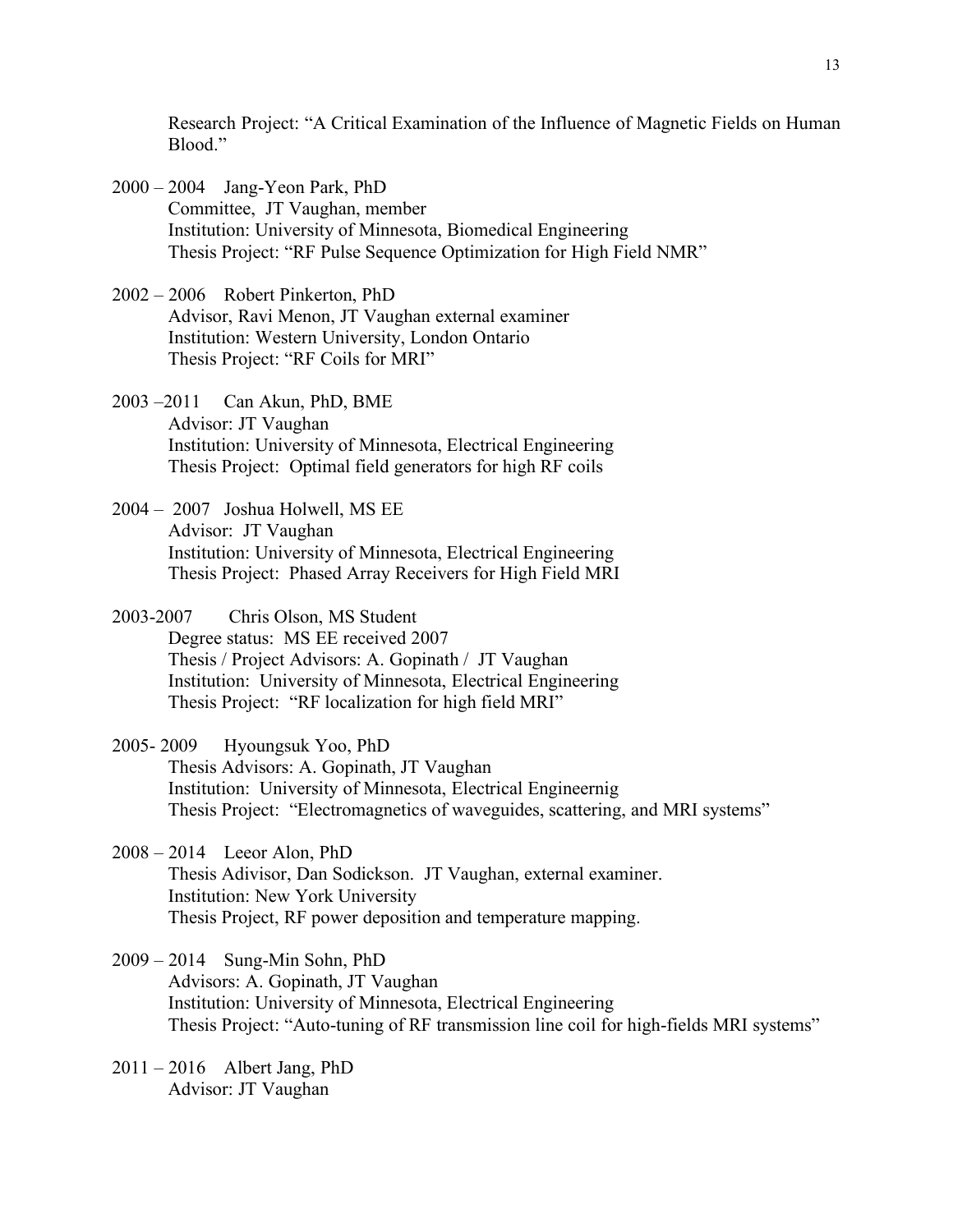Institution: University of Minnesota, Electrical Engineering Thesis Project: "MR Imaging in Inhomogeneous Fields"

- 2016 2019 Julie Kabil, PhD Intern Advisor: JT Vaughan Institution: University of Lorraine, Nancy, France
- 2017 Marina Manso, MS Intern Advisor: JT Vaughan Institution: University of Groningen, The Netherlands
- 2018 Jia Guo, PhD Advisor: Andrew Laine; JT Vaughan, Committee Member Institution: BME, Columbia University
- 2018 Gehua Tong, BME Doctoral Student Advisor: JT Vaughan Institution: BME, Columbia University
- 2018 Enlin Qian, BME Doctoral Student Advisor: JT Vaughan Institution: BME, Columbia University
- 2018 Israel Chavarria, Intern Intern Advisor: JT Vaughan, Intern Advisor Institution: APAM, Columbia University
- 2018 El Sherif Mahmoud, EE MS Advisor: JT Vaughan Institution: EE, Columbia University
- 2018 Yunsuo Duan, PhD, Assist. Prof., MRI Research, Dept. Psychiatry Career Mentor: JT Vaughan Institution: Career Mentoring Program, Columbia University Irving Medical Center
- 2018 Course: Research to Revenue Professor: Sam Sia Case Study Mentor: JT Vaughan Institution, SEAS+ Business, Columbia University

2019 - David Parker, PhD Advisor: Ray Razlighi, JT Vaughan co-advisor and examiner Institution: Department of Biomedical Engineering, School of Engineering and Applied Sciences, Columbia University Thesis: Optimal Correction of The Slice Timing Problem and Subject Motion Artifacts in fMRI/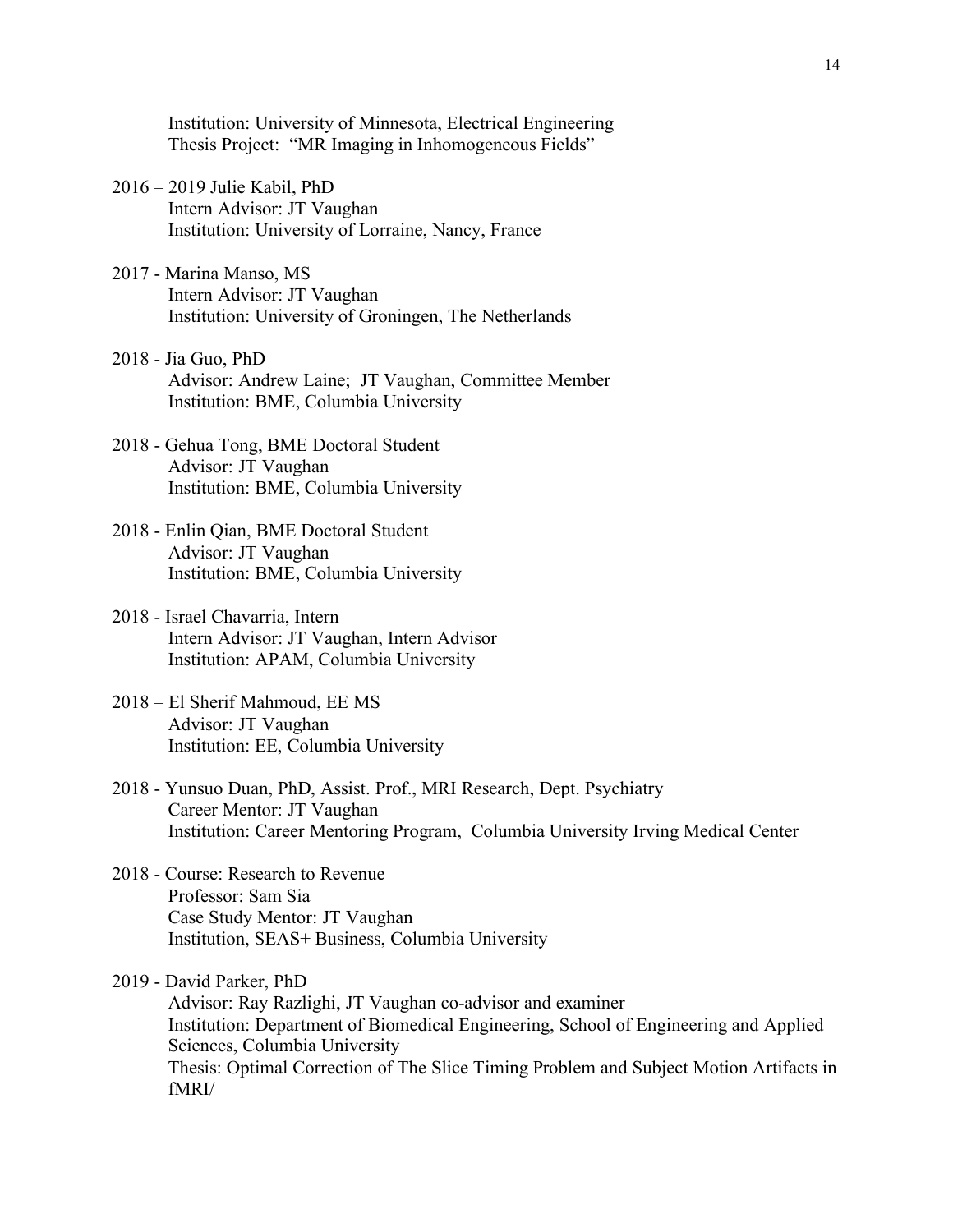2019 - Xinyang Feng, Ph.D.

Advisor: A Laine, JT Vaughan Advisory Committee Institution: Department of Biomedical Engineering, School of Engineering and Applied Science, Columbia University

2020 – Seyed Hossein Mirjahanmardi, MSEE Advisor: O.M Ramahi, JT Vaughan, External Advisor Institution: Department of Electrical and Computer Engineering, University of Waterloo, Canada

#### **Supported/Mentored Graduate Students, Post Docs and Research Scientists**

- 1993 1994, Suriyanarayanan Venkatraman, MS, BME Institution: Student in BME, University of Alabama at Birmingham, AL Current Employment: General Electric Healthcare
- 1997 1998, Andrew Josephson, MS, EE Institution: Student at MGH/Harvard EE Current Employment: General Dynamics
- 1998 1999, Lawrence Wald, PhD, Biophysics Institution: Research Scientist at MGH/Harvard Current Employment: MGH/Harvard/MIT Martinos Center
- 1998 1999, Douglas Kelley, PhD, EE Institution: Research Scientist at MGH Current Employment: General Electric Healthcare
- 1997 1998, Mark Skubis, MS, Nuclear Sciences Institution: Student in Harvard/MIT Health Science Technologies (HST) Nuclear Sciences Current Employment: US Navy (Nuclear Submarine Captain)
- 1998 1999, Christian Haselgrove, MS, Nuclear Sciences Institution: Student in Harvard/MIT HST, Nuclear Sciences Current Employment: NIH
- 1999 Gregor Adriany, PhD, EE Institution: Research Scientist, Center for Magnetic Resonance Research, U of Minnesota Current Employment: University of Minnesota
- 2000 2001 Eddie Auerbach, PhD, Biophysics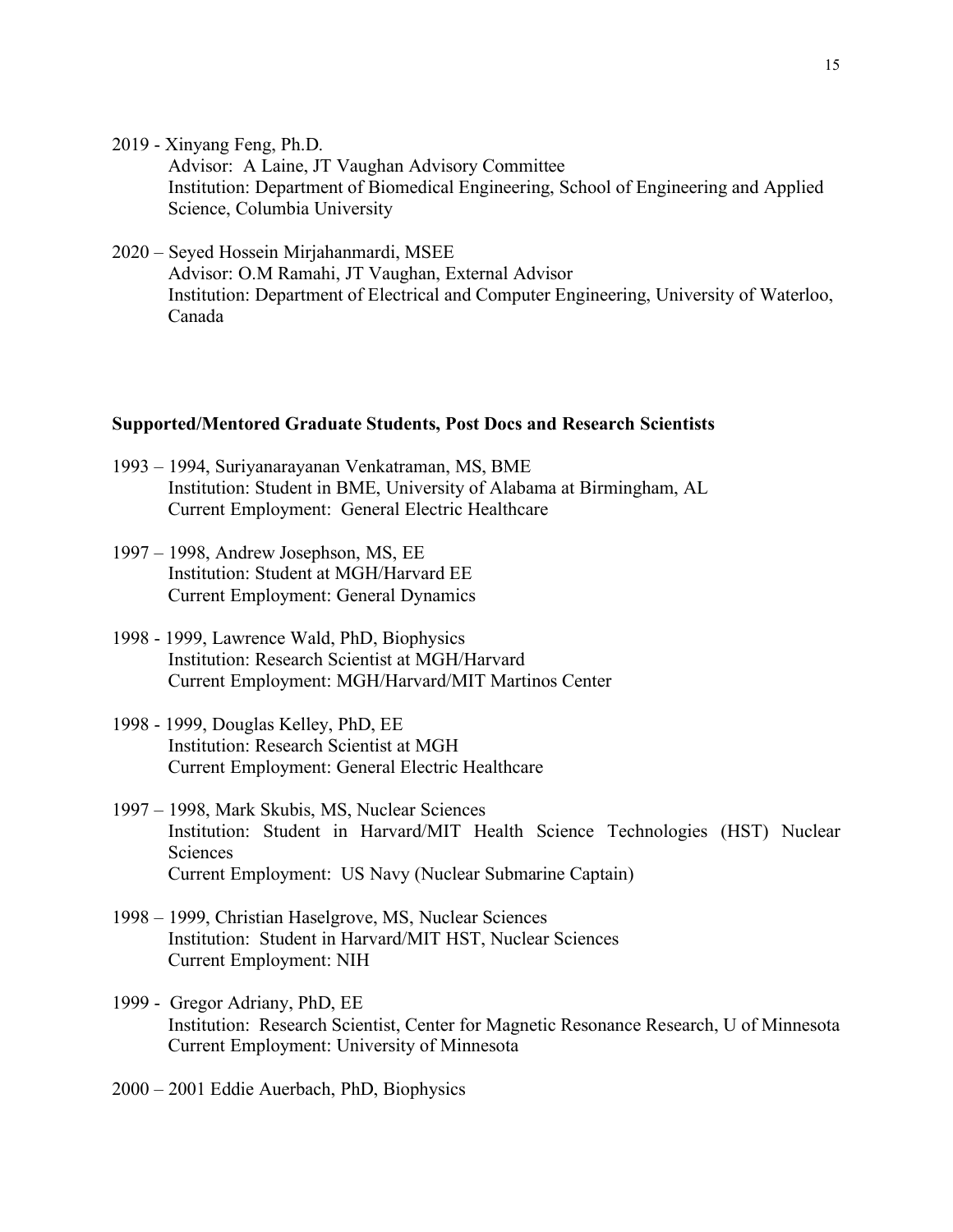Institution: Student in Biophyics, University of Minnesota Current Employment: University of Minnesota, Center for Magnetic Resonance Research

- 2001 2018 Jinfeng Tian, PhD, BME Institution: Student, Post Doc, Scientist in BME at University of Minnesota and Columbia Current Employment: US Food and Drug Administration
- 2001 2012 Carl Snyder, PhD BME Institution: Student, Post Doc in BME at University of Minnesota Current Employment: Champaign Imaging, LLC, Minneapolis
- 2002 Bethany Steichen, MD Institution: University of Minnesota, Center for Magnetic Resonance Research Current Employment: -an MD somewhere
- 2002 2016 Lance Delabarre, PhD Biophysics Institution: Post Doc, Research Asociate, University of Minnesota Current: Center for Magnetic Resonance Research, University of Minnesota
- 2003 –2011 Can Akun, PhD, BME Institution: University of Minnesota, Electrical Engineering Current Employment: Flywheel, LLC, Minneapolis
- 2004 2007 Joshua Holwell, MS EE Institution: University of Minnesota, Electrical Engineering Current Employment: MR Instruments,LLC, Minneapolis
- 2003 2007 Chris Olson, MS Institution: University of Minnesota, EE Current Employment: - a Chicago Engineering Firm.
- 2005- 2009 Hyoungsuk Yoo, PhD Institution: University of Minnesota, Electrical Engineering Current Employment: KAIST, Seoul
- 2009 2018 Sung-Min Sohn, PhD Institution: Student, Post Doc, Scientist at University of Minnesota, Electrical Engineering Current Employment: Arizona State Univ.
- $2011 2016$  Yigitcan Eryman Institution: Post Doc, Research Scientist at Univ. Minnesoat Ctr. for MR Research. Current Employment: Univ. Minnesota, CMRR
- 2012 2016 Russell LaGore, MS EE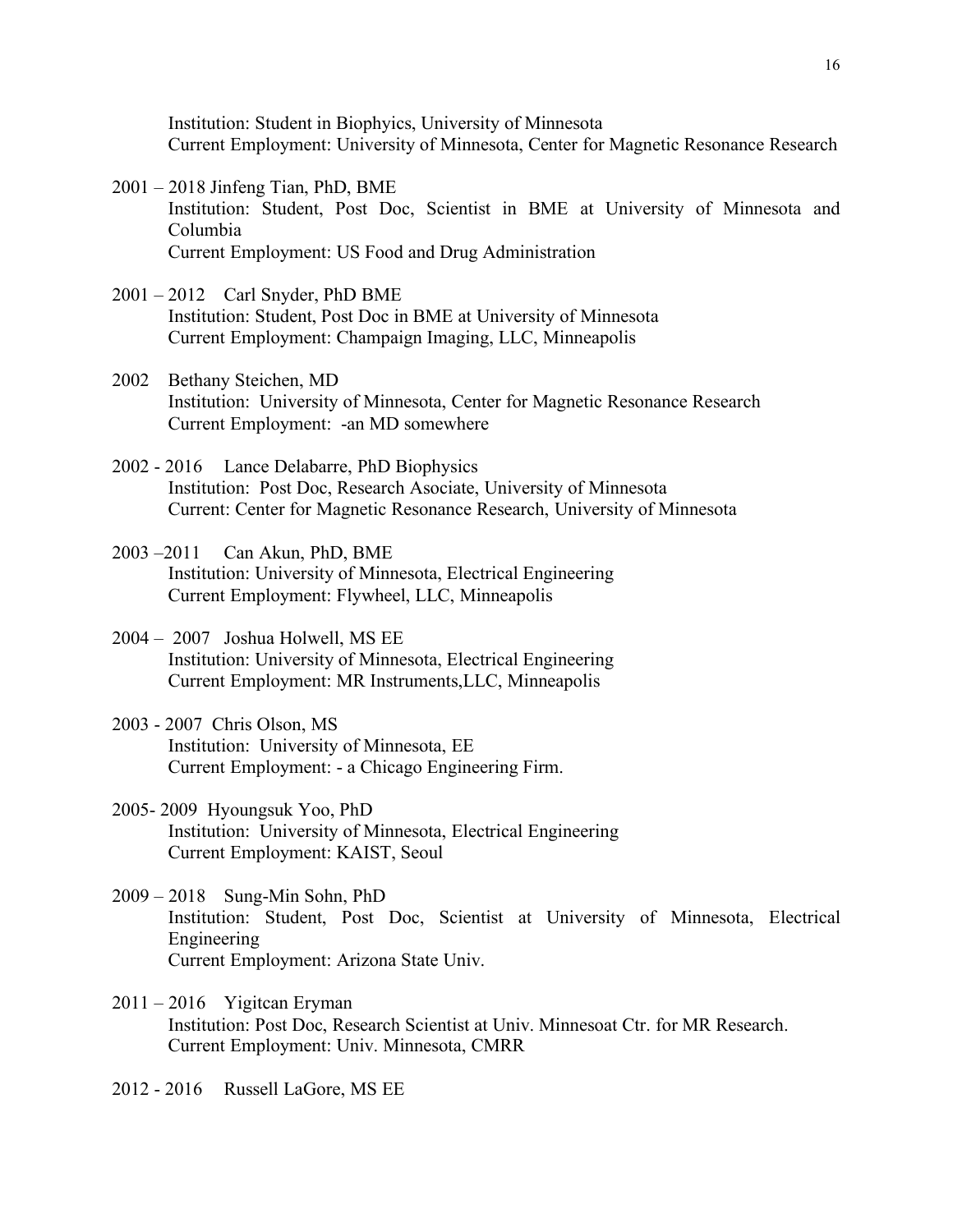Institution: Research Engineer, University of Minnesota Current Employment, Center for Magnetic Resonance Research, University of Minnesota

- 2016 Present, Julie Kabil, PhD, BME Institution: University of Lorraine, Nancy, France Current Employment: Post Doc at Columba MR Research Center
- 2016 Present, Ray Lee, PhD Position Research Scientist Institution ZMBBI, Columbia University
- 2016 Present, Kathleen Durkin, MS Position Research Administrator Institution ZMBBI, Columbia University
- 2017 Present, Dania Elder. BS Position Senior MR Tech. Institution ZMBBI, Columbia, University
- 2017 Present Marina Manso, PhD Institution: Intern from University of Groningen, The Netherlands Current Employment: Post Doc at Zuckerman Inst., Columbia MR Research Ctr.
- 2017 Present Sairam Geethanath Institution: Post Doc, Radiology, now Research Scientist, Zuckerman Institute Current: Zuckerman Mind Brain Behavior Institute, Columbia University
- 2018 Present Jia Guo, PhD, BME Position: Post Doc transitioning to Research Scientist Current Employment, ZI, Columbia University
- 2018 Gehua Tong, MS Co-mentor: Sairam Geethanath Position: BME Doctoral Student Current Institution: Columbia University
- 2018 Enlin Qian, MS Co-mentor: Sairam Geethanath Institution: BME Doctoral Student Current Institution BME, Columbia University
- 2018 Israel Chavarria, BS Position: Student Intern Current Institution: APAM, Columbia University

2018 - ElSherif Mahmoud, BS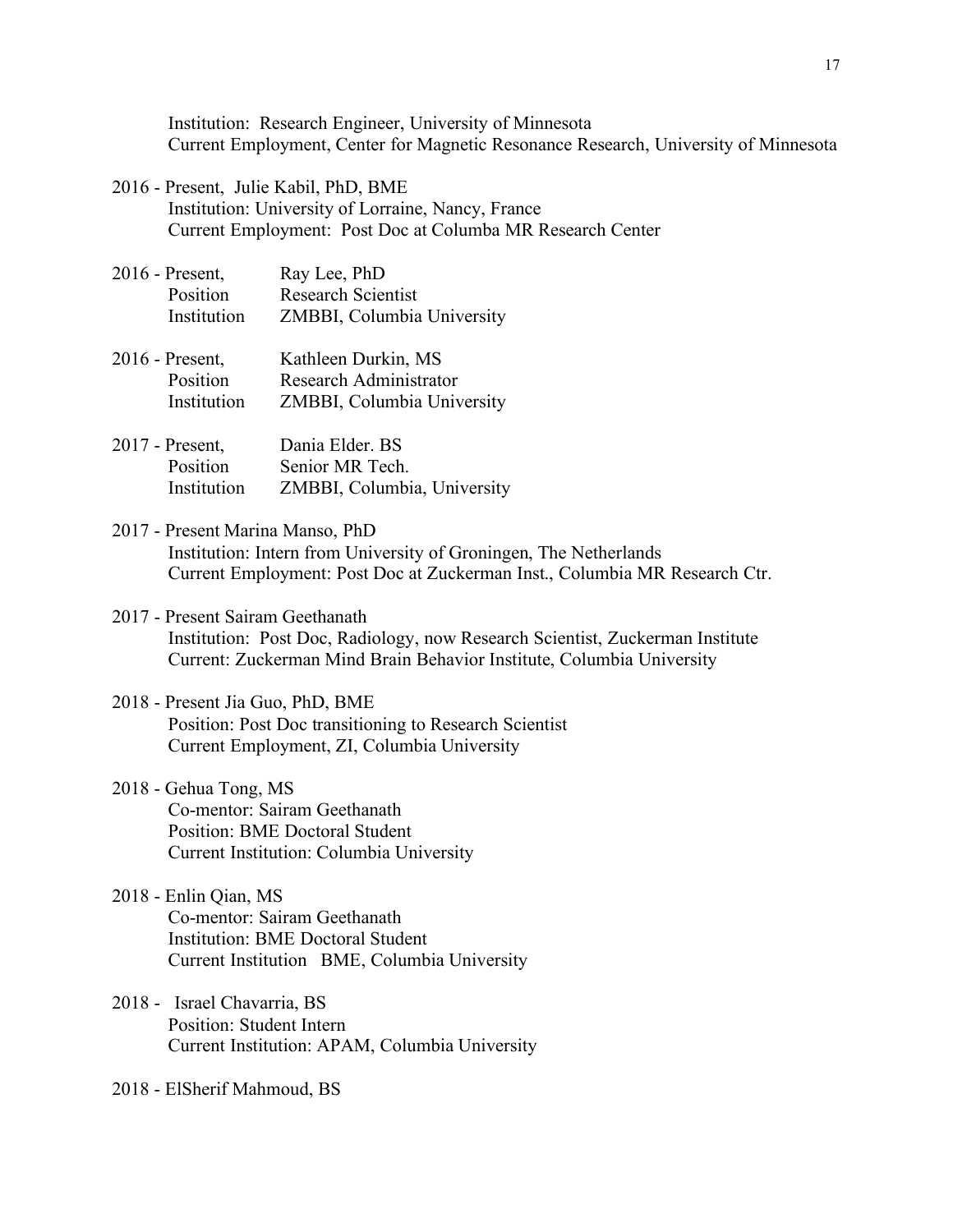Position: MS Student Current Institution: EE, Columbia University

- 2018 Peidong He, MS Co-mentor: Sairam Geethanath Position, BME MS Student Institution: Columbia, University
- 2018 Yunsuo Duan, PhD, Position: Assist. Prof., MRI Research, Dept. Psychiatry Institution: Career Mentoring Program, Columbia University Irving Medical Center
- 2018 Student Team in Research to Revenue Course Prof: Sam Sia Case Study Mentor: JT Vaughan Institution, School of Engineering and Applied Sciences + School of Business, Columbia University
- 2019 Niveta Ramakrishnan Position: 3rd Year Medical Student Intern Institution: The Royal College of Surgeons in Ireland
- 2019 David Hidary Co-mentor: Ray Lee Position: Highschool Summer Intern Institution: Zuckerman Mind Brain Behavior MR Platform
- 2019 Zhihua Ren, MSEE Position: PhD Student, Senior Year Intern Institution: Electrical Engineering, Singapore University of Technology and Design
- 2019 Keerthi Sravan Ravi, MS BME Co-mentor: Sairam Geethanath Position: Ph.D. Student Institution: BME Department, School of Engineering and Applied Science, Columbia University
- 2019 Sabrina Josephine Gjerswold-Selleck, MS Co-mentor, Jia Guo Position: Ph.D. Student Institution: Neurology Department, College of Physicians and Surgeons, Columbia University
- 2019 Haoran Sun Co-mentor: Jia Guo Position: Ph.D. Student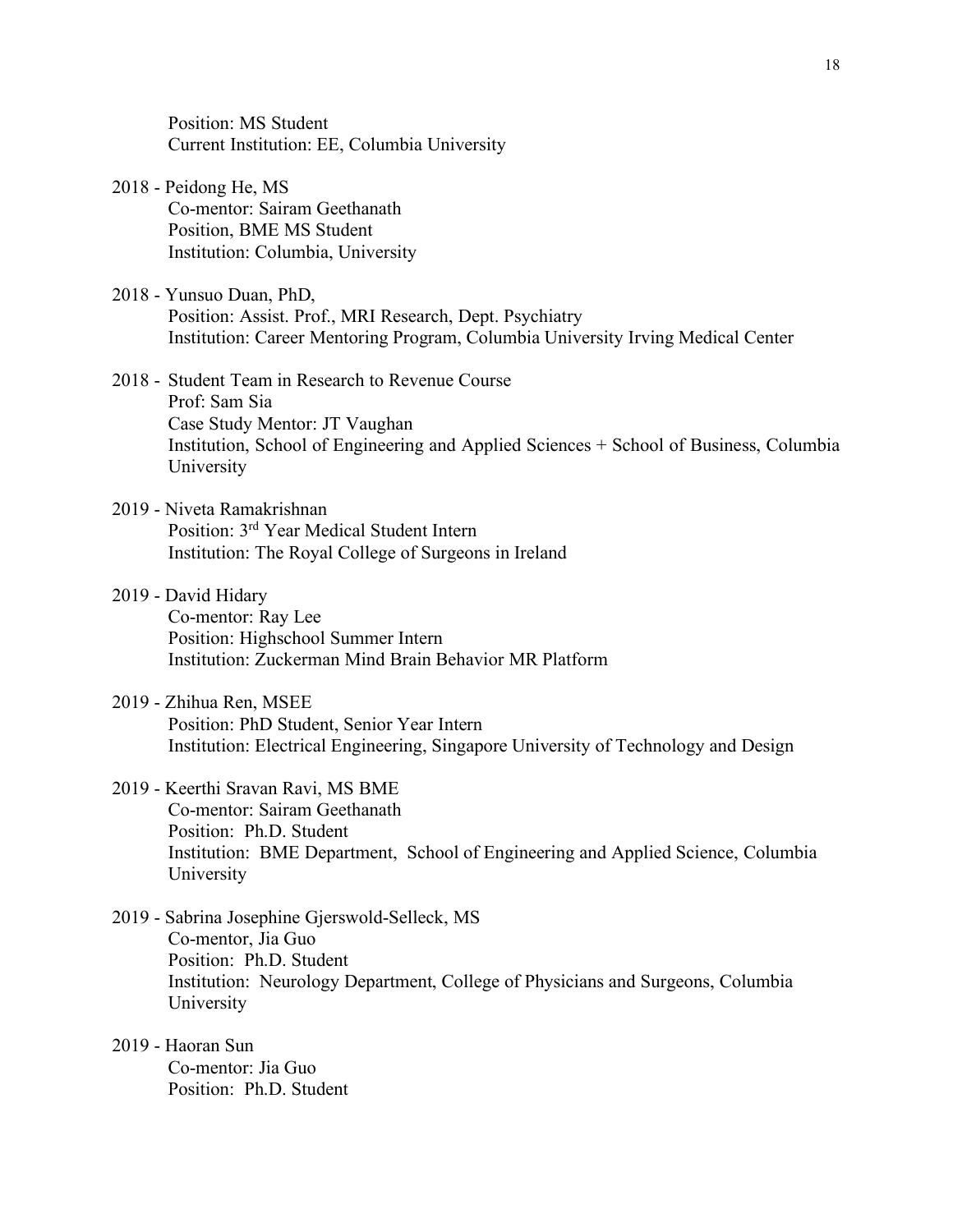Institution: Neurology Department, College of Physicians and Surgeons, Columbia University

- 2019 Rosalie Zhu, MS (Jia Guo's) Co-mentor: Jia Guo Position: Ph.D. Student Institution: Neurology Department, College of Physicians and Surgeons, Columbia University
- 2019 Chen Raphael Liu, MS (Jia Guo's) Co-mentor: Jia Guo Position: Ph.D. Student Institution: Neurology Department, College of Physicians and Surgeons, Columbia University
- 2019 David Gultekin, PhD Position: MR Physicist and Safety Officer MR Platform, Zuckerman Mind Brain Behavior Institute, Columbia University

### **Other professional activities**

#### **Editorial**

2003 – present, Editorial Board for John Wiley & Sons, "NMR in Biomedicine"

- 2006 2010, Guest Editor for Special Ed. of NMR in Biomedicine
- 2007 2012 Section Editor to John Wiley, Encyclopedia for NMR.
- 2008 2012 Book Editor for John Wiley Handbook of RF Coils for MRI.
- 2012 present, Book Editor for John Wiley Handbook of RF Safety for MRI.

#### **Consultative**

1994 – present, NIH reviewer on numerous standing and ad hoc NIH study sections for review of SBIR, STTR, R-41, R-01, R-21, R-33, S-10, and P-41 grant applications and site visits. (approximately 3 sections /year since 1994)

- 1997 present, NSF reviewer for SIG, SBIR and STTR grant applications.
- 1989 1992 Radiofrequency Scientist in the Technical Systems Division of the Philips Research Labs, Hamburg, Germany
- 1994 2009 Founder, President, Bioengineering, Inc., Birmingham,AL/ Stillwater, MN
- 1995 1997 Advanced NMR Systems, Inc, Wilmington,MA building first GE 3T MRI
- 1996 1998 Medical Advances, Inc., Waukesha, WI
- 1996 2000 VP and Board of Directors, Enon Microwave, Inc., Topsfield, MA
- 1998 2000 General Electric Medical Systems, Milwaukee, WI
- 1999 2002 HF Imaging, Inc., Minneapolis, MN
- 2000 2010 Varian Medical System, Inc. Palo Alto, CA
- 2000 2012 National Institute of Radiological Sciences, Tsukuba, Japan
- 2001 present Board of Advisors, Wang NMR, Livermore CA
- 2002 –2005 USA Instruments, Inc. Cleveland, OH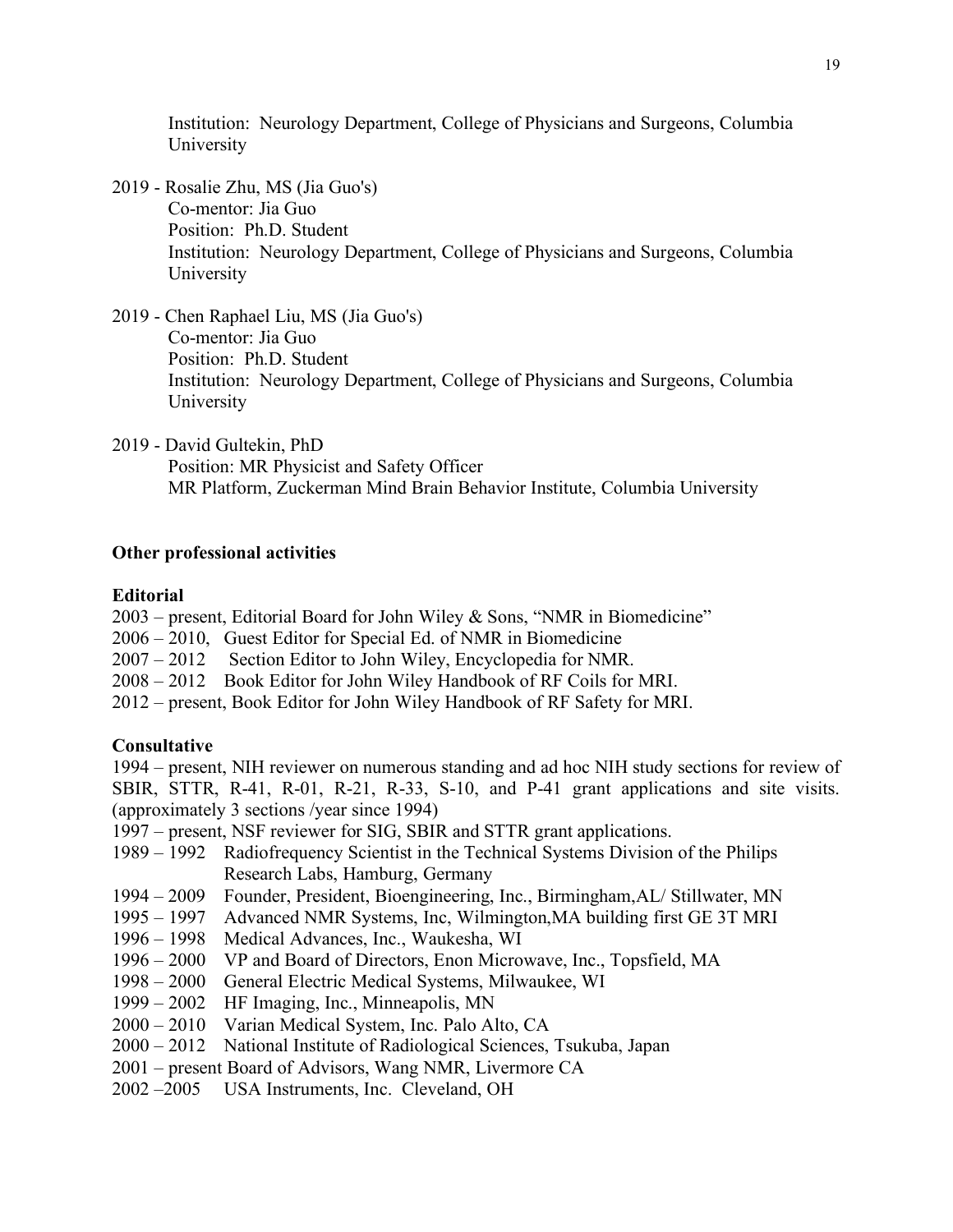- 2002 2008 Founder, CTO, Board of Directors, MR Instruments, Inc, Minneapolis, MN
- 2002 2009 Bruker Biospin MRI, GmbH. Ettlingen, Germany
- 2004 2010 CEA Neurospin, Saclay, France
- 2005 2010 Medtronic, Fridley, MN
- 2005 2009 Hitachi Corporate Research, Tokyo, Japan
- 2005 present, Founder, owner, MRI Robotics, LLC., Minneapolis, MN
- 2007 present, Board, Jupiter Imaging, Livermore, CA.
- 2008 present, Board of Advisors, Medspira, Inc., Minneapolis, Rochester, MN
- 2009 present, Founder and CTO of Life Services, LLC., Minneapolis, MN
- 2010 present, Founder and President of MR Safe Devices, LLC., Minneapolis, MN
- 2011 present, Expert Consultant Hand Arendall LLC, Birmingham, AL
- 2011 present, Expert Consultant Maynard, Cooper, and Gale, PC, Birmingham, AL
- 2011 present, Consulting Advisor Samsung Electronics Co., Seoul S. Korea
- 2014 present, Member and consultant, Brigham and Women's 7T Task Force, Boston, MA
- 2015 present, Advisor, Foundation for Cancer Care in Tanzania
- 2015 present, Board of Advisors, Tra Vinh School of Engineering, Tra Vinh, Viet Nam
- 2016 present, Advisor to the Dean's Office, U. Illinois College of Medicine

## **Publications:**

### **Original, Peer Reviewed Articles**

(NIH format, chronological)

1. Brateman L, Jennings LW, Nunnally RL, Vaughan JT. Evaluations of magneticresonance-imaging parameters with simple phantoms. Medical Physics. 1986;13(4):441-8. doi: 10.1118/1.595894. PubMed PMID: WOS:A1986D182200002.

2. Malloy CR, Jeffrey FM, Klein DL, Lange RA, Babcock EE, Vaughan JT, Peshock RM, Nunnally RL. Single and double coil methods for P-31 NMR-spectroscopy of the human myocardium. Circulation. 1987;76(4):245-. PubMed PMID: WOS:A1987K429000987.

3. Babcock EE, Vaughan JT, Lesan B, Nunnally RL. Multinuclear NMR investigations of probe construction materials at 4.7-T. Magnetic Resonance in Medicine. 1990;13(3):498-503. doi: 10.1002/mrm.1910130317. PubMed PMID: WOS:A1990CV21700016.

4. Fleckenstein JL, Archer BT, Barker BA, Vaughan JT, Parkey RW, Peshock RM. Fast short-tau inversion-recovery MR imaging. Radiology. 1991;179(2):499-504. doi: 10.1148/radiology.179.2.2014300. PubMed PMID: WOS:A1991FH13000037.

5. Vaughan JT, Hetherington HP, Harrison JG, Otu JO, Pan JW, Noa PJ, Pohost GM. High frequency coils for clinical nuclear magnetic resonance imaging and spectroscopy. Phys Medica, vol. 9, pp. 147-53, 1993.

6. Vaughan JT, Hetherington HP, Otu JO, Pan JW, Pohost GM. High-frequency volume coils for clinical NMR imaging and spectroscopy. Magnetic Resonance in Medicine. 1994;32(2):206-18. doi: 10.1002/mrm.1910320209. PubMed PMID: WOS:A1994NZ79300008.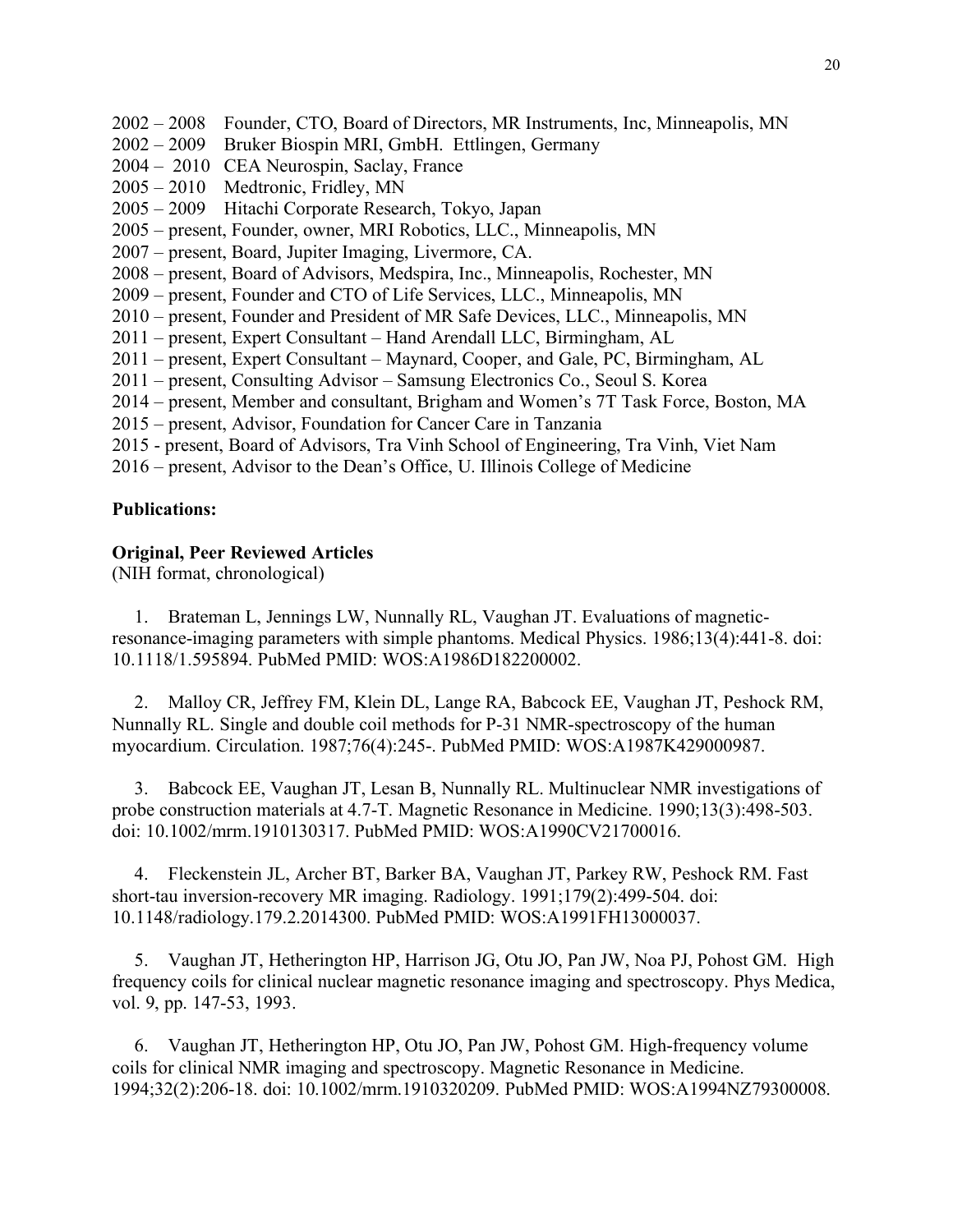7. Hetherington HP, Mason GF, Pan JW, Ponder SL, Vaughan JT, Twieg DB, Pohost GM. Evaluation of cerebral gray and white-matter metabolite differences by spectroscopic imaging at 4.1T. Magnetic Resonance in Medicine. 1994;32(5):565-71. doi: 10.1002/mrm.1910320504. PubMed PMID: WOS:A1994PN57500003.

8. Hetherington HP, Luney DJE, Vaughan JT, Pan JW, Ponder SL, Tschendel O, Twieg DB, Pohost GM. 3D P-31 spectroscopic imaging of the human heart at 4.1-T. Magnetic Resonance in Medicine. 1995;33(3):427-31. doi: 10.1002/mrm.1910330318. PubMed PMID: WOS:A1995QK08600017.

9. Pan JW, Vaughan JT, Kuzniecky RI, Pohost GM, Hetherington HP. High resolution neuroimaging at 4.1 T. Magnetic Resonance Imaging. 1995;13(7):915-21. doi: 10.1016/0730- 725x(95)02002-b. PubMed PMID: WOS:A1995TN08400001.

10. Hetherington HP, Kuzniecky RI, Pan JW, Vaughan JT, Twieg DB, Pohost GM. Application of high-field spectroscopic imaging in the evaluation of temporal-lobe epilepsy. Magnetic Resonance Imaging. 1995;13(8):1175-80. doi: 10.1016/0730-725x(95)02029-s. PubMed PMID: WOS:A1995TJ68100019.

11. Hetherington H, Kuzniecky R, Pan J, Mason G, Morawetz R, Harris C, Faught E, Vaughan T, Pohost G. Proton nuclear-magnetic-resonance spectroscopic imaging of human temporal-lobe epilepsy at 4.1 T. Annals of Neurology. 1995;38(3):396-404. doi: 10.1002/ana.410380309. PubMed PMID: WOS:A1995RU33300008.

12. Vaughan JT, Haupt DN, Noa PJ, Vaughn JM, Pohost GM. RF front-end for a 4.1-tesla clinical NMR spectrometer. IEEE Transactions on Nuclear Science. 1995;42(4):1333-7. doi: 10.1109/23.467862. PubMed PMID: WOS:A1995RP81900192.

13. Chu WJ, Hetherington HP, Kuzniecky RI, Vaughan JT, Twieg DB, Faught RE, Gilliam FG, Hugg JW, Elgavish GA. Is the intracellular pH different from normal in the epileptic focus of patients with temporal lobe epilepsy? A P-31 NMR study. Neurology. 1996;47(3):756-60. doi: 10.1212/wnl.47.3.756. PubMed PMID: WOS:A1996VG59600023.

14. Pan JW, Hetherington HP, Vaughan JT, Mitchell G, Pohost GM, Whitaker JN. Evaluation of multiple sclerosis by H-1 spectroscopic imaging at 4.1 T. Magnetic Resonance in Medicine. 1996;36(1):72-7. doi: 10.1002/mrm.1910360113. PubMed PMID: WOS:A1996UT36800012.

15. Pan JLW, Mason GF, Vaughan JT, Chu WJ, Zhang YT, Hetherington HP. C-13 editing of glutamate in human brain using J-refocused coherence transfer spectroscopy at 4.1 T. Magnetic Resonance in Medicine. 1997;37(3):355-8. doi: 10.1002/mrm.1910370308. PubMed PMID: WOS:A1997WJ66400007.

16. Mason GF, Chu WJ, Vaughan JT, Ponder SL, Twieg DB, Adams D, Hetherington HP. Evaluation of P-31 metabolite differences in human cerebral gray and white matter. Magnetic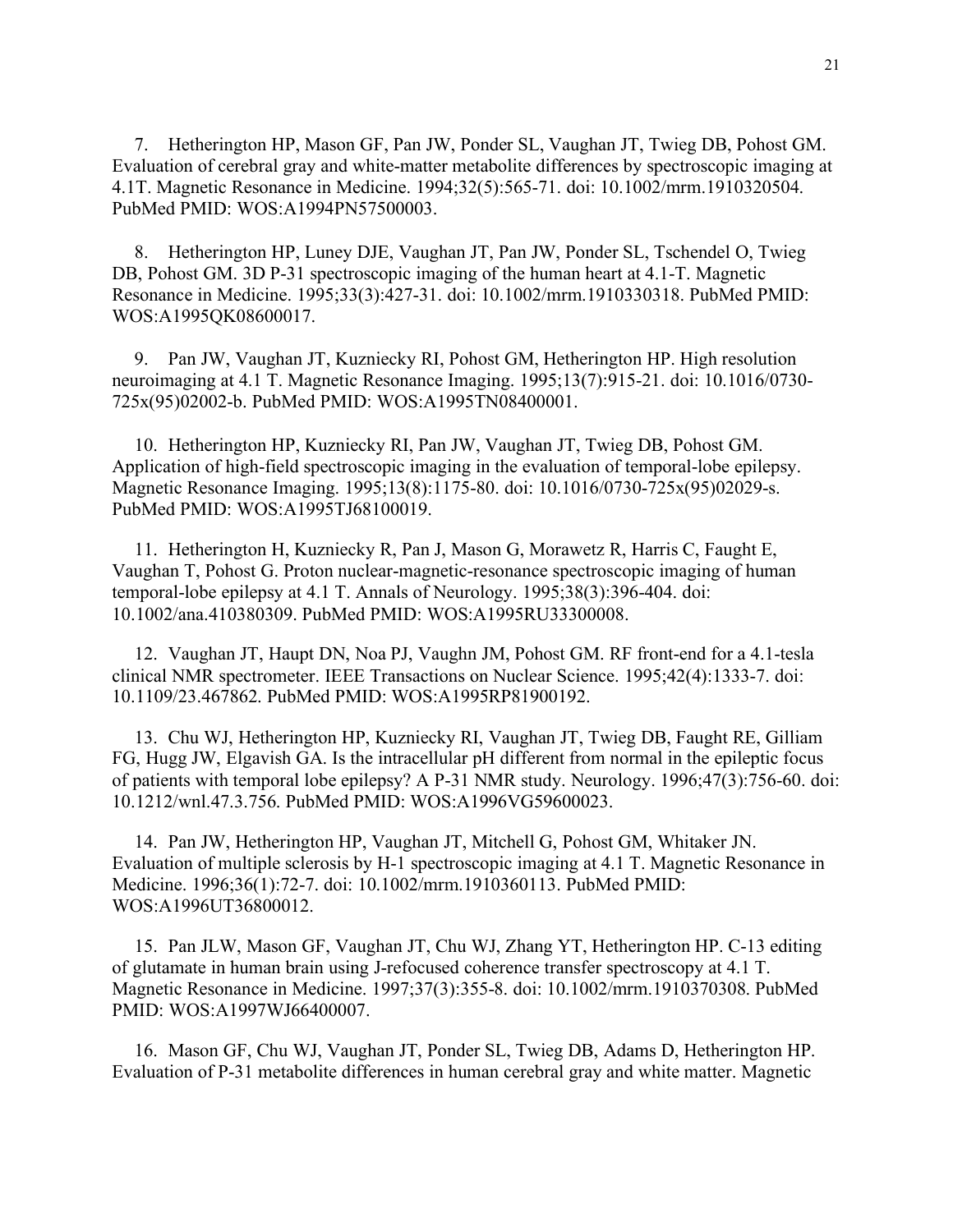Resonance in Medicine. 1998;39(3):346-53. doi: 10.1002/mrm.1910390303. PubMed PMID: WOS:000072087900002.

17. Tong F, Nakayama K, Vaughan JT, Kanwisher N. Binocular rivalry and visual awareness in human extrastriate cortex. Neuron. 1998;21(4):753-9. doi: 10.1016/s0896-6273(00)80592-9. PubMed PMID: WOS:000076697300019.

18. Tootell RBH, Hadjikhani N, Hall EK, Marrett S, Vanduffel W, Vaughan JT, Dale AM. The retinotopy of visual spatial attention. Neuron. 1998;21(6):1409-22. doi: 10.1016/s0896- 6273(00)80659-5. PubMed PMID: WOS:000077910600022.

19. Bonmassar G, Van De Moortele PF, Purdon P, Jaaskelainen I, Ives JR, Vaughan JT, Ugurbil K, Belliveau JW. 7 tesla interleaved EEG and fMRI recordings: BOLD measurements. Neuroimage. 2001;13(6):S4-S. PubMed PMID: WOS:000169106300005.

20. Ferris CF, Snowdon CT, King JA, Duong TQ, Ziegler TE, Ugurbil K, Ludwig R, Schultz-Darken NJ, Wu ZJ, Olson DP, Sullivan JM, Tannenbaum PL, Vaughan JT. Functional imaging of brain activity in conscious monkeys responding to sexually arousing cues. Neuroreport. 2001;12(10):2231-6. doi: 10.1097/00001756-200107200-00037. PubMed PMID: WOS:000169809200038.

21. Hetherington HP, Spencer DD, Vaughan JT, Pan JW. Quantitative P-31 spectroscopic imaging of human brain at 4 tesla: Assessment of gray and white matter differences of phosphocreatine and ATP. Magnetic Resonance in Medicine. 2001;45(1):46-52. doi: 10.1002/1522-2594(200101)45:1<46::aid-mrm1008>3.0.co;2-n. PubMed PMID: WOS:000166167400008.

22. Yacoub E, Shmuel A, Pfeuffer J, Van de Moortele PF, Adriany G, Andersen P, Vaughan JT, Merkle H, Ugurbil K, Hu XP. Imaging brain function in humans at 7 Tesla. Magnetic Resonance in Medicine. 2001;45(4):588-94. doi: 10.1002/mrm.1080. PubMed PMID: WOS:000167819100009.

23. Vaughan JT, Garwood M, Collins CM, Liu W, DelaBarre L, Adriany G, Andersen P, Merkle H, Goebel R, Smith MB, Ugurbil K. 7T vs. 4T: RF power, homogeneity, and signal-tonoise comparison in head images. Magnetic Resonance in Medicine. 2001;46(1):24-30. doi: 10.1002/mrm.1156. PubMed PMID: WOS:000169561000005.

24. Raynaud JS, Duteil S, Vaughan JT, Hennel F, Wary C, Leroy-Willig A, Carlier PG. Determination of skeletal muscle perfusion using arterial spin labeling NMRI: Validation by comparison with venous occlusion plethysmography. Magnetic Resonance in Medicine. 2001;46(2):305-11. doi: 10.1002/mrm.1192. PubMed PMID: WOS:000170114100014.

25. Collins CM, Yang QX, Wang JH, Zhang X, Liu H, Michaeli S, Zhu XH, Adriany G, Vaughan JT, Anderson P, Merkle H, Ugurbil K, Smith MB, Chen W. Different excitation and reception distributions with a single-loop transmit-receive surface coil near a head-sized spherical phantom at 300 MHz. Magnetic Resonance in Medicine. 2002;47(5):1026-8. doi: 10.1002/mrm.10153. PubMed PMID: WOS:000175346100026.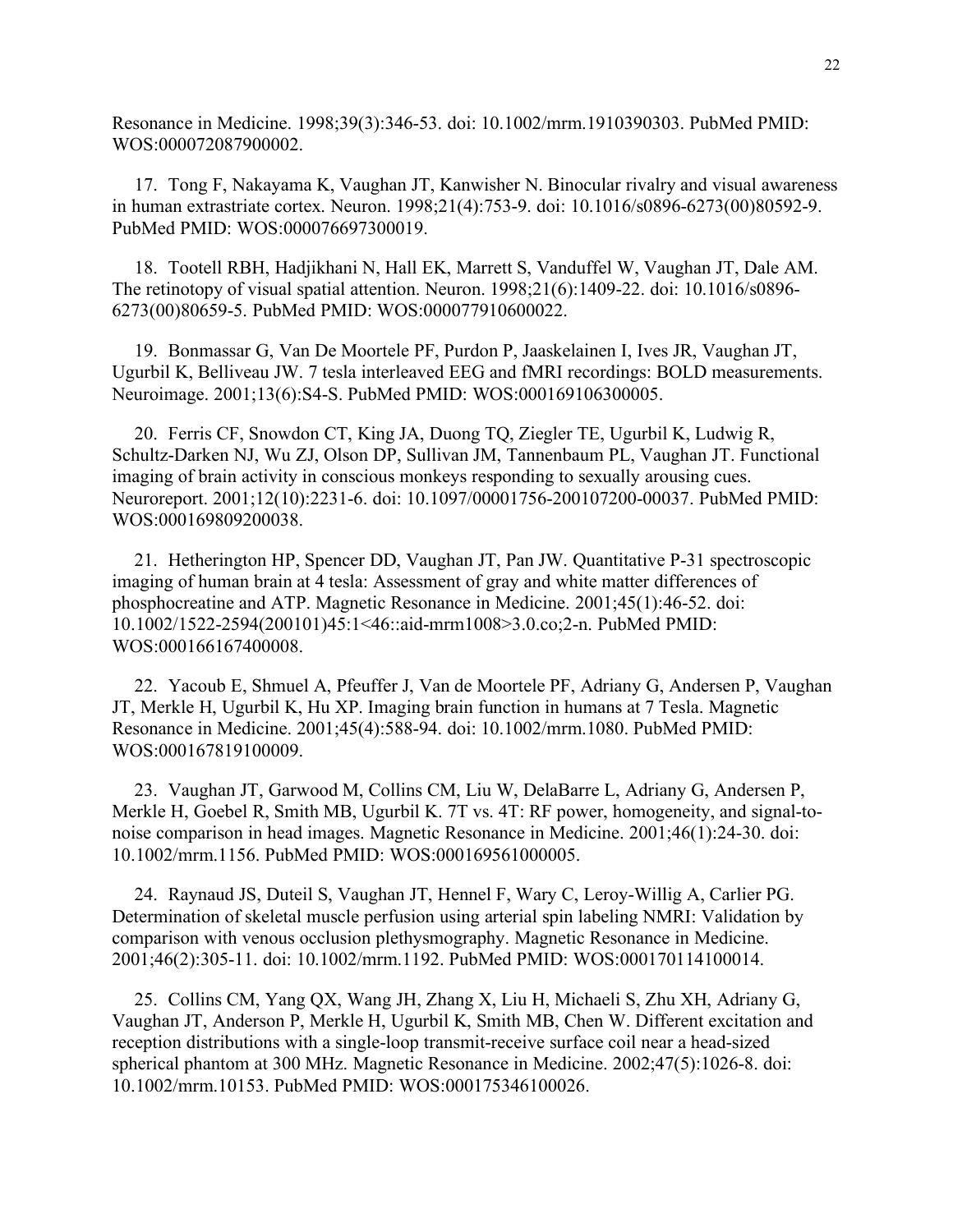26. Yang QX, Wang JH, Zhang XL, Collins CM, Smith MB, Liu HY, Zhu XH, Vaughan JT, Ugurbil K, Chen W. Analysis of wave behavior in lossy dielectric samples at high field. Magnetic Resonance in Medicine. 2002;47(5):982-9. doi: 10.1002/mrm.10137. PubMed PMID: WOS:000175346100019.

27. Vaughan JT, Adriany G, Garwood M, Yacoub E, Duong T, DelaBarre L, Andersen P, Ugurbil K. Detunable transverse electromagnetic (TEM) volume coil for high-field NMR. Magnetic Resonance in Medicine. 2002;47(5):990-1000. doi: 10.1002/mrm.10141. PubMed PMID: WOS:000175346100020.

28. Duong TQ, Yacoub E, Adriany G, Hu XP, Ugurbil K, Vaughan JT, Merkle H, Kim SG. High-resolution, spin-echo BOLD, and CBF AM at 4 and 7 T. Magnetic Resonance in Medicine. 2002;48(4):589-93. doi: 10.1002/mrm.10252. PubMed PMID: WOS:000178361000003.

29. Lazovic-Stojkovic J, Yang QX, Collins CM, Liu WZ, Vaughan JT, Smith MB. Hexagonal zero mode coil: A single channel multi-coil design for small animal magnetic resonance Imaging. Moxon K, ElSherif D, Kanakasabai S, editors2002. 65-6 p.

30. Lazovic-Stojkovic J, Yang QX, Stojkovic D, Liu WZ, Vaughan JT, Smith MB. Hexagonal coil: A single channel multi-coil design for small animal imaging. Developmental Neuroscience. 2002;24(5):452-3. PubMed PMID: WOS:000181910500029.

31. Ugurbil K, Adriany G, Andersen P, Chen W, Garwood M, Gruetter R, Henry PG, Kim SG, Lieu H, Tkac I, Vaughan T, Van de Moortele PF, Yacoub E, Zhu XH. Ultrahigh field magnetic resonance imaging and spectroscopy. Magnetic Resonance Imaging. 2003;21(10):1263-81. doi: 10.1016/j.mri.2003.08.027. PubMed PMID: WOS:000188123800018.

32. Ferris CF, Snowdon CT, King JA, Sullivan JM, Ziegler TE, Olson DP, Schultz-Darken NJ, Tannenbaum PL, Ludwig R, Wu ZJ, Einspanier A, Vaughan JT, Duong TQ. Activation of neural pathways associated with sexual arousal in non-human primates. Journal of Magnetic Resonance Imaging. 2004;19(2):168-75. doi: 10.1002/jmri.10456. PubMed PMID: WOS:000188741500003.

33. Collins CM, Liu WZ, Wang JH, Gruetter R, Vaughan JT, Ugurbil K, Smith MB. Temperature and SAR calculations for a human head within volume and surface coils at 64 and 300 MHz. Journal of Magnetic Resonance Imaging. 2004;19(5):650-6. doi: 10.1002/jmri.20041. PubMed PMID: WOS:000221254100024.

34. Duong TQ, Yacoub E, Adriany G, Hu XP, Andersen P, Vaughan JT, Ugurbil K, Kim SG. Spatial specificity of high-resolution, spin-echo BOLD, and CBF fMRI at 7 T. Magnetic Resonance in Medicine. 2004;51(3):646-7. doi: 10.1002/mrm.200039. PubMed PMID: WOS:000220003200033.

35. Vaughan JT, Adriany G, Snyder CJ, Tian J, Thiel T, Bolinger L, Liu H, DelaBarre L, Ugurbil K. Efficient high-frequency body coil for high-field MRI. Magnetic Resonance in Medicine. 2004;52(4):851-9. doi: 10.1002/mrm.20177. PubMed PMID: WOS:000224238600020.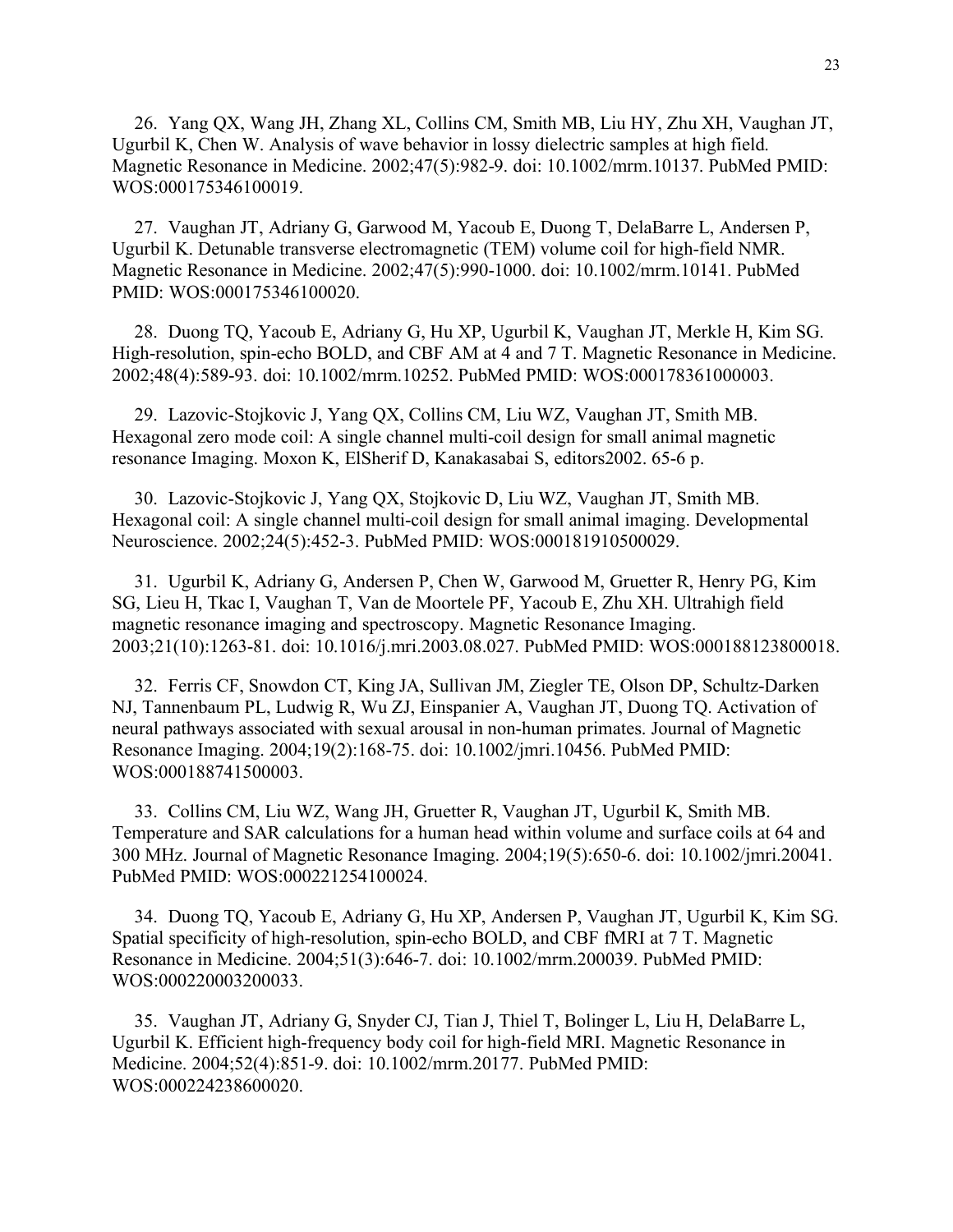36. Terpstra M, Lim KO, Vaughan JT, Ugurbil K, Gruetter R, Schulz SC. Reduced anterior cingulate glutathione in schizophrenia. Biological Psychiatry. 2004;55:168S-9S. PubMed PMID: WOS:000220755300588.

37. Adriany G, Van de Moortele PF, Wiesinger F, Moeller S, Strupp JP, Andersen P, Snyder C, Zhang XL, Chen W, Pruessmann KP, Boesiger P, Vaughan T, Ugurbil K. Transmit and receive transmission line arrays for 7 tesla parallel imaging. Magnetic Resonance in Medicine. 2005;53(2):434-45. doi: 10.1002/mrm.20321. PubMed PMID: WOS:000226651100022.

38. Lazovic J, Stojkovic DS, Collins CM, Yang QX, Vaughan JT, Smith MB. Hexagonal zero mode TEM coil: A single-channel coil design for imaging multiple small animals. Magnetic Resonance in Medicine. 2005;53(5):1150-7. doi: 10.1002/mrm.20459. PubMed PMID: WOS:000228796900022.

39. Van De Moortele PF, Akgun C, Adriany G, Moeller S, Ritter J, Collins CM, Smith MB, Vaughan JT, Ugurbil K. B-1 destructive interferences and spatial phase patterns at 7 T with a head transceiver array coil. Magnetic Resonance in Medicine. 2005;54(6):1503-18. doi: 10.1002/mrm.20708. PubMed PMID: WOS:000233655200022.

40. Terpstra M, Vaughan TJ, Ugurbil K, Lim KO, Schulz SC, Gruetter R. Validation of glutathione quantitation from STEAM spectra against edited H-1 NMR spectroscopy at 4T: application to schizophrenia. Magnetic Resonance Materials in Physics Biology and Medicine. 2005;18(5):276-82. doi: 10.1007/s10334-005-0012-0. PubMed PMID: WOS:000234549700007.

41. Ugurbil K, Adriany G, Akgun C, Andersen P, Chen W, Garwood M, Gruetter R, Henry PG, Marjanska M, Moeller S, Van de Moortele PF, Prussmann K, Tkac I, Vaughan JT, Wiesinger F, Yacoub E, Zhu XH. High magnetic fields for imaging cerebral morphology, function, and biochemistry. Ultra High Field Magnetic Resonance Imaging2006. p. 285-342.

42. Vaughan JT. Ultra high field MRI: high-frequency coils. Ultra High Field Magnetic Resonance Imaging 2006. p. 127-61.

43. Vaughan JT, DelaBarre L, Snyder C, Garwood M, Adriany G, Bolan PJ, Ugurbil K: RF Technology and Techniques for Highest Field MRI. In: Proceedings of IEEE Trans Biomed Eng, 2006

44. Vaughan JT, DelaBarre LJ, Snyder CJ, Tian J, Bolan PJ, Garwood MG, Ugurbil K, Highest field human imaging, IEEE Trans Electromagn Compat, p. 213, 2006.

45. Vaughan JT, Snyder C, DelaBarre L, Tian JF, Akgun C, Ugurbil K, Olson C, Gopinath A. Current and Future Trends in Magnetic Resonance Imaging (MRI), 2006 IEEE MTT-S International Microwave Symposium Digest, San Francisco, CA, 2006, pp. 211-212. doi: 10.1109/MWSYM.2006.249451"

46. Vaughan T, DelaBarre L, Snyder C, Tian JF, Akgun C, Shrivastava D, Liu WZ, Olson C, Adriany G, Strupp J, Andersen P, Gopinath A, van de Moortele PF, Garwood M, Ugurbil K. 9.4T human MRI: Preliminary results. Magnetic Resonance in Medicine. 2006;56(6):1274-82. doi: 10.1002/mrm.21073. PubMed PMID: WOS:000242388400012.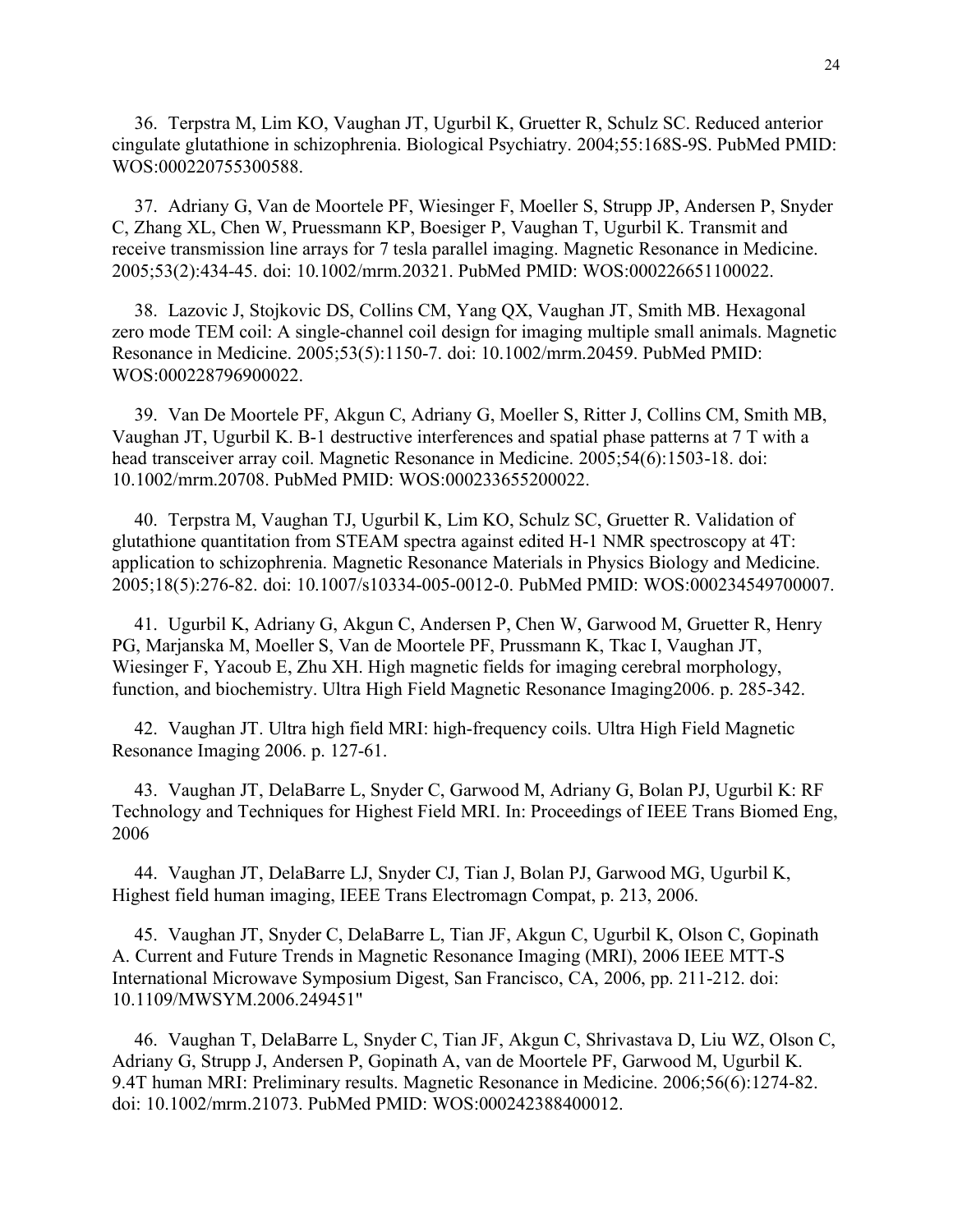47. Shrivastava D, Hanson T, Schlentz R, Gallagher W, Snyder C, DelaBarre L, Prakash S, Laizzo P, Vaughan JT, Asme. MR safety and in vivo thermal characterization of an RF coil at 9.4T. ASME. Summer Bioengineering Conference, ASME 2007 Summer Bioengineering Conference ():699-700. doi:10.1115/SBC2007-176078.

48. Shrivastava D, Hanson T, Schlentz R, Gallagher W, Snyder C, DelaBarre L, Prakash S, Iaizzo P, Vaughan JT. Radiofrequency heating at 9.4T: In vivo temperature measurement results in swine. Magnetic Resonance in Medicine. 2008;59(1):73-8. doi: 10.1002/mrm.21425. PubMed PMID: WOS:000251979600010.

49. Metzger GJ, Snyder C, Akgun C, Vaughan T, Ugurbil K, Van de Moortele PF. Local B-1(+) shimming for prostate imaging with transceiver arrays at 7T based on subject-dependent transmit phase measurements. Magnetic Resonance in Medicine. 2008;59(2):396-409. doi: 10.1002/mrm.21476. PubMed PMID: WOS:000252901700019.

50. Adriany G, De Moortele PFV, Ritter J, Moeller S, Auerbach EJ, Akgun C, Snyder CJ, Vaughan T, Ugurbil K. A geometrically adjustable 16-channel transmit/receive transmission line array for improved RF efficiency and parallel imaging performance at 7 Tesla. Magnetic Resonance in Medicine. 2008;59(3):590-7. doi: 10.1002/mrm.21488. PubMed PMID: WOS:000253881200019.

51. Marjanska M, Waks M, Snyder CJ, Vaughan JT. Multinuclear NMR investigation of probe construction materials at 9.4T. Magnetic Resonance in Medicine. 2008;59(4):936-8. doi: 10.1002/mrm.21566. PubMed PMID: WOS:000254645500034.

52. Wang ZW, Lin JC, Vaughan JT, Collins CM. Consideration of physiological response in numerical models of temperature during MRI of the human head. Journal of Magnetic Resonance Imaging. 2008;28(5):1303-8. doi: 10.1002/jmri.21556. PubMed PMID: WOS:000260566100034.

53. Akgun CE, DelaBarre L, Sohn SM, Snyder C, Adriany G, Ugurbil K, Vaughan JT, Gopinath A, IEEE. Novel multi-channel transmission line coil for high field magnetic resonance imaging. 2009 IEEE MTT-S International Microwave Symposium Digest, Boston, MA, 2009, pp. 1425-1428.

54. Vaughan JT, Snyder CJ, DelaBarre LJ, Bolan PJ, Tian J, Bolinger L, Adriany G, Andersen P, Strupp J, Ugurbil K. Whole-body imaging at 7T: preliminary results. Magnetic Resonance in Medicine. 2009;61(1):244-8. doi: 10.1002/mrm.21751. PubMed PMID: WOS:000261914000030.

55. Snyder CJ, DelaBarre L, Metzger GJ, van de Moortele PF, Akgun C, Ugurbil K, Vaughan JT. Initial results of cardiac imaging at 7 tesla. Magnetic Resonance in Medicine. 2009;61(3):517-24. doi: 10.1002/mrm.21895. PubMed PMID: WOS:000263608300003.

56. Shrivastava D, Hanson T, Kulesa J, DelaBarre L, Iaizzo P, Vaughan JT. Radio frequency heating at 9.4T (400.2 MHz): in vivo thermoregulatory temperature response in swine. Magnetic Resonance in Medicine. 2009 Oct;62(4):888-95. doi: 10.1002/mrm.22072. PubMed PMID: 19572392; WOS:000270558700007.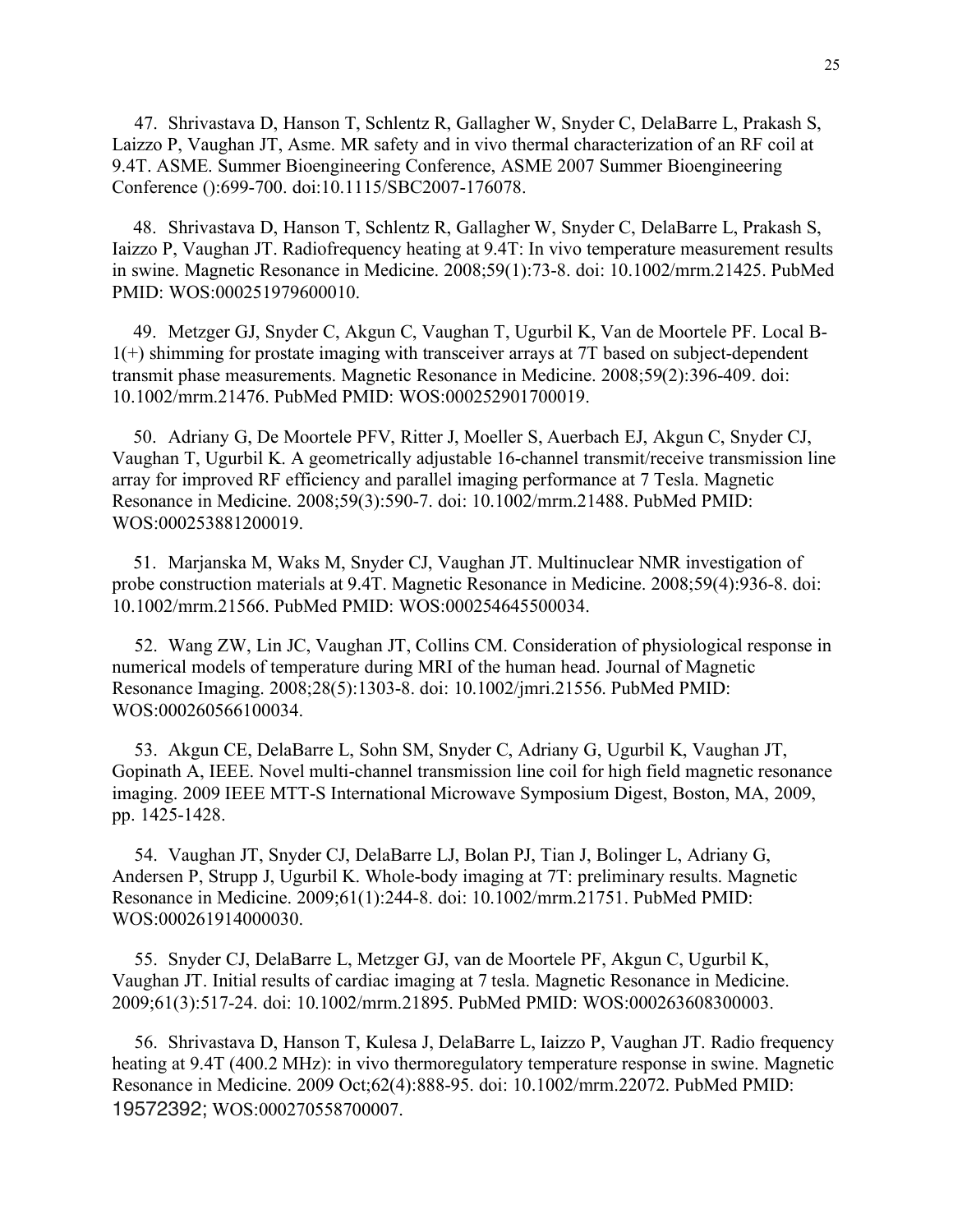57. Shrivastava D, Vaughan JT. A generic bioheat transfer thermal model for a perfused tissue. Journal of Biomechanical Engineering-Transactions of the ASME. 2009 Jul;131(7). doi: 10.1115/1.3127260. PubMed PMID: 19640142; WOS:000268439900018.

58. Vaughan JT Jr. Special Issue: Radiofrequency Coils. NMR in Biomedicine. 2009 Nov;22(9):907. doi: 10.1002/nbm.1459. PubMed PMID: 19856387. WOS:000271806300001.

59. Wu XP, Vaughan JT, Ugurbil K, Van de Moortele PF. Parallel excitation in the human brain at 9.4 T counteracting K-space errors with RF pulse design. Magnetic Resonance in Medicine. 2010 Feb;63(2):524-9. doi: 10.1002/mrm.22247. PubMed PMID: 20017161 WOS:000273995200030.

60. Adriany G, Auerbach EJ, Snyder CJ, Gozubuyuk A, Moeller S, Ritter J, Van de Moortele PF, Vaughan T, Ugurbil K. A 32-Channel lattice transmission line array for parallel transmit and receive MRI at 7 Tesla. Magnetic Resonance in Medicine. 2010;63(6):1478-85. doi: 10.1002/mrm.22413. PubMed PMID: WOS:000278164400007.

61. Metzger GJ, van de Moortele PF, Akgun C, Snyder CJ, Moeller S, Strupp J, Andersen P, Shrivastava D, Vaughan T, Ugurbil K, Adriany G. Performance of external and internal coil configurations for prostate investigations at 7 T. Magnetic Resonance in Medicine. 2010;64(6):1625-39. doi: 10.1002/mrm.22552. PubMed PMID: WOS:000284659300011.

62. Shrivastava D, Abosch A, Hanson T, Tian JF, Gupte A, Iaizzo PA, Vaughan JT. Effect of the extracranial deep brain stimulation lead on radiofrequency heating at 9.4 Tesla (400.2 MHz). Journal of Magnetic Resonance Imaging. 2010 Sep;32(3):600-7. doi: 10.1002/jmri.22292. PubMed PMID: WOS:000281532700009.

63. Suttie JJ, DelaBarre L, Metzger GJ, van de Moortele PF, Weale P, Ugurbil K, Robson MD, Vaughan JT, Neubauer S. High field (7 tesla) cardiovascular MRI: a feasibility and comparison study. Heart. 2010;96:A51-A2. doi: 10.1136/hrt.2010.196071.6. PubMed PMID: WOS:000279427700090.

64. Wu XP, Akgun C, Vaughan JT, Andersen P, Strupp J, Ugurbil K, Van de Moortele PF. Adapted RF pulse design for SAR reduction in parallel excitation with experimental verification at 9.4 T. Journal of Magnetic Resonance. 2010 Jul;205(1):161-70. doi: 10.1016/j.jmr.2010.04.018. PubMed PMID: WOS:000279200000020.

65. Deelchand DK, Van de Moortele PF, Adriany G, Iltis I, Andersen P, Strupp JP, Vaughan JT, Ugurbil K, Henry PG. In vivo H-1 NMR spectroscopy of the human brain at 9.4 T: Initial results. Journal of Magnetic Resonance. 2010 Sep;206(1):74-80. doi: 10.1016/j.jmr.2010.06.006. PubMed PMID: WOS:000281507600010.

66. Yoo H, Gopinath A, Vaughan JT, IEEE. A method to control non-uniformity RF B(1) field for high field magnetic resonance imaging. 2010 IEEE MTT-S International Microwave Symposium Digest2010. p. 752-5.

67. Akgun CE, DelaBarre L, Snyder CJ, Sohn SM, Adriany G, Ugurbil K, Gopinath A, Vaughan JT, IEEE. Alternating impedance multi-channel transmission line resonators for high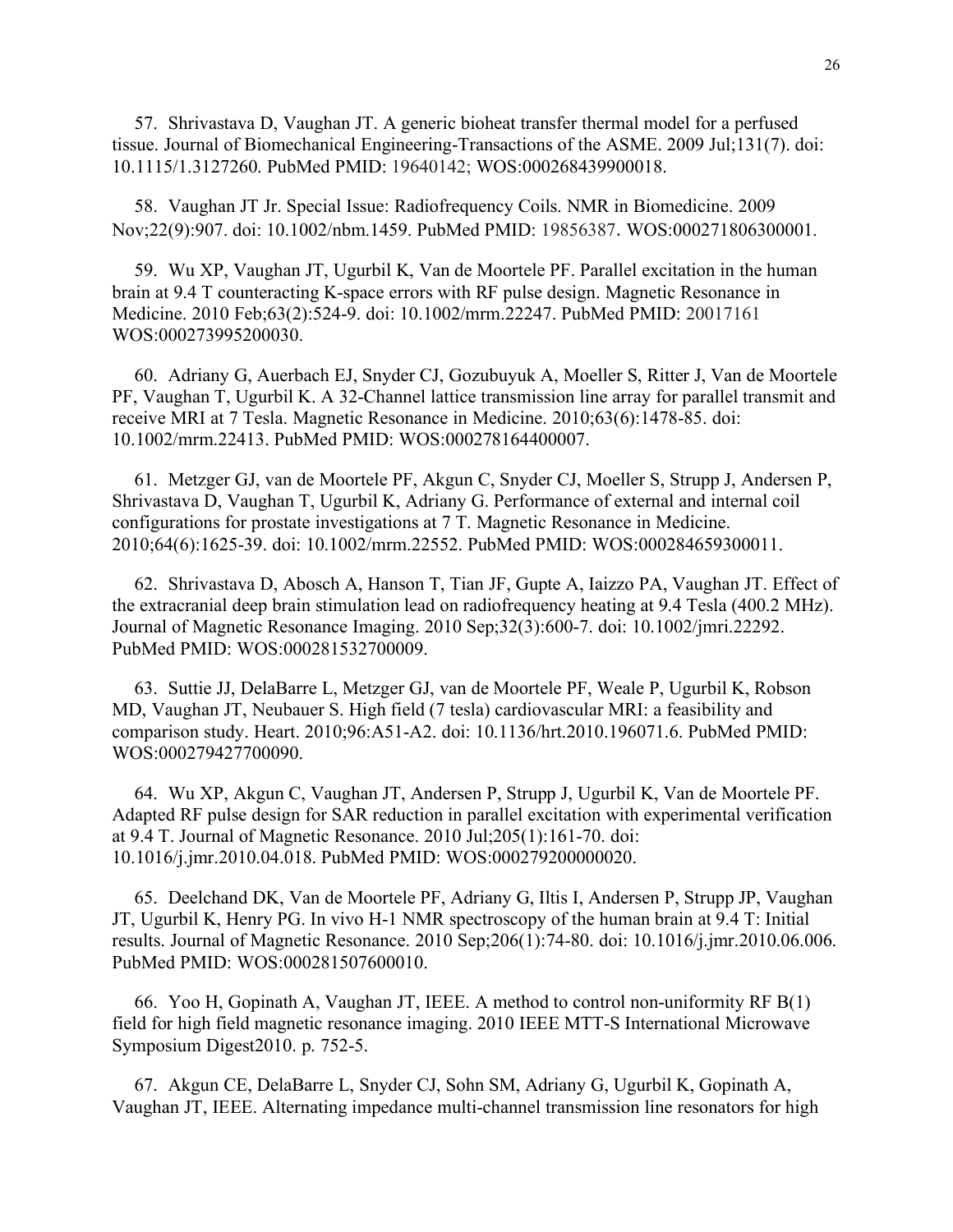field magnetic resonance imaging. 2010 IEEE MTT-S International Microwave Symposium Digest2010. p. 756-9.

68. Crandall CG, Brothers RM, Zhang R, Brengelmann GL, Covaciu L, Jay O, Cramer MN, Fuller A, Maloney SK, Mitchell D, Romanovsky AA, Caputa M, Nordstrom CH, Reinstrup P, Nishiyasu T, Fujii N, Hayashi K, Tsuji B, Flouris AD, Cheung SS, Vagula MC, Nelatury CF, Choi JH, Shrivastava D, Gordon CJ, Vaughan JT. Comments on point: counterpoint: humans do/do not demonstrate selective brain cooling during hyperthermia. Journal of Applied Physiology (1985). 2011 Feb;110(2):575-80, PMID: 21304015

69. Shrivastava D, Gordon CJ, Vaughan JT. selective brain cooling in humans during exercise. Journal of Applied Physiology. 2011;110(2):580-. PubMed PMID: WOS:000288207100049.

70. Doherty WE, Watkins R, Gopinath A, and Vaughan JT. A microwave engineer's view of MRI. IEEE Microw Mag, vol. 12, pp. 78-86, May 2011. (IEEE Xplore Digital Library)

71. Omar A, Caverly R, Doherty WE, Watkins R, Gopinath A, Vaughan JT. A microwave engineer's view of MRI. IEEE Microwave Magazine. 2011;12(3):78-86. doi: 10.1109/mmm.2011.940318. PubMed PMID: WOS:000289206400002.

72. Shrivastava D, Hanson T, Kulesa J, Tian J, Adriany G, Vaughan JT. Radiofrequency heating in porcine models with a "large" 32 cm internal diameter, 7 T (296 MHz) head coil. Magnetic Resonance in Medicine. 2011 Jul;66(1):255-63. PMID: 21337423

73. Sohn SM, Vaughan JT, Gopinath A. an interdigitated split-ring resonator for metamaterials. Microwave and Optical Technology Letters. 2011;53(1):174-7. doi: 10.1002/mop.25683. PubMed PMID: WOS:000285231200048.

74. Yoo H, Vaughan JT, Gopinath A. RF B-1 field calculation with transmission-line resonator analysis for high-field magnetic resonance systems. IEEE Antennas and Wireless Propagation Letters. 2011;10:592-5. doi: 10.1109/lawp.2011.2158286. PubMed PMID: WOS:000292159900003.

75. Ellermann J, Goerke U, Morgan P, Ugurbil K, Tian J, Schmitter S, Vaughan T, Van De Moortele PF. Simultaneous bilateral hip joint imaging at 7 Tesla using fast transmit B1 shimming methods and multichannel transmission - a feasibility study. NMR in Biomedicine. 2012;25(10):1202-8. doi: 10.1002/nbm.2779. PubMed PMID: WOS:000308710400014.

76. Olson C, Yoo H, DelaBarre L, Vaughan JT, Gopinath A. RF B-1 field localization through convex optimization. Microwave and Optical Technology Letters. 2012;54(1):31-7. doi: 10.1002/mop.26456. PubMed PMID: WOS:000297861200009.

77. Shrivastava D, Abosch A, Hughes J, Goerke U, DelaBarre L, Visaria R, Harel N, Vaughan JT. Heating induced near deep brain stimulation lead electrodes during magnetic resonance imaging with a 3 T transceive volume head coil. Physics in Medicine and Biology. 2012 Sep;57(17):5651-65. doi: 10.1088/0031-9155/57/17/5651. PubMed PMID: WOS:000307876600019.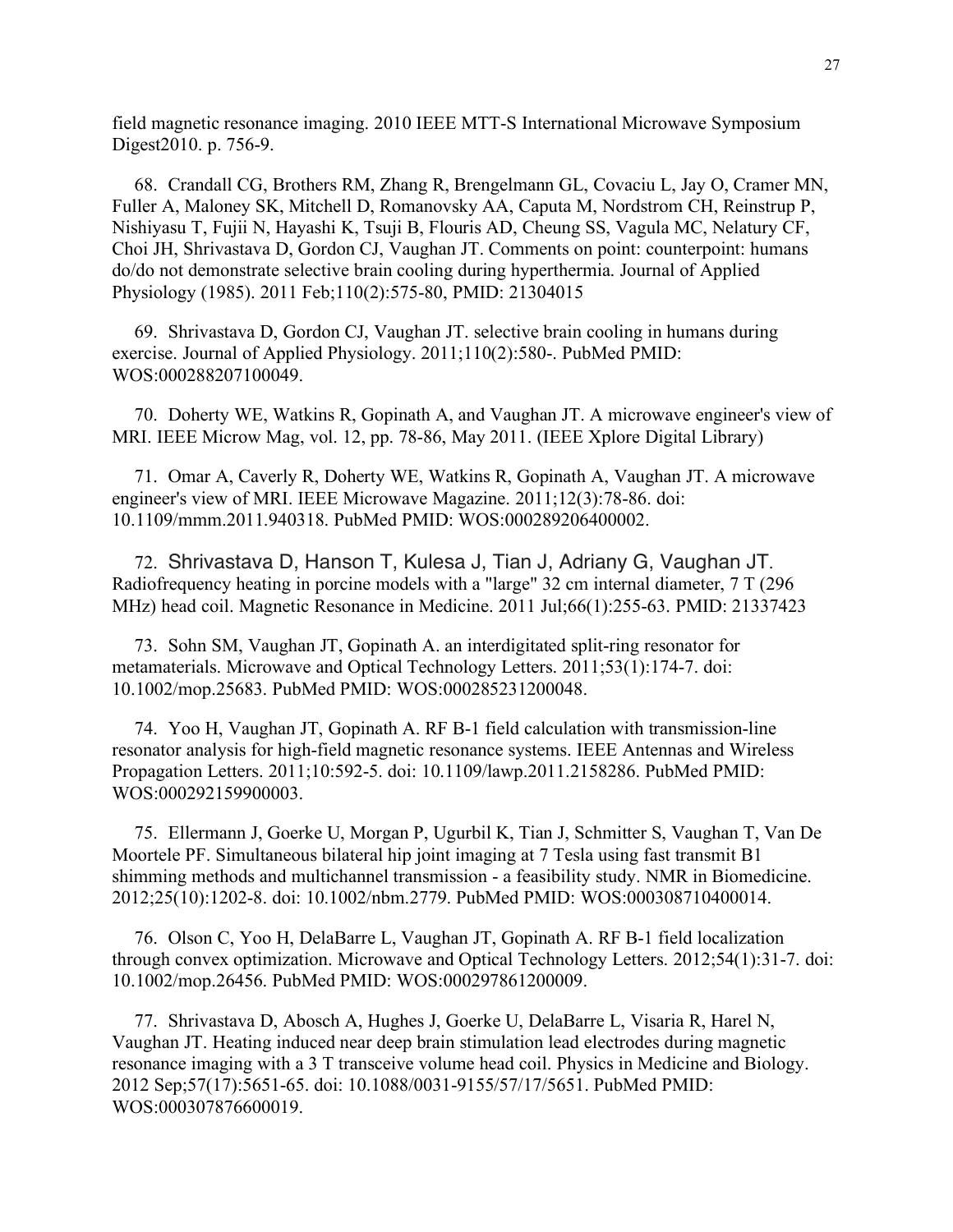78. Snyder CJ, DelaBarre L, Moeller S, Tian J, Akgun C, Van de Moortele PF, Bolan PJ, Ugurbil K, Vaughan JT, Metzger GJ. Comparison between eight- and sixteen-channel TEM transceive arrays for body imaging at 7 T. Magnetic Resonance in Medicine. 2012 Apr;67(4):954-64. doi: 10.1002/mrm.23070. PubMed PMID: WOS:000301533500010.

79. Suttie JJ, DelaBarre L, Pitcher A, van de Moortele PF, Dass S, Snyder CJ, Francis JM, Metzger GJ, Weale P, Ugurbil K, Neubauer S, Robson M, Vaughan T. 7 Tesla (T) human cardiovascular magnetic resonance imaging using FLASH and SSFP to assess cardiac function: validation against 1.5 T and 3 T. NMR in Biomedicine. 2012;25(1):27-34. doi: 10.1002/nbm.1708. PubMed PMID: WOS:000299074600003.

80. Visaria R, Prakash S, Vaughan JT, Shrivastava D. Safety in diagnostic imaging techniques used in omics. Barh D, Blum K, Madigan MA, editors 2012. 201-9 p.

81. Yoo H, Gopinath A, Vaughan JT. A method to localize RF B-1 Field in high-field magnetic resonance imaging systems. IEEE Transactions on Biomedical Engineering. 2012 Dec;59(12):3365-71. doi: 10.1109/TBME.2012.2208965. PubMed PMID: WOS:000311843500011.

82. Rodgers CT, Piechnik SK, DelaBarre LJ, Van de Moortele PF, Snyder CJ, Neubauer S, Robson MD, Vaughan JT. Inversion recovery at 7 T in the human myocardium: Measurement of T-1, inversion efficiency and B-1(+). Magnetic Resonance in Medicine. 2013 Oct;70(4):1038-46. doi: 10.1002/mrm.24548. PubMed PMID: WOS:000325136300015.

83. Schmitter S, DelaBarre L, Wu XP, Greiser A, Wang DX, Auerbach EJ, Vaughan JT, Ugurbil K, Van de Moortele PF. Cardiac imaging at 7 Tesla: single- and two-spoke radiofrequency pulse design with 16-channel parallel excitation. Magnetic Resonance in Medicine. 2013;70(5):1210-9. doi: 10.1002/mrm.24935. PubMed PMID: WOS:000326115000004.

84. Snyder CJ, DelaBarre L, Vaughan JT, IEEE. Automated tuning and matching of a 16 channel TEM transmit-only array used in conjunction with a 32-channel receive-only loop array for MR cardiac imaging at 7 Tesla. 2013 IEEE MTT-S International Microwave Symposium Digest 2013.

85. Sohn SM, DelaBarre L, Vaughan JT, Gopinath A, IEEE. 8-Channel RF Head Coil of MRI with Automatic Tuning and Matching. 2013 IEEE MTT-S International Microwave Symposium Digest 2013.

86. Son HW, Cho YK, Gopinath A, Vaughan JT, Lee CH, Yoo H. B-1(+) shimming with SAR reduction in high-field MRI. Journal of Electromagnetic Waves and Applications. 2013;27(12):1521-4. doi: 10.1080/09205071.2013.817958. PubMed PMID: WOS:000322213700008.

87. Vaughan JT, DelaBarre L, Tian JF, Sohn SM, Shrivastava D, Adriany G, Ugurbil K, IEEE. RF technology for human MRI at 10.5T. 2013 IEEE MTT-S International Microwave Workshop Series on RF and Wireless Technologies for Biomedical and Healthcare Applications 2013. p. 22-4.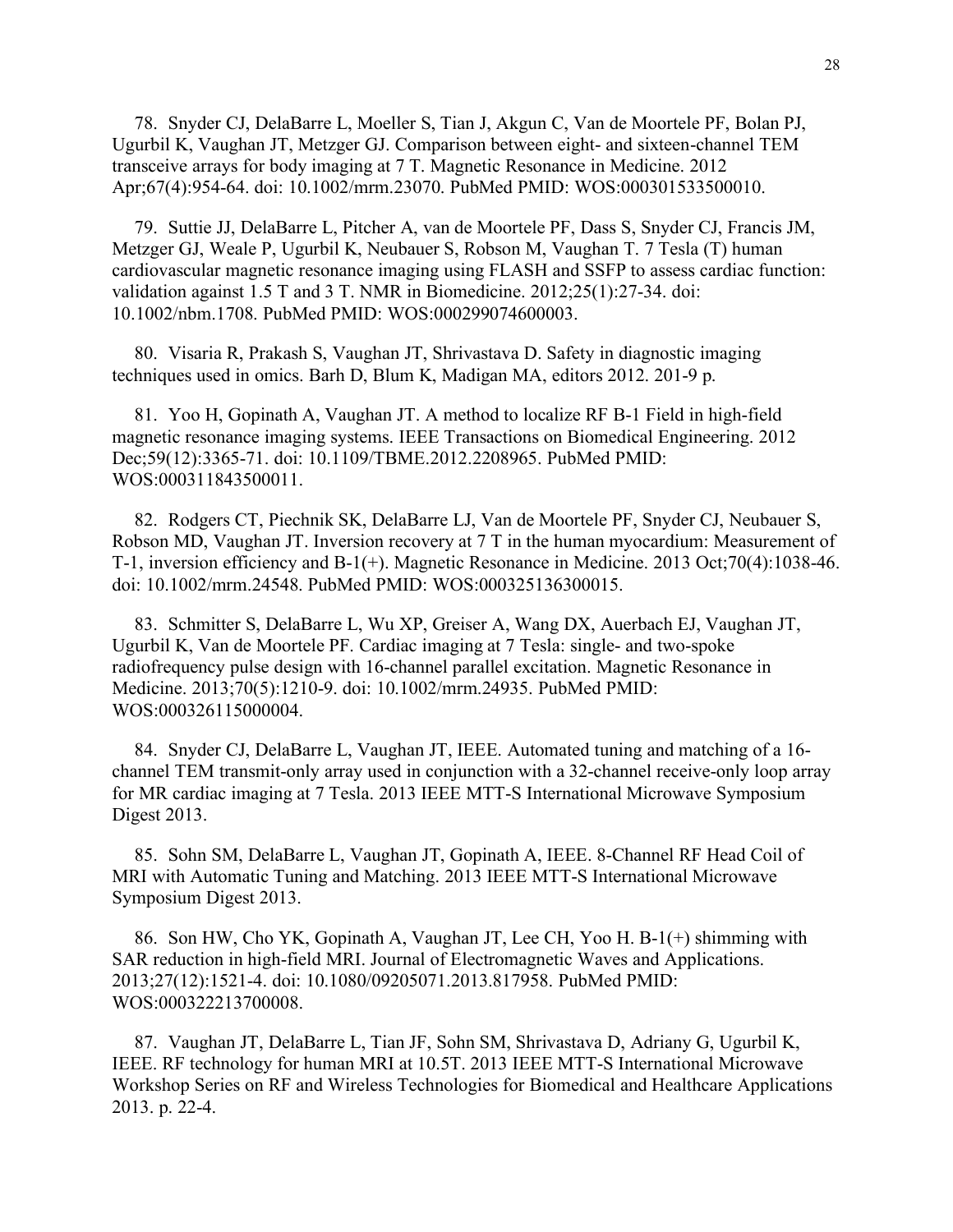88. Xiong Q, Ye L, Zhang PY, Lepley M, Tian JF, Li J, Zhang LY, Swingen C, Vaughan JT, Kaufman DS, Zhang JY. Functional consequences of human induced pluripotent stem cell therapy myocardial ATP turnover rate in the in vivo swine heart with postinfarction remodeling. Circulation. 2013 Mar 5;127(9):997-1008. doi: 10.1161/CIRCULATIONAHA.112.000641. PubMed PMID: WOS:000315804800014.

89. Yoo H, Lee J, Akgun CE, Gopinath A, Vaughan JT. B-1 field comparison for RF coils in ultra-high-field MRI. Electronics Letters. 2013;49(25). doi: 10.1049/el.2013.1255. PubMed PMID: WOS:000327714500013.

90. Akgun CE, DelaBarre L, Yoo H, Sohn SM, Snyder CJ, Adriany G, Ugurbil K, Gopinath A, Vaughan JT. Stepped impedance resonators for high-field magnetic resonance imaging. IEEE Transactions on Biomedical Engineering. 2014 Feb;61(2):327-33. doi: 10.1109/TBME.2013.2250973. PubMed PMID: WOS:000333268000011.

91. E. Ebbini, L. DelaBarre, J. T. Vaughan and A. Gopinath, IEEE. Digital beam forming in MRI, 2014 IEEE Benjamin Franklin Symposium on Microwave and Antenna Sub-systems for Radar, Telecommunications, and Biomedical Applications (BenMAS), Philadelphia, PA, 2014, pp. 1-2. doi: 10.1109/BenMAS.2014.7529482

92. Rodgers CT, Clarke WT, Snyder C, Vaughan JT, Neubauer S, Robson MD. Human cardiac P-31 magnetic resonance spectroscopy at 7 Tesla. Magnetic Resonance in Medicine. 2014 Aug;72(2):304-15. doi: 10.1002/mrm.24922. PubMed PMID: WOS:000339714900002.

93. Shrivastava D, Utecht L, Tian JF, Hughes J, Vaughan JT. In vivo radiofrequency heating in swine in a 3T (123.2-MHz) birdcage whole body coil. Magnetic Resonance in Medicine. 2014 Oct;72(4):1141-50. doi: 10.1002/mrm.24999. PubMed PMID: WOS:000342342300026.

94. Sohn SM, DelaBarre L, Gopinath A, Vaughan JT. RF Head Coil Design with Improved RF Magnetic Near-Fields Uniformity for Magnetic Resonance Imaging (MRI) systems. IEEE Transactions on Microwave Theory and Techniques. 2014 Aug;62(8):1784-1789. doi: 10.1109/tmtt.2014.2331621. PubMed PMID: WOS:000340619200023.

95. Sohn SM, A. Gopinath and J. T. Vaughan, IEEE. Tunable and high directivity coupler for MRI applications, 2014 IEEE MTT-S International Microwave Symposium (IMS2014), Tampa, FL, 2014, pp. 1-3. doi: 10.1109/MWSYM.2014.6848491

96. Keith GA, Rodgers CT, Hess AT, Snyder CJ, Vaughan JT, Robson MD. Automated tuning of an eight-channel cardiac transceive array at 7 tesla using piezoelectric actuators. Magnetic Resonance in Medicine. 2015 Jun;73(6):2390-7. doi: 10.1002/mrm.25356. PubMed PMID: WOS:000354729100036.

97. Panda V, Vaughan JT, Gopinath A, IEEE. 7T MRI RF Head Coil with Metamaterial Elements. 2015 IEEE MTT-S International Microwave Symposium, Phoenix, AZ, 2015, pp.1-3. doi: 10.1109/MWSYM.2015.7167124

98. Sohn SM, DelaBarre L, Gopinath A, Vaughan JT. Design of an Electrically Automated RF Transceiver Head Coil in MRI. IEEE Transactions on Biomedical Circuits and Systems.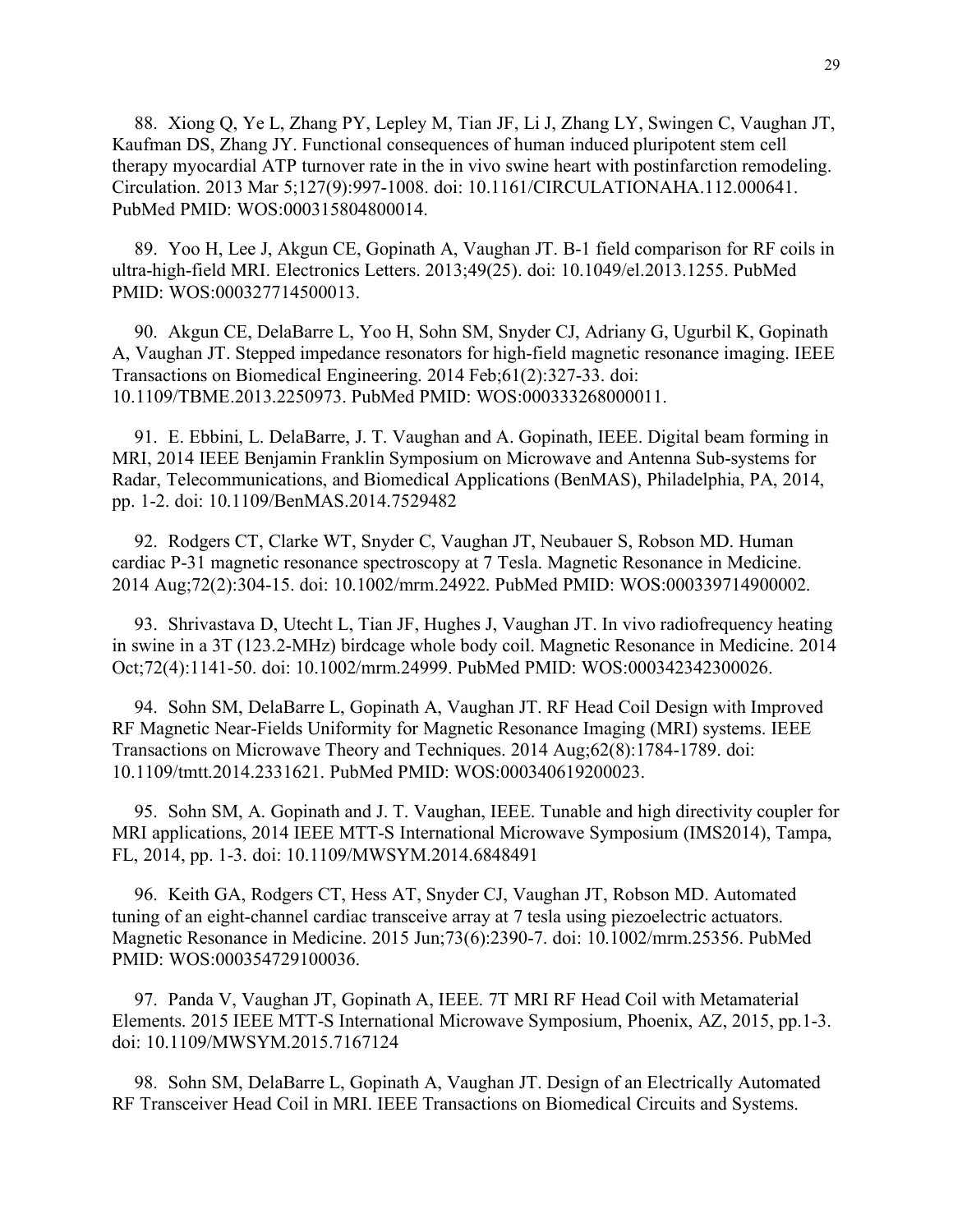2015 Oct;9(5):725-32. doi: 10.1109/TBCAS.2014.2360383. PubMed PMID: WOS:000366661800013.

99. Tian JF, Lagore RL, Vaughan JT, IEEE. Design considerations for dipole for head MRI at 10.5T. 2015 IEEE MTT-S International Microwave Workshop Series on RF and Wireless Technologies for Biomedical and Healthcare Applications 2015. p. 99-100.

100. Toporcov TN, Znaor A, Zhang ZF, Yu GP, Winn DM, Wei Q, Vilensky M, Vaughan T, Thomson P, Talamini R, Szeszenia-Dabrowska N, Sturgis EM, Smith E, Shangina O, Schwartz SM, Schantz S, Rudnai P, Richiardi L, Ramroth H, Purdue MP, Olshan AF, Eluf-Neto J, Muscat J, Moyses RA, Morgenstern H, Menezes A, McClean M, Matsuo K, Mates D, Macfarlane TV, Lissowska J, Levi F, Lazarus P, La Vecchia C, Lagiou P, Koifman S, Kjaerheim K, Kelsey K, Holcatova I, Herrero R, Healy C, Hayes RB, Franceschi S, Fernandez L, Fabianova E, Daudt AW, Curioni OA, Dal Maso L, Curado MP, Conway DI, Chen C, Castellsague X, Canova C, Cadoni G, Brennan P, Boccia S, Antunes JLF, Ahrens W, Agudo A, Boffetta P, Hashibe M, Lee YCA, Wuensch V. Risk factors for head and neck cancer in young adults: a pooled analysis in the INHANCE consortium. International Journal of Epidemiology. 2015;44(1):169-85. doi: 10.1093/ije/dyu255. PubMed PMID: WOS:000350864200024.

101. Wu XP, Zhang XT, Tian JF, Schmitter S, Hanna B, Strupp J, Pfeuffer J, Hamm M, Wang DX, Nistler J, He B, Vaughan TJ, Ugurbil K, Van de Moortele PF. Comparison of RF body coils for MRI at 3T: a simulation study using parallel transmission on various anatomical targets. NMR in Biomedicine. 2015;28(10):1332-44. doi: 10.1002/nbm.3378. PubMed PMID: WOS:000363468300016.

102. Wu XP, Tian JF, Schmitter S, Vaughan JT, Ugurbil K, Van de Moortele PF. Distributing coil elements in three dimensions enhances parallel transmission multiband RF performance: A simulation study in the human brain at 7 Tesla. Magnetic Resonance in Medicine. 2016 Jun;75(6):2464-72. doi: 10.1002/mrm.26194. PubMed PMID: WOS:000384994700026.

103. Jang A, Kobayashi N, Moeller S, Vaughan JT, Zhang JY, Garwood M. 2D pulses using spatially dependent frequency sweeping. Magnetic Resonance in Medicine. 2016 Nov;76(5):1364-74. doi: 10.1002/mrm.25973. PubMed PMID: WOS:000389127100003.

104. Sohn S-M, Vaughan JT, Lagore RL, Garwood M, Idiyatullin D. In vivo MR imaging with simultaneous RF transmission and reception. Magnetic Resonance in Medicine. 2016 Dec;76(6):1932-1938. (DOI: 10.1002/mrm.26464)

105. Panda V, Sohn SM, Vaughan JT, Gopinath A, IEEE. A Zeroth Order resonant element for MRI transmisson line RF coil. 2016 IEEE Antennas and Propagation Society International Symposium2016. p. 1389-90.

106. Sohn SM, Gopinath A, Vaughan JT. A Compact, High Power Capable, and Tunable High Directivity Microstrip Coupler. IEEE Transactions on Microwave Theory and Techniques. 2016 Oct;64(10):3217-3223. doi: 10.1109/TMTT.2016.2602835. PubMed PMID: WOS:000385199700020.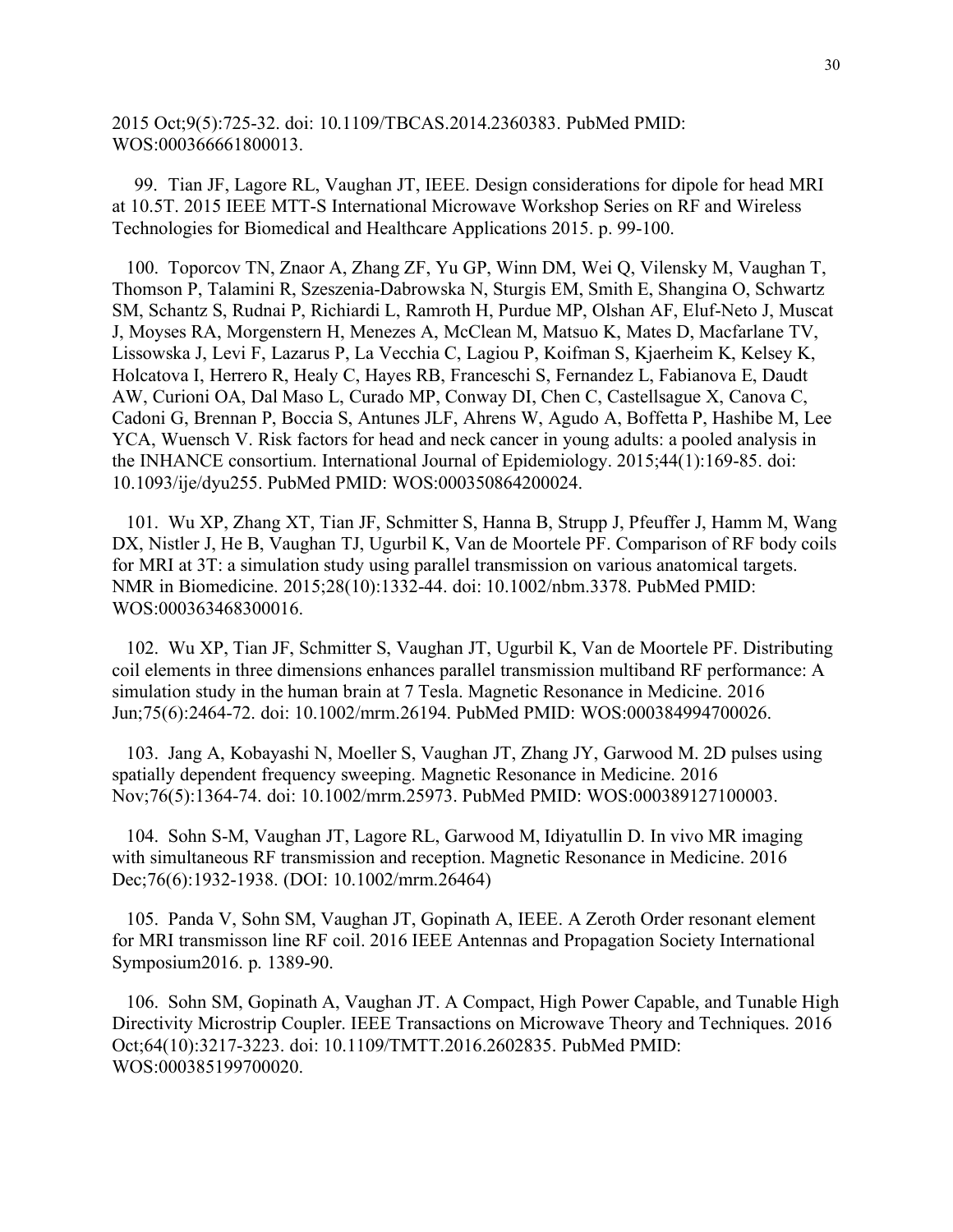107. Vaughan JT, Lagore R, Tian JF. Detection coils for MRS. EMagRes. 2016;5(2):1363-76. doi: 10.1002/9780470034590.emrstm1465. PubMed PMID: WOS:000390917100023.

108. Erturk MA, Wu XP, Eryaman Y, Van de Moortele PF, Auerbach EJ, Lagore RL, DelaBarre L, Vaughan JT, Ugurbil K, Adriany G, Metzger GJ. Toward imaging the body at 10.5 tesla. Magnetic Resonance in Medicine. 2017 Jan;77(1):434-443. doi: 10.1002/mrm.26487. Epub 2016 Oct 21. PubMed PMID: WOS:000391038800043.

109. Panda V, Adriany G, Vaughan JT, Gopinath A, IEEE. Metamaterial loop body coil element for 10.5T MRI. 2017 IEEE International Symposium on Antennas and Propagation & USNC-URSI National Radio Science Meeting2017. p. 1007-8.

110. Sohn SM, Garwood M, Vaughan JT, IEEE. Automatic RF leakage signal canceler in MRI applications. 2017 IEEE MTT-S International Microwave Symposium 2017. p. 1390-1.

111. Eryaman Y, Lagore RL, Erturk MA, Utecht L, Zhang P, Torrado-Carvajal A, Turk EA, DelaBarre L, Metzger GJ, Adriany G, Ugurbil K, Vaughan JT. Radiofrequency heating studies on anesthetized swine using fractionated dipole antennas at 10.5 T. Magnetic Resonance in Medicine. 2018 Jan;79(1):479-88. doi: 10.1002/mrm.26688. Epub 2017 Mar 31. PubMed PMID: WOS:000417926300047.

112. Eryaman Y, Zhang P, Utecht L, Kose K, Lagore RL, DelaBarre L, Kulesa J, Eberly LE, Adriany G, Iles TL, Iaizzo PA, Vaughan JT, Ugurbil K. Investigating the physiological effects of 10.5 Tesla static field exposure on anesthetized swine. Magnetic Resonance in Medicine. 2018 Jan;79(1):511-514. doi: 10.1002/mrm.26672. Epub 2017 Mar 25. PubMed PMID: 28342176 WOS:000417926300050.

113. Huang SY, Ma ZH, Wan L, Yu WW, Vaughan JT. Fast full-wave calculation of electromagnetic fields based on weak-form volume integral equation for MRI applications. Journal of Engineering-Joe. 2018(9):762-7. doi: 10.1049/joe.2018.0122. PubMed PMID: WOS:000446641500002.

114. Geethanath S, Vaughan JT Jr. Accessible magnetic resonance imaging: A review. J Magn ResonImaging. 2019 Jun;49(7):e65-e77. PubMed PMID: 30637891.

115. Eryaman, Y, Kobayashi N, Moen S, Aman J, Grant A, Vaughan JT, Molnar; Michael Park G, Vitek J, Adriany G, Ugurbil K, Harel N. A simple geometric analysis method for measuring and mitigating RF induced currents on deep brain stimulation leads by multichannel transmission/reception. Neuroimage. 2018 Sep 28;184:658-668. doi: 10.1016/j.neuroimage.2018.09.072. PubMed PMID: 30273715

116. V. Panda, L. DelaBarre, G. Adriany, J. T. Vaughan and A. Gopinath, "Metamaterial Zeroth-Order Resonator RF Coil for Human Head: Preliminary Design for 10.5 T MRI," in *IEEE Journal of Electromagnetics, RF and Microwaves in Medicine and Biology*, vol. 3, no. 1, pp. 33- 40, March 2019. doi: 10.1109/JERM.2019.2893546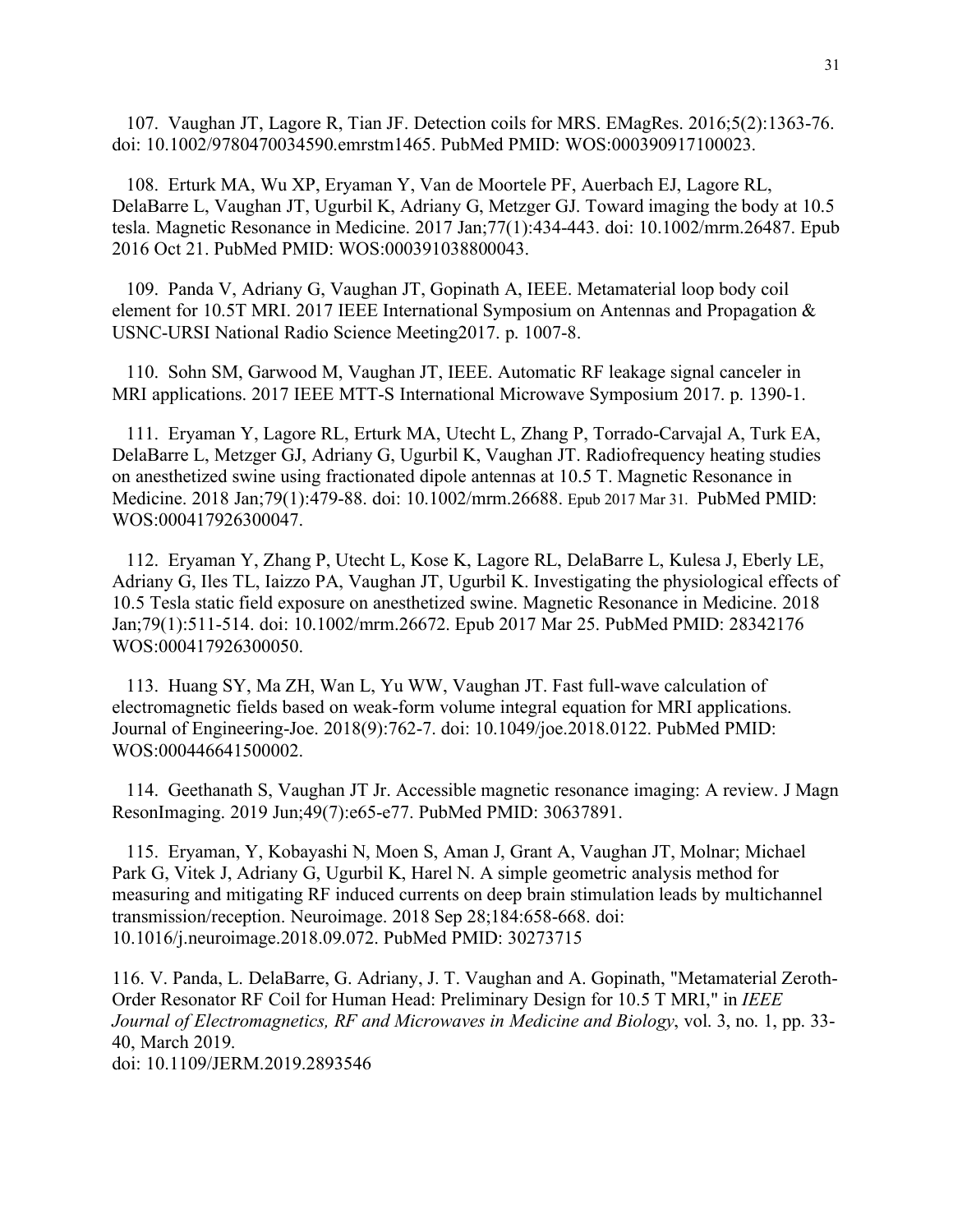117. Ravi, K.S., Geethanath, S. and Vaughan, J., "PyPulseq: A Python Package for MRI Pulse Sequence Design. & quot; Journal of Open Source Software, 2019; DOI: 10.21105/joss.01725

# **Special Editions, Books, Encyclopedia Sections**

1.) JT Vaughan, editor, Special Edition on RF Coils, NMR in Biomedicine, (2010)

2.) JT Vaughan, J Griffiths, editors, "RF Coils for MRI." John Wiley and Sons, Ltd. (2012)

3.) JT Vaughan, J. Griffiths, editors, "RF Coils." Encyclopedia of Magnetic Resonance (eMagRes), EMR@ wiley .com (2012)

4.) JT Vaughan, D Shrivastava D, editors "RF Safety for MRI", John Wiley + International Society of Magnetic Resonance in Medicine (in final preparation for 2019)

# **Chapters**

1.) JT Vaughan "Chapter 6, RF Coils" in Ultra High Field Magnetic Resonance Imaging, Springer Academic / Plenum Publishers, New York, NY (2006)

2.) Kamil Ugurbil, Gregor Adriany, Can Akgun, Peter Andersen, Wei Chen, Michael Garwood, Rolf Gruetter, Pierre-Francois Van de Moortele, Klaas Pruessmann, Ivan Tkac, J. Thomas Vaughan, Florian Wiesinger, Essa Yacoub, and Xiao-Hong Zhu. "Chapter 10: High Magnetic Fields for Imaging Cerebral Morphology, Function, and Biochemistry in Biomedical Magnetic Resonance", Ultra High Field Magnetic Resonance Imaging, P.M.L. Robitaille, and Berliner, L.J., Editor Springer Academic / Plenum Publishers, New York, NY (2006) . p.285-342

3.) M Garwood, A McIntosh, PT Bolan, S Meisamy, CJ Snyder, A Stycznski, L DelaBarre, J Ellermann, Gulbahce, TM Tuttle, LI Everson, TH Emory, MT Nelson, D Yee, JT Vaughan. "Clinical Assessment of Breast Cancer using 1H MRS at High Magnetic Field" Biomedical Magnetic Resonance. Jaypee Brothers Medical Publisher Ltd., New Delhi (2005)

4.) Vaughan JT, "TEM Body Coils for MRI" in Handbook of RF Coils, John Wiley and Sons, (2012)

5.) Vaughan JT, "TEM Body Coils for MRI" in Encyclopedia of Magnetic Resonance, John Wiley and Sons, (2011)

6.) Visaria R, Prakash S, Vaughan JT, Shrivastava D, "Safety in Diagnostic Imaging Techniques used in Omics," in Advanced Topics in Omics, Institute of Integrative Omics and Applied Biotechnology, India, 2010.

7.) Shrivastava D, Goerke U, Porter D, Vaughan JT "New Developments in Bioheat Transfer Modeling and MR Thermometry to Improve Radiofrequency Safety in High-field and Ultra-high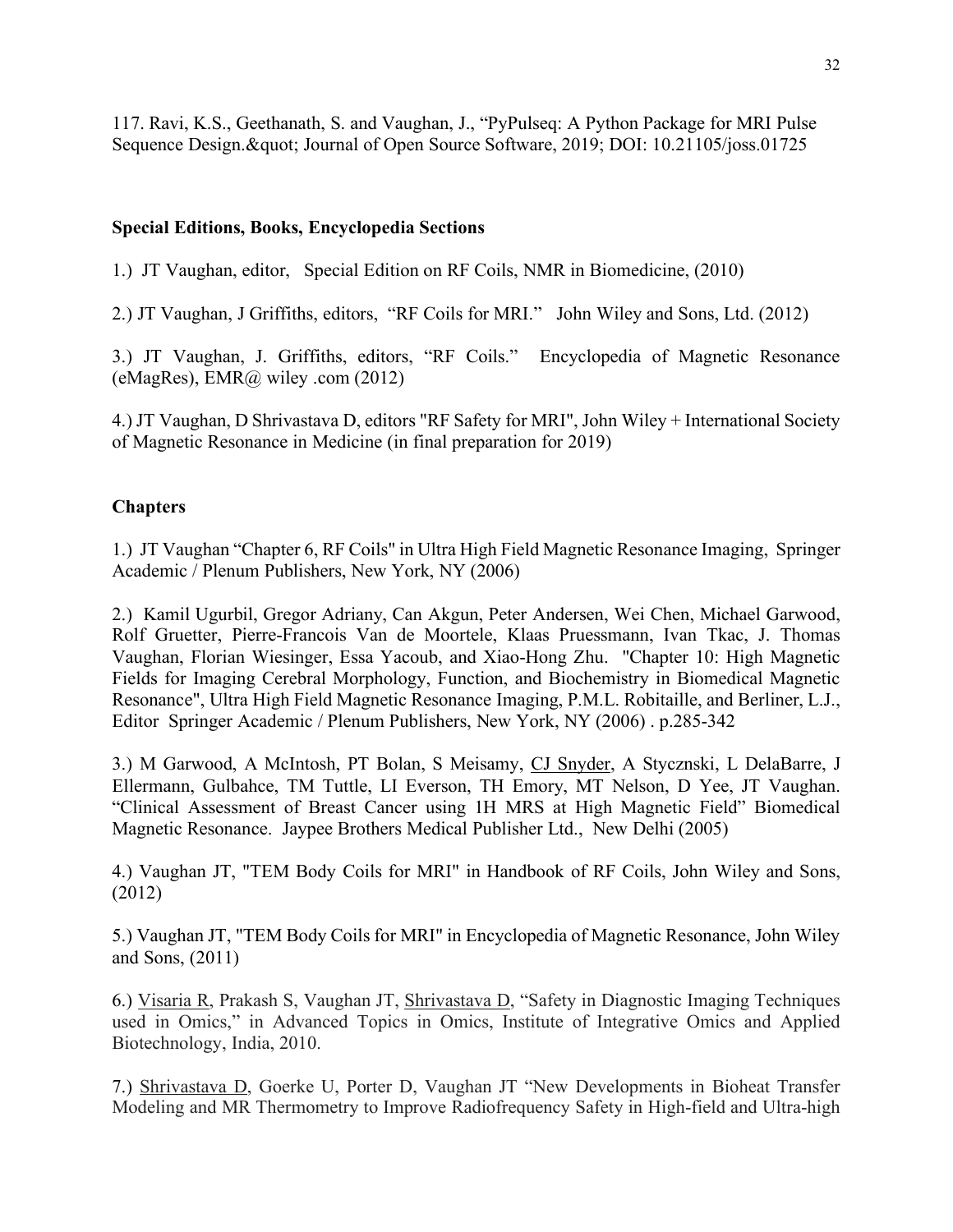Field MRI," ISMRM Workshop- RF Safety in Humans in Ultra-high Field MRI, Stillwater, Minnesota, 2010.

8.) Shrivastava D, Vaughan JT, "Radiofrequency Heating Measurements and Models," in Encyclopedia of Magnetic Resonance, John Wiley and Sons, 2012

9.) T. Vaughan, R. LaGore, J. Tian, "MRS Detection Coils" in Handbook of MRS, P. Bottomley, J. Griffiths editors, John Wiley and Sons, Ltd. 2016.

# **Patents**

(Most patents are either licensed to Samsung or under negotiation for license to other parties.)

- 1. Vaughan, J.T.: "Electrically Parallel, Equal Phase Resonant Loops for NMR Surface Coils". U.S. Patent 4,812,767 (1988)
- 2. Vaughan, J.T., Lesan, B.: "Physiological Standard Phantom for NMR Imaging and Spectroscopy". U.S. Patent 4,888,555 (1989)
- 3. Vaughan, J.T.: "High Frequency Volume Coils for Nuclear Magnetic Resonance Applications" U.S. Patent 5,557,247 (1996)
- 4. Vaughan, J.T.: "Cavity Resonator for NMR System " US Patent 5,744,957(1998)
- 5. Vaughan, J.T.: "Radiofrequency Coils for Imaging and Spectroscopy", US Patent 5,886,596 (1999)
- 6. Vaughan, J.T.: "RF Coil for Imaging System" US Patent Serial 6,633,161 (2003)
- 7. Vaughan, J.T. Adriany G, Ugurbil K. "Radiofrequency Magnetic Field Unit" US Patent 6,788,056 B2 (2004)
- 8. Vaughan, J.T., Adriany G., Strupp J., Andersen P., Ugurbil K., "Parallel Transceiver for Nuclear Magnetic Resonance System, US Patent 6,969,992 (2005)
- 9. Vaughan, J.T., Adriany G, Ugurbil K., "Assymetric Radio Frequency Transmission Line Array" US Patent 6,958,607 (2005)
- 10. Vaughan, J.T.: "RF Coil for Imaging Systems and Use Therein", US Patent 7,268,554 B2 (2007)
- 11. Vaughan JT "Cavity Resonator for MR Systems", US Patent 7,375,527 (2008)
- 12. Vaughan, J.T. Adriany G., Ugurbil K. "Radiofrequency Gradient, Shim, and Parallel Imaging Coil", US Patent 7,598,739B2 (2009)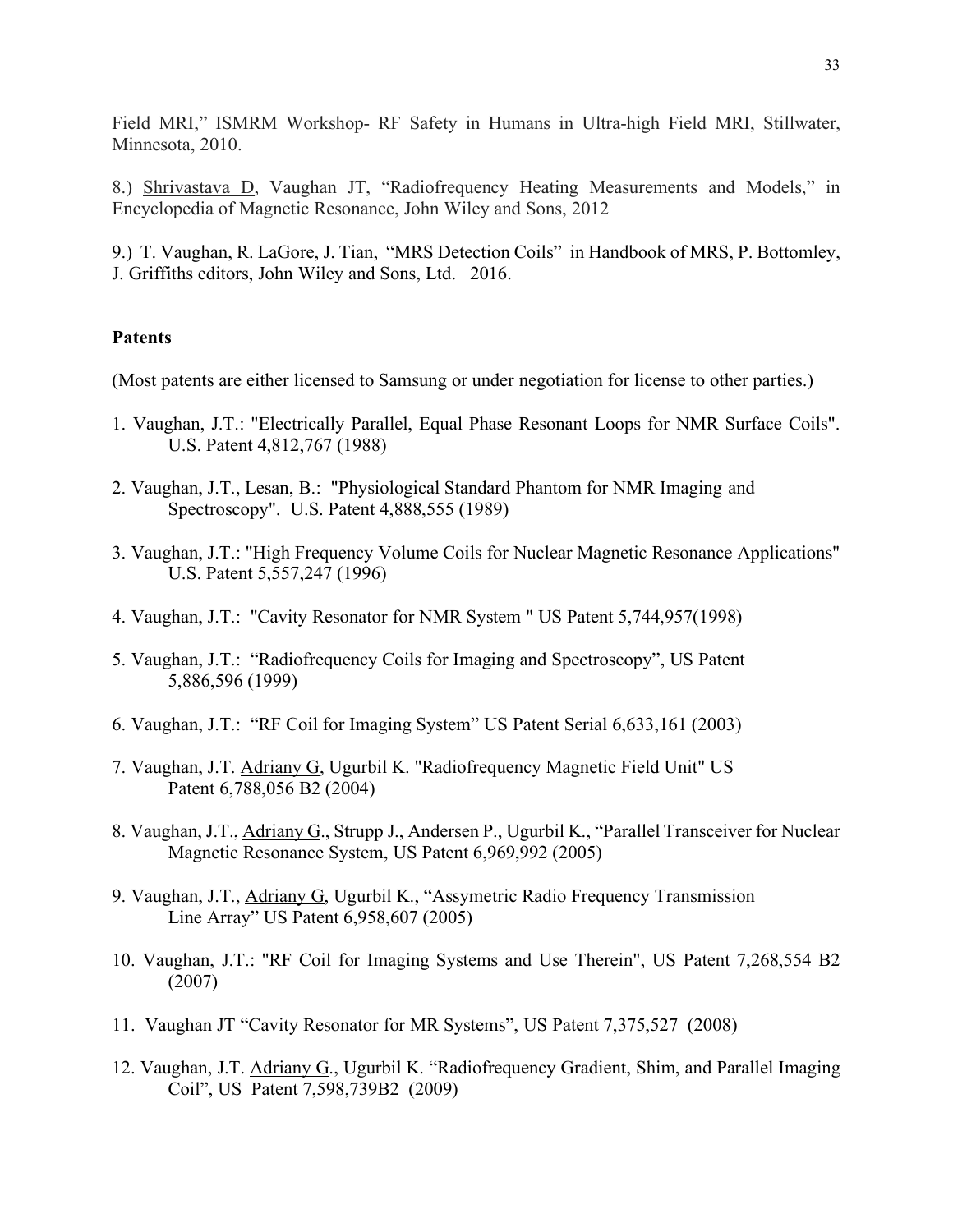- 13. Olson C, Gopinath A, Vaughan JT "Radiofrequency Field Localization for Magnetic Resonance", US Patent 7,633,293 (2009)
- 14. Vaughan, J.T., Ugurbil, K. "Wirelessly Coupled Magnetic Resonance Coil", US Patent App. 11/429,463 (2009)
- 15. Adriany G, Vaughan JT, Ugurbil K. "Spatially Reconfigurable Magnetic Resonance Coil" US Patent 7,514,926 (2009)
- 16. Vaughan, J.T., Adriany G, Snyder C, Agkun C, Tian J., Van de Moortelle, P-F, Ugurbil, K. S. Moeller. "Multi-Current Elements for Magnetic Resonance Radio Frequency Coils" US Patent 7,710,117. May 4 (2010)
- 17. Vaughan JT, Van de Moortele P-F, DelaBarre L, Olson CC, Orser H, Gopinath A, Ugurbil K, Snyder C, Adiany G, Akgun CE, Tian J, Strupp J, Andersen PM, Wu X, "High field magnetic resonance" US Patent 7,800,368 September 21, 2010
- 18. Vaughan JT, Adriany G, Ugurbil K. "Assymetric Radiofrequency Transmission Line Array", US Patent 7,893,693, 2011
- 19. Vaughan JT, Adriany G, Ugurbil K. "Assymetric Radiofrequency Transmission Line Array", US Patent 7,893,693 (2011)
- 20. Vaughan, JT, Van de Moortelle P-F, DelaBarre L, Olson C, Orser H, Gopinath A, Ugurbil K, Snyder C, Adriany G, Akgun C, Tian J, Strupp J, Andersen P, Wu X.. "High Field Magnetic Resonance" US Patent App.11/707,560 (2008)
- 21. Akgun C, Snyder C, DelaBarre L, Moeller S, van de Moortele P-F, Vaughan JT, Ugurbil K. "Three Dimensional RF Coil Structures for Field Profiling." US Patent Appl.12/151/053 May 2 (2008)
- 22. Vaughan JT, "RF Coil for Imaging Systems and Methods of Operation", US Patent App. 12/390/193 Feb. 20 (2009)
- 23. Akgun C, Snyder C, DelaBarre L, Moeller S, Van de Moortele P, Vaughan JT, Ugurbil K. "Three Dimensional RF Coil Structure for Field Profiling", US Patent 8,193,809 June 5 (2012)
- 24. Vaughan JT. "RF Coil for MRI Which Can be Switched Between Different Modes of Operation" PCT/US2009/034761 (2009)
- 25. Vaughan J, Tian J. University of Minnesota, assignee. Coil Element Decoupling for MRI. USA patent 8,380,266. 2013 February 19 (2013)
- 26. Vaughan J, "Coil Element Decoupling for MRI" PCT/US2009/06084 (2008)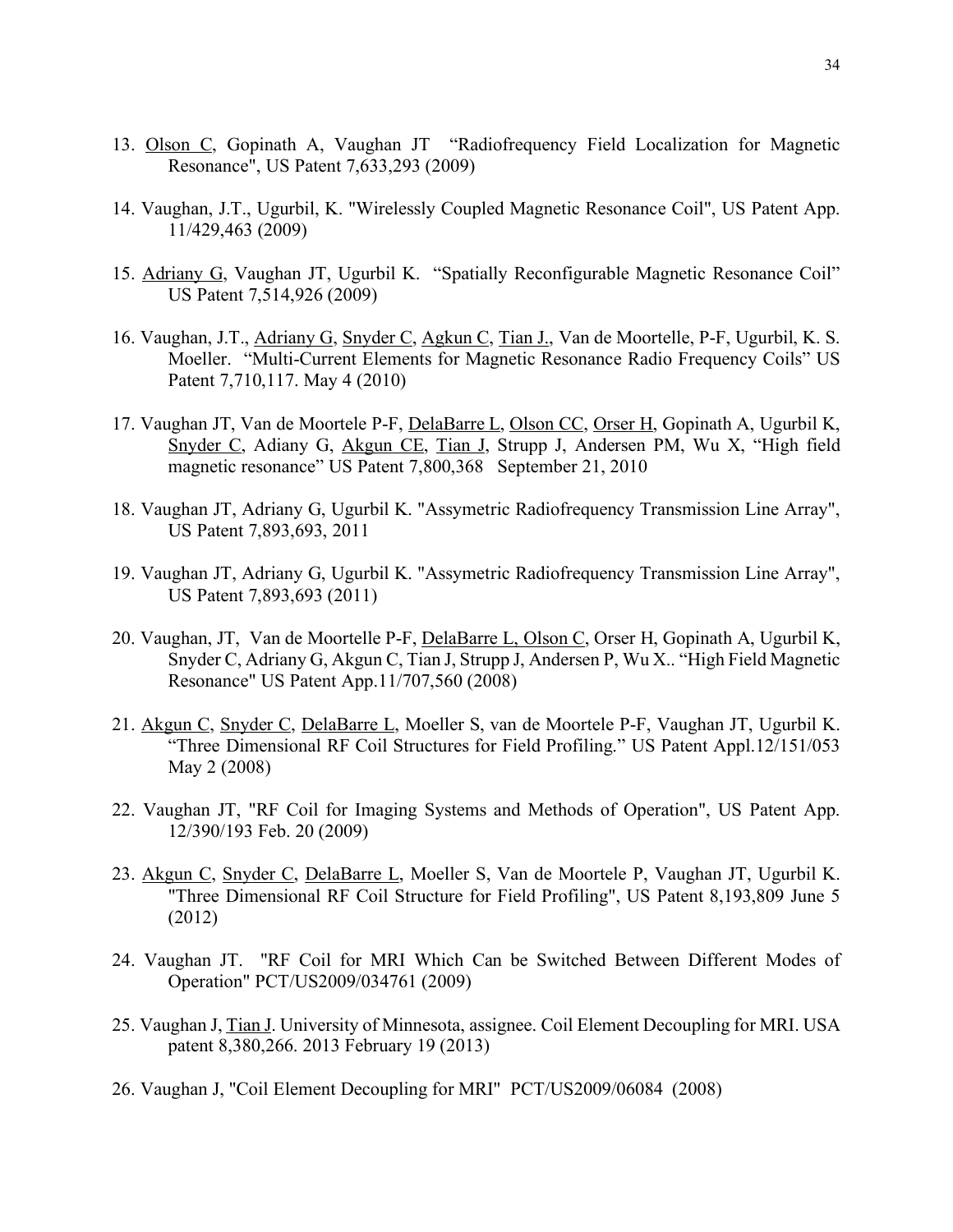US Appl. 61/105/678 Oct 15,2008 awarded April 22, (2010)

- 27. Snyder CJ, Vaughan JT, Lemaire CA. "Remotely Adjustable Reactive and Resistive Electrical Elements and Method" US Patent 8,299,681. October 30, 2012
- 28. Vaughan JT, Lemaire CA. "Active Transmit Elements for MRI Coils and Other Antenna Devices" US Patent 8604791 Dec. 2013
- 29. Vaughan JT, Tian J. "Coil Element Decoupling for MRI" US 8380266B2 2013-02- 19
- 30. Vaughan JT, Lemaire CA "Active Transmit Elements for MRI" US 8604791B2 2013- 12-10
- 31. Snyder CJ, Vaughan JT "Method and Remotely Adjustable Reactive and Resistive Electrical Elements" US 8816566B2 2014-08-26
- 32. Vaughan JT, Lemaire CA "Method and Coils for Human Whole-Body Imaging at 7TUS 8854042B2 2014-10-07
- 33. Vaughan JT, Neely WC, Rader BJ "Method and Apparatus for Processing Agricultural Materials and Changing the Proportions of Output Materials" US 9043221B1 2015-05-26
- 34. Schillak SM, Vaughan JT, Lemaire CA, Waks MT. "Simultaneous TX-RX for MRI Systems and Other Antenna Devices" US 9097769B2 2016-06-07
- 35. Gopinath A, Ebbini ES, Vaughan JT, DelaBarre L. "System and Method for Parallel Magnetic Resonance Image Reconstruction Using Digital Beamforming" US 9360543B2 2016-06-07
- 36. Sohn S-M, Vaughan JT, Gopinath A. "System and Method for Control of RF Circuits for Use With An MRI System" US 9500727B2
- 37. Vaughan JT Bandage or Garment Combined with a Wirelessly Coupled Magnetic Resonance Coil US 9568572B2 2017-02-14
- 38. Snyder CJ, Vaughan JT, Lamaire CA "Method and Remotely Adjustable Reactive and Resistive Electrical Elements" US 9847471B2 2017-12-19
- 39. Snyder AL Styczynski, Snyder CJ, Garwood MG, Vaughan JT "Beam Steering with Resonance Along a Trajectory" US 9903928B2 2018-02-27
- 40. Lemaire CA, Vaughan JT "Active Transmit Elements for MRI Coils and Other Antenna Devices and Method" US 9977101B2 2018-05-22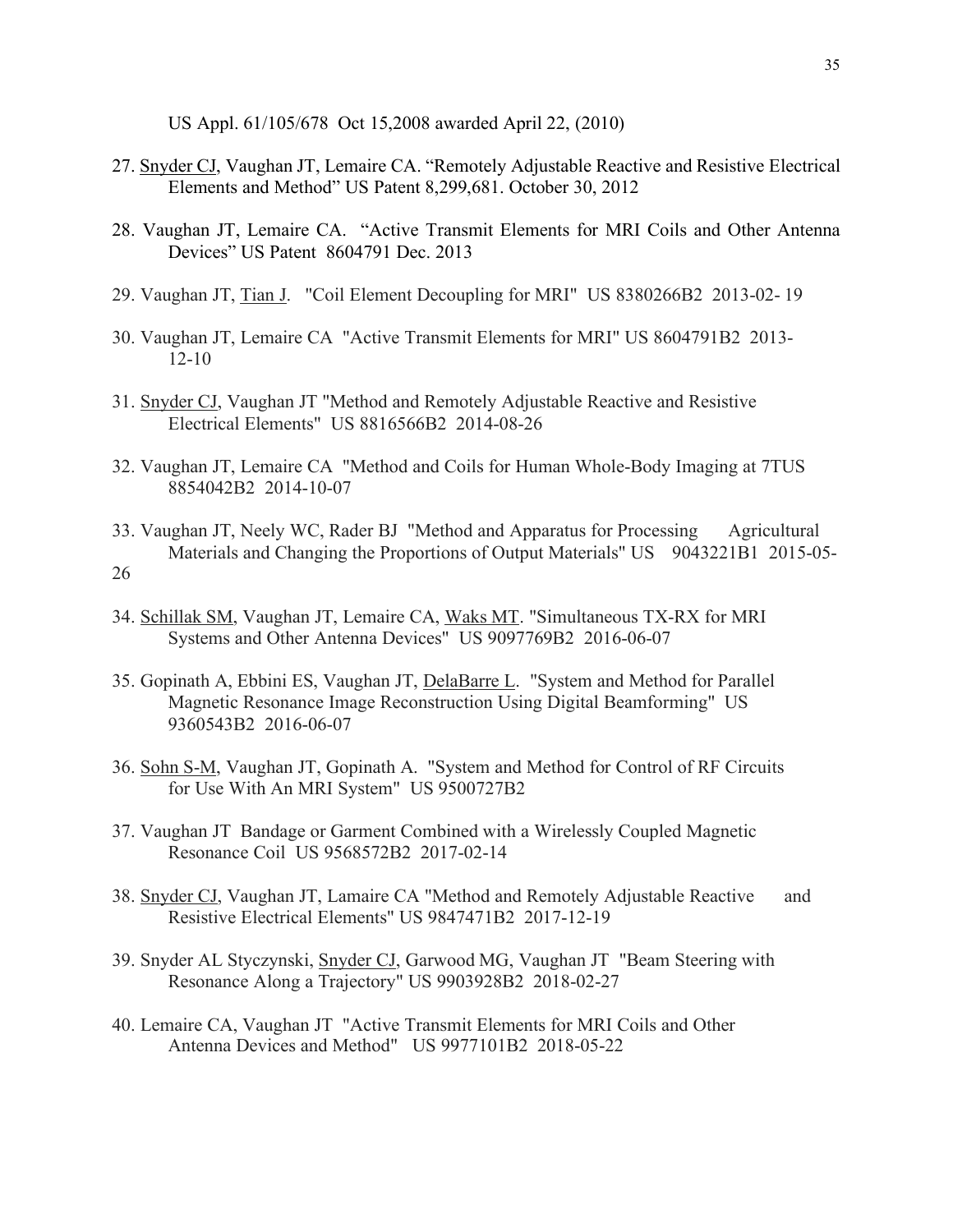- 41. Vaughan JT, Lemaire CA "Auto-Tune-and-Match Coils for Human Whole-Body Imaging and Method" US9995803B2 2018-06-12
- 42. Vaughan JT, Van de Moortele P-F, DelaBarre L, Olson CE, Orser H, Gopinath A, Ugurbil K, Snyder C, Adriany G, Akgun C, Tian J, Strupp J, Andersen PM "High Field Magnetic Resonance" US RE47026E1 2018-09-04

#### **Patent Applications:**

- 43. Sung-Min Sohn, John Thomas Vaughan, Anand Gopinath, "System and method for automatic tuning of RF coil circuits for us with MRI system" US20130285659 A1 (2013)
- 44. Michaeli S, Vaughan JT, Mangia S, Lehto L, Johnson L, Slopsema M, Grohn J, Molnar G. "System and Method for Feedback-Driven Neuromodulation" US20180185649A1 2018-07-05
- 45. Sohn S-M, Idiytullin DS, Vaughan JT, Garwood M "System and Method for Simultaneous Radiofrequency Transmission and Reception in Magnetic Resonance Imaging" US20180203083A1 2018-07-19
- 46. Vaughan JT "System, Method and Computer-Accessible Medium for Determining a Magnetic Resonance Imaging Temperature Profile CU 17344 2017-05-26
- 47. Vaughan JT "Simultaneous "Transmit and Receive (STAR) for MRI" CU 18407 2018- 06-13
- 48. Vaughan JT, Geethanath S "Methods, Apparatus and Systems for an Accessible Magnetic Resonance (aMR) Solution" CU 18408 2018-06-14
- 49. Vaughan JT, Geethanath S "Non-Invasive Temperature Estimation using Machine Learning" CU 19018 2018-07-20
- 50. Vaughan JT, Geethanath S "Voice Activated MR Operation for External Sequence with Inline Reconstruction Support" CU 19019 2018-07-20
- 51. Vaughan JT, Geethanath S "A Simple, Generalized Framework for Tissue Fingerprinting (SG-TiF) CU 19022 2018-07-25

### **Abstracts - Peer Reviewed**

1. JW Pan, HP Hetherington, JT Vaughan, BLW Chapman, PM Noa, JWAH Vermeulen and GM Pohost; Division of Cardiovascular Disease, Univ. Alabama Birmingham and Philips Medical Systems: In Vivo 1H NMR Observation of ATP and ADP in Human Skeletal Muscle at 4.1T. 10th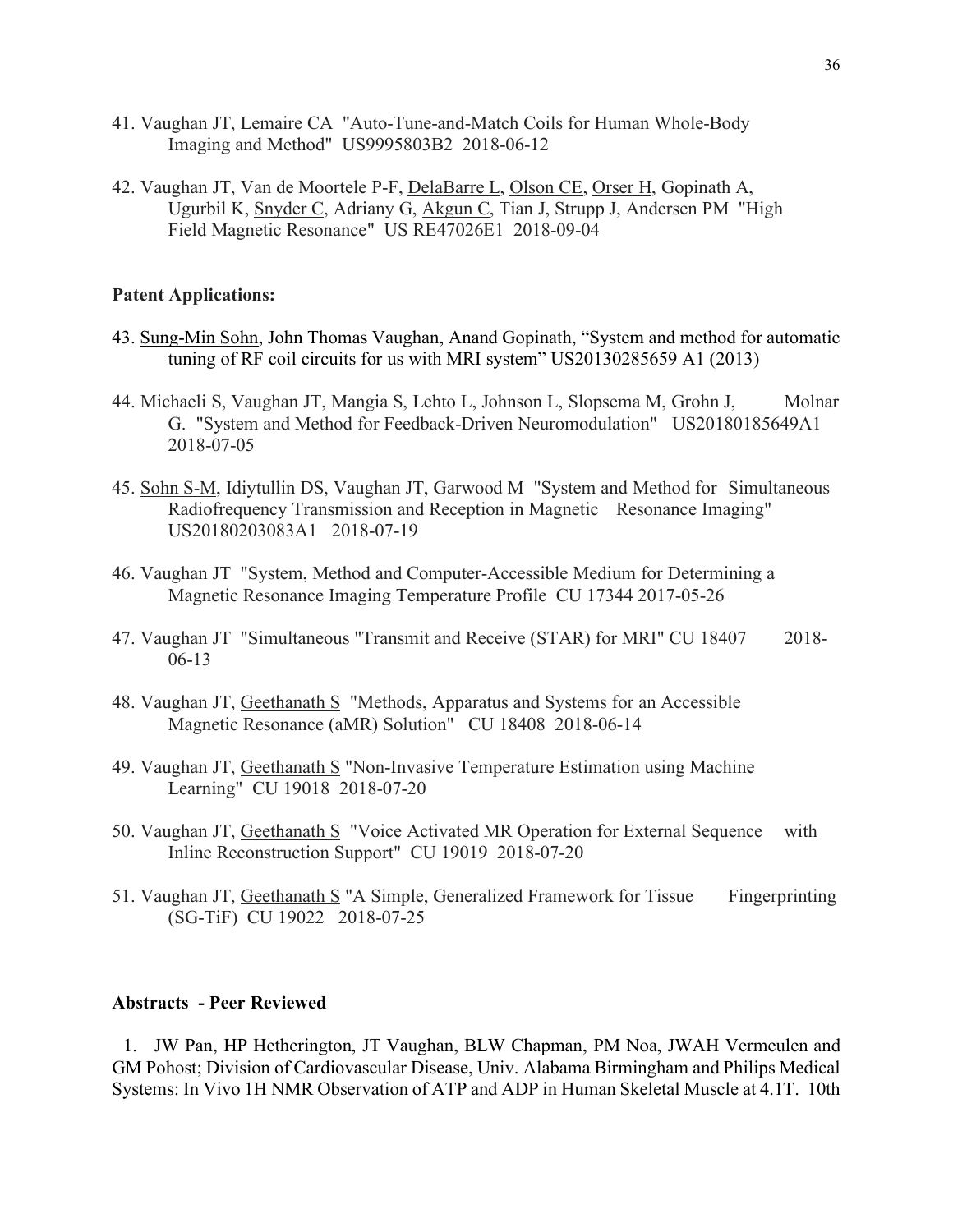Annual Scientific Meeting of the Society for Magnetic Resonance in Medicine, San Francisco, CA Aug. 10-16, 1991; 1:113

2. HP Herrington, JW Pan, JWAH Vermeulen, BLW Chapman, JT Vaughan, PM Noa, GM Pohost; Division of Cardiovascular Disease, Univ. Alabama Birmingham, Philips Medical Systems: In Vivo 4.1T Human Studies of Cerebral Amino Acids by 1H NMR Spectroscopy. 10th Annual Scientific Meeting of the Society for Magnetic Resonance in Medicine, San Francisco, CA Aug. 10-16, 1991; 1:391

3. JT Vaughan, P Roschmann, JW Pan, HP Hetherington, BLW Chapman, P Noa, J Vermeulen, and GM Pohost; The University of Alabama Birmingham and Philips Research Labs, Germany and Best, The Netherlands: A Double Resonant Surface Coil for 4.1 Tesla Whole Body NMR. 10th Annual Scientific Meeting of the Society for Magnetic Resonance in Medicine, San Francisco, CA Aug. 10-16, 1991; 2:722

4. J.T. Vaughan, J.O. Otu, H.P. Hetherington, P. Noa, and G.M. Pohost; The University of Alabama at Birmingham, U.S.A.: A High Frequency Tuned Resonator for Clinical NMR. 11th Annual Scientific Meeting of the Society for Magnetic Resonance in Medicine, Berlin, Germany Aug. 8-14, 1992; WIP:279

5. JT Vaughan, J Harrison, HP Hetherington, WT Evanochko, and GM Pohost; The University of Alabama at Birmingham: Radiofrequency Surface Coil Heating Measurements in Porcine Muscle. 11th Annual Scientific Meeting of the Society for Magnetic Resonance in Medicine, Berlin, Germany Aug. 8-14, 1992; 2:4026

6. HP Hetherington, JW Pan, GF Mason, SL Ponder, DB Twieg, JT Vaughan, and GM Pohost; Departments of Medicine, Neurology and Biomedical Engineering, University of Alabama at Birmingham: High Resolution 1H Spectroscopic Imaging of Human Brain at High Field: Quantitative Evaluation of Gray and White Matter Metabolite Differences. 12th Annual Scientific Meeting of the Society for Magnetic Resonance in Medicine, New York, New York, Aug. 14-20, 1993; 1:127

7. JT Vaughan, HP Hetherington, JW Pan, PJ Noa, GM Pohost; The University of Alabama Birmingham: A High Frequency Double Tuned Resonator for Clinical NMR. 12th Annual Scientific Meeting of the Society for Magnetic Resonance in Medicine, New York, New York, Aug. 14-20, 1993; 1:306

8. JW Pan, HP Hetherington, JT Vaughan, and GM Pohost; Departments of Neurology and Medicine, University of Alabama at Birmingham: High Resolution Neuro-Imaging at 4.1T. 12th Annual Scientific Meeting of the Society for Magnetic Resonance in Medicine, New York, New York, Aug. 14-20, 1993; 1:333

9. HP Hetherington, JW Pan, GF Mason, SL Ponder, DB Twieg, JT Vaughan, and GM Pohost; Departments of Medicine, Neurology and Biomedical Engineering of The University of Alabama at Birmingham: A Sequence for High Resolution 1H Spectroscopic Imaging without FOV Restriction: Imaging the Human Brain with 0.5cc Voxels at 4.1T. 12th Annual Scientific Meeting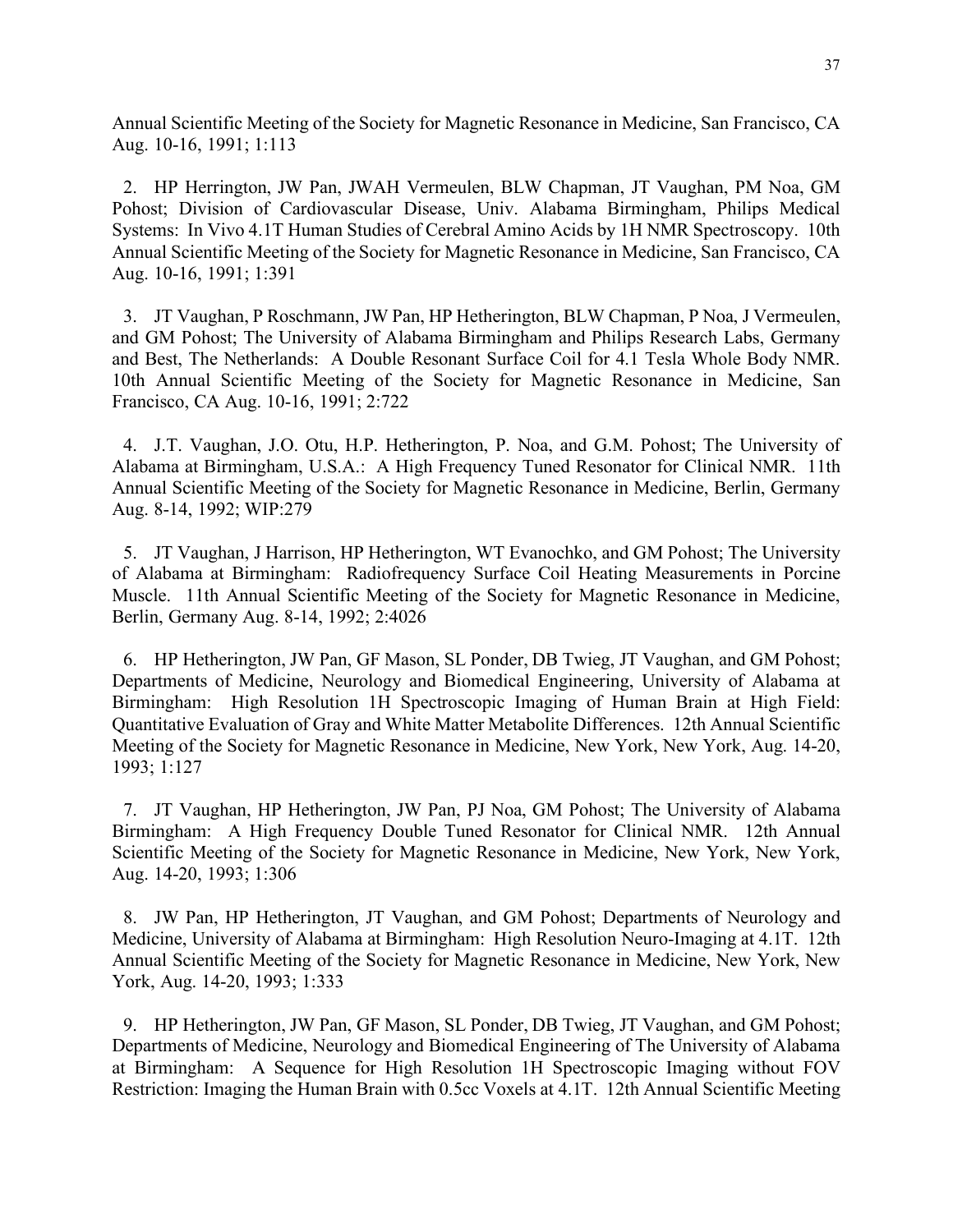of the Society for Magnetic Resonance in Medicine, New York, New York, Aug. 14-20, 1993; 2:901

10. JT Vaughan, JM Vaughn, HP Hetherington, JG Harrison, PJ Noa, GM Pohost; The University of Alabama at Birmingham: High Frequency Surface Coils for Clinical NMR Imaging and Spectroscopy. 12th Annual Scientific Meeting of the Society for Magnetic Resonance in Medicine, New York, New York, Aug. 14-20, 1993; 3:1332

11. JT Vaughan, JG Harrison, BT Thorn, GM Pohost; The University of Alabama at Birmingham: Hot Rings: High Frequency Heating Patterns in Tissues. 12th Annual Scientific Meeting of the Society for Magnetic Resonance in Medicine, New York, New York, Aug. 14-20, 1993; 3:1369

12. DB Twieg, JW van der Veen, RK Justice, J den Hollander, HP Hetherington, JT Vaughan, G Deutsch, and GM Pohost; Center for NMR Research and Development, Dept. of Medicine, Depts. of Biomedical Engineering and Neurology, University of Alabama at Birmingham, Birmingham, AL: High Resolution 3-D Cerebral Activation Mapping at 4.1 Tesla. 12th Annual Scientific Meeting of the Society for Magnetic Resonance in Medicine, New York, New York, Aug. 14-20, 1993; 3:1389

13. JT Vaughan. High Frequency Coils for Clinical Nuclear Magnetic Resonance Imaging and Spectroscopy, Thesis, University of Alabama at Birmgham, Birmingham, AL

14. HP Hetherington, DJE Luney, JT Vaughan, JW Pan, SL Ponder, O Tschendel, DB Twieg, and GM Pohost; University of Alabama at Birmingham and Philips Medical Systems: 3D 31P Spectroscopic Imaging of the Human Heart at 4.1T. 2nd Scientific Meeting of the Society of Magnetic Resonance, San Francisco, CA, Aug. 6-12, 1994; 1:86

15. HP Hetherington, R Kuzniecky, JW Pan, GF Mason, JT Vaughan, and GM Pohost; Departments of Medicine and Neurology, University of Alabama at Birmingham: Identification of the Epileptic Focus in Temporal Lobe Epilepsy by High Resolution Spectroscopic Imaging at 4.1T. 2nd Scientific Meeting of the Society of Magnetic Resonance, San Francisco, CA, Aug. 6- 12, 1994; 1:396

16. N Zhang, MS Roos, STS Wong, and JT Vaughan; Lawrence Berkeley Laboratory, University of California, Berkeley, CA, University of California, San Francisco, CA, University of Alabama, Birmingham, AL: An Experimental Study of a Head Coil for Proton Imaging and Spectroscopy at 8-10T. 2nd Scientific Meeting of the Society of Magnetic Resonance, San Francisco, CA, Aug. 6-12, 1994; 3:1102

17. JT Vaughan, HP Hetherington, GM Pohost; The University of Alabama at Birmingham: A High Frequency Body Coil for Clinical NMR. 2nd Scientific Meeting of the Society of Magnetic Resonance, San Francisco, CA, Aug. 6-12, 1994; 3:1113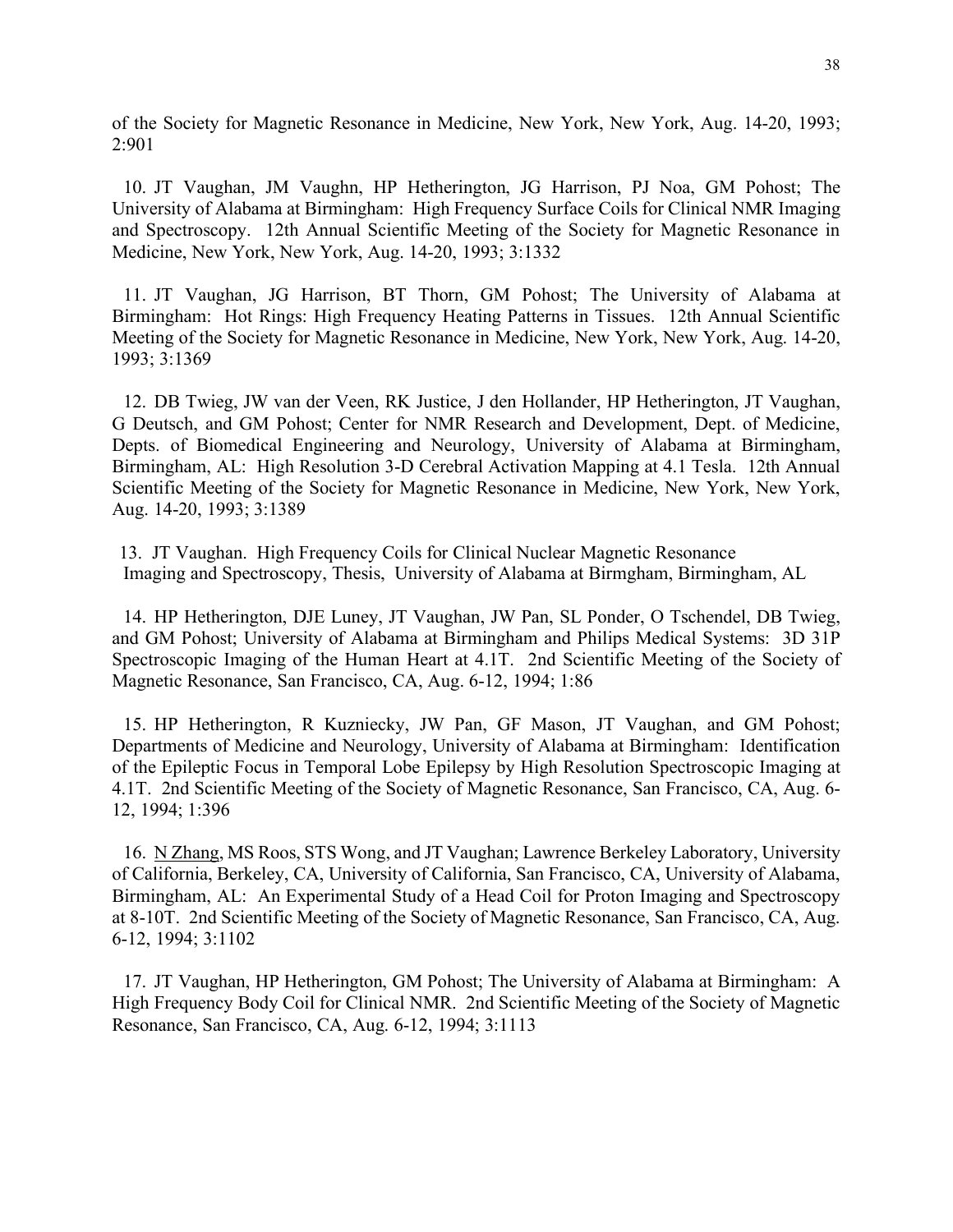18. JT Vaughan, HP Hetherington, and GM Pohost; The University of Alabama at Birmingham: Multiply Tuned, High Frequency Volume Coils for Clinical NMR. 2nd Scientific Meeting of the Society of Magnetic Resonance, San Francisco, CA, Aug. 6-12, 1994; 3:1119

19. JH McDuffie, JG Harrison, GM Pohost, JT Vaughan; The University of Alabama at Birmingham, USA: 3D Numerical Modeling of High Frequency Volume Coils for Clinical NMR. 3rd Scientific Meeting of the Society of Magnetic Resonance and the 12th Annual Meeting of the European Society For Magnetic Resonance In Medicine And Biology, Nice, France, Aug. 19-25, 1995; 1:185

20. G Adriany, JT Vaughan, P Andersen, H Merkle, M Garwood, and K Ugurbil; Center for Magnetic Resonance Research, University of Minnesota, Minneapolis, The University of Alabama at Birmingham: Comparison Between Head Volume Coils At High Field. 3rd Scientific Meeting of the Society of Magnetic Resonance and the 12th Annual Meeting of the European Society For Magnetic Resonance In Medicine And Biology, Nice, France, Aug. 19-25, 1995; 2:971

21. M Griswold, C Cook, JT Vaughan, RR Edelman; Dept of Radiology, Beth Israel Hospital, Boston, MA; Joint Center for Magnetic Resonance, Boston, MA; Dept of Biomedical Engineering, Univ. of Alabama at Birmingham: A Toroid Cavity Resonator for MRI at 4.7T. 3rd Scientific Meeting of the Society of Magnetic Resonance and the 12th Annual Meeting of the European Society For Magnetic Resonance In Medicine And Biology, Nice, France, Aug. 19-25, 1995; 2:995

22. JT Vaughan, HP Hetherington, GM Pohost; The University of Alabama at Birmingham, USA: A Toroidal Cavity for High Frequency Clinical NMR. 3rd Scientific Meeting of the Society of Magnetic Resonance and the 12th Annual Meeting of the European Society For Magnetic Resonance In Medicine And Biology, Nice, France, Aug. 19-25, 1995; 2:996

23. WJ Chu, HP Hetherington, JT Vaughan, RI Kuzniecky, GF Mason, DB Twieg, GA Elgavish,; Div. of Cardiovascular Disease, Dept. of Medicine, UAB Epilepsy Center, Dept. of Neurology, and Dept. of Biomedical Engineering; The University of Alabama at Birmingham, Birmingham, AL 35294: High Resolution in vivo 31P Spectroscopy of Temporal Lobe Epilepsy on 4.1 Tesla Whole Body NMR. 4th Scientific Meeting of the International Society of Magnetic Resonance in Medicine, New York, New York, April 27 – May 3, 1996; 1:133

24. N Zhang, MS Roos, JT Vaughan, STS Wong, and TF Budinger; Lawrence Berkeley National Laboratory, University of California, Berkeley, CA 94720, MGH-NMR Center, Harvard University Medical School, Boston, MA 02129: Head Coil B1 Field Homogeneity and SNR Performance at 8-10T. 4th Scientific Meeting of the International Society of Magnetic Resonance in Medicine, New York, New York, April 27 – May 3, 1996; 1:252

25. JW Pan, GF Mason, JT Vaughan, GM Pohost, and HP Hetherington; Depts. of Neurology and Medicine at the University of Alabama at Birmingham, Dept. of Radiology, Mass. General Hospital, Boston, MA: C Editing of Glutamate in Human Brain Using J-refocused Coherence Transfer Spectroscopy at 4.1T. 4th Scientific Meeting of the International Society of Magnetic Resonance in Medicine, New York, New York, April 27 – May 3, 1996; 1:379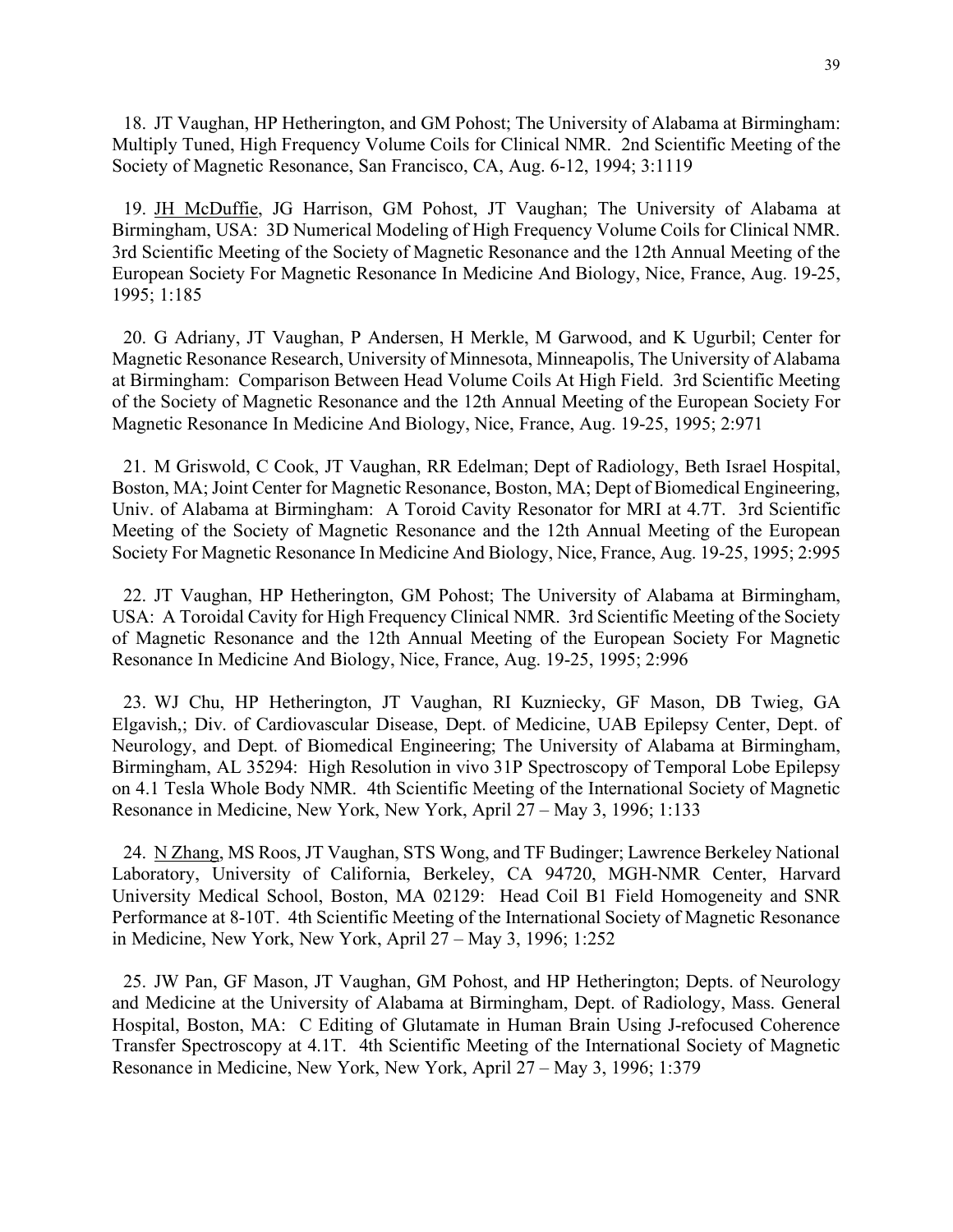26. TG Reese, BP Poncelet, JT Vaughan, TM Koelling, T Campbell, CS Schmidt, HL Kantor, TJ Brady, and RM Weiskoff: Cardiac EPI On A 3T Whole-body Imaging System. 5th Scientific Meeting of the International Society of Magnetic Resonance in Medicine, Vancouver, B.C., Canada, April 12-18, 1997; 2:865

27. HP Hetherington, JT Vaughan, and JW Pan; Departments of Medicine and Neurology, University of Alabama at Birmingham, and Department of Radiology Massachusetts General Hospital: Ultra High Resolution 1H Spectroscopic Imaging (0.175cc) of Human Brain With a Volume Coil at 4T. 5th Scientific Meeting of the International Society of Magnetic Resonance in Medicine, Vancouver, B.C., Canada, April 12-18, 1997; 3:1440

28. JT Vaughan, B Poncelet, T Reese, R Weiskoff, T Campbell, M Rohan, and T Brady; Massachusetts General Hospital NMR Center, & Advanced NMR Systems, Inc, MA: The Feasibility of Cardiac Imaging with a Surface Coil at 3T. 5th Scientific Meeting of the International Society of Magnetic Resonance in Medicine, Vancouver, B.C., Canada, April 12-18, 1997; 3:1491

29. JT Vaughan; Massachusetts General Hospital & Harvard Medical School, USA: An RF Volume Coil Comparison Study: 1.5T to 9.4T. 6th Scientific Meeting of the International Society of Magnetic Resonance in Medicine, Sydney, Australia, April 18-24, 1998; 1:646

30. JT Vaughan; MGH-NMR Center- Harvard Medical School, Boston, MA: An Improved Volume Coil for High Field MRI. 7th Scientific Meeting of the International Society of Magnetic Resonance in Medicine, Philadelphia, Pennsylvania, May 22-28, 1999; 1:167

31. PJ Ledden, LL Wald, JT Vaughan; Massachusetts General Hospital-NMR Center, Dept. of Radiology, Charlestown MA, USA, Enon Microwave Inc. Topsfield MA, USA: A Volume Coil Transmit, Surface Coil Receive System for Brain Imaging at 3T. 7th Scientific Meeting of the International Society of Magnetic Resonance in Medicine, Philadelphia, Pennsylvania, May 22- 28, 1999; 1:168

32. J Tropp, JT Vaughan; GE Medical Systems, Fremont, CA; Massachusetts General Hospital, Charlestown, MA: The Prospects for Systematic Design of TEM Resonators. 7th Scientific Meeting of the International Society of Magnetic Resonance in Medicine, Philadelphia, Pennsylvania, May 22-28, 1999; 1:421

33. G Adriany, E Yacoub, X Hu, M Garwood, H Merkle, W Chen, S-G Kim, P Andersen, K Ugurbil, JT Vaughan: A Detuneable TEM Transmit Coil for 4T fMRI and Spectroscopy. 8th Scientific Meeting of the International Society for Magnetic Resonance in Medicine, Denver, Colorado, USA, April 1-7, 2000; 1:145

34. PJ Ledden, LL Wald, JT Vaughan, D Hinton: A Detuneable Elliptic Transmission Line Resonator for Body Imaging at 3T. 8th Scientific Meeting of the International Society for Magnetic Resonance in Medicine, Denver, Colorado, USA, April 1-7, 2000; 1:146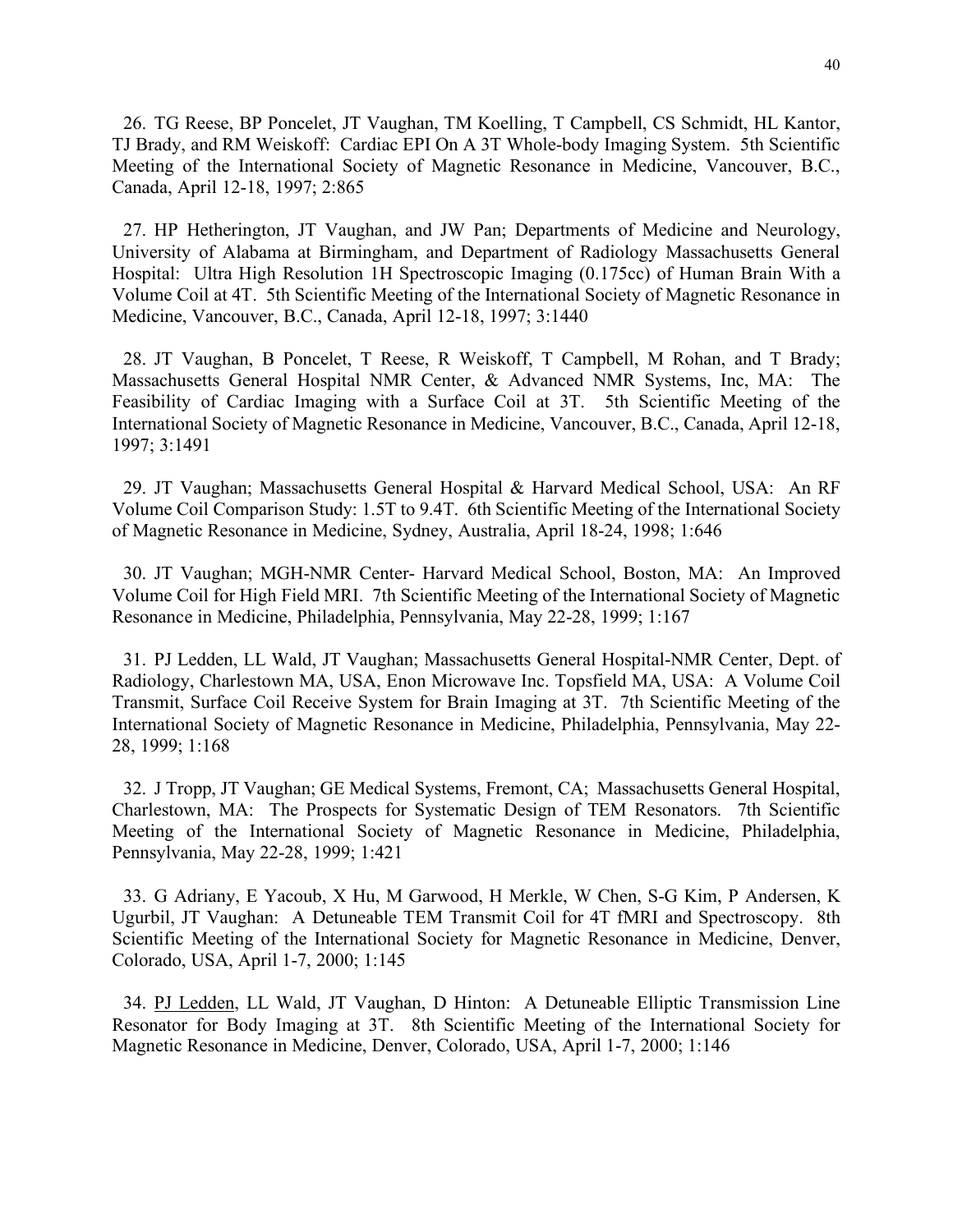35. JT Vaughan, M Garwood, CM Collins, L DelaBarre, G Adriany, P Andersen, H Merkle, MB Smith, K Ugurbil: 7T vs. 4T: Preliminary B1, SNR, SAR Comparison in the Human Head. 8th Scientific Meeting of the International Society for Magnetic Resonance in Medicine, Denver, Colorado, USA, April 1-7, 2000; 1:147

36. CM Collins, MB Smith, JT Vaughan, M Garwood, K Ugurbil: B1 Field Homogeneity Comparison at 300MHz: Calculation vs. Experiment. 8th Scientific Meeting of the International Society for Magnetic Resonance in Medicine, Denver, Colorado, USA, April 1-7, 2000; 1:148

37. HP Hetherington, WJ Chu, JT Vaughan, DD Spencer, and JW Pan: Quantitative Evaluation of Regional Heterogeneity of Phosphorus Metabolites in Human Brain. 8th Scientific Meeting of the International Society for Magnetic Resonance in Medicine, Denver, Colorado, USA, April 1- 7, 2000; 1:420

38. G Adriany, E Yacoub, I Tkac, P Andersen, H Merkle, JT Vaughan, and K Ugurbil: Shielded Surface Coils and Halfvolume Cavity Resonators for Imaging and Spectroscopy Applications at 7 Tesla. 8th Scientific Meeting of the International Society for Magnetic Resonance in Medicine, Denver, Colorado, USA, April 1-7, 2000; 1:563

39. JH Wang, QX Yang, CM Collins, MB Smith, S Michaeli, X-H Zhu, G Adriany, X Zhang, H Liu, P Andersen, JT Vaughan, K Ugurbil, and W Chen: Analysis of The Interaction Between RF Field And Sample With A Surface Coil at 7.0T. 8th Scientific Meeting of the International Society for Magnetic Resonance in Medicine, Denver, Colorado, USA, April 1-7, 2000; 1:564

40. X Hu, E Yacoub, P Andersen, JT Vaughan, G Adriany, H Merkle, and K Ugurbil: Initial Experience with fMRI in Humans at 7 Tesla. 8th Scientific Meeting of the International Society for Magnetic Resonance in Medicine, Denver, Colorado, USA, April 1-7, 2000; 2:935

41. E Yacoub, JT Vaughan, G Adriany, P Andersen, H Merkle, K Ugurbil, and X Hu: Observation of the Initial "Dip" in fMRI Signal in Human Visual Cortex at 7 Tesla. 8th Scientific Meeting of the International Society for Magnetic Resonance in Medicine, Denver, Colorado, USA, April 1-7, 2000; 2:991

42. PJ Ledden, LL Wald, JT Vaughan: An Four Port Drive Flat-Element Transmission-Line Coil for Brain Imaging at 3T. 8th Scientific Meeting of the International Society for Magnetic Resonance in Medicine, Denver, Colorado, USA, April 1-7, 2000; 2:1395

43. J Wang, QX Yang, CM Collins, MB Smith, X Zhang, G Adriany, H Liu, X-H Zhu, JT Vaughan, K Ugurbil, W Chen: Analysis of the RF Field of a Quadrature Surface Coil at 7.0T. 9th Scientific Meeting of the International Society of Magnetic Resonance in Medicine, Glasgow, Scotland, UK, April 21-27, 2001; 1:698

44. X Zhang, R Sainati, JT Vaughan, W Chen: Analysis of Single Microstrip Resonator with Capacitive Termination at Very High Fields. 9th Scientific Meeting of the International Society of Magnetic Resonance in Medicine, Glasgow, Scotland, UK, April 21-27, 2001; 1:699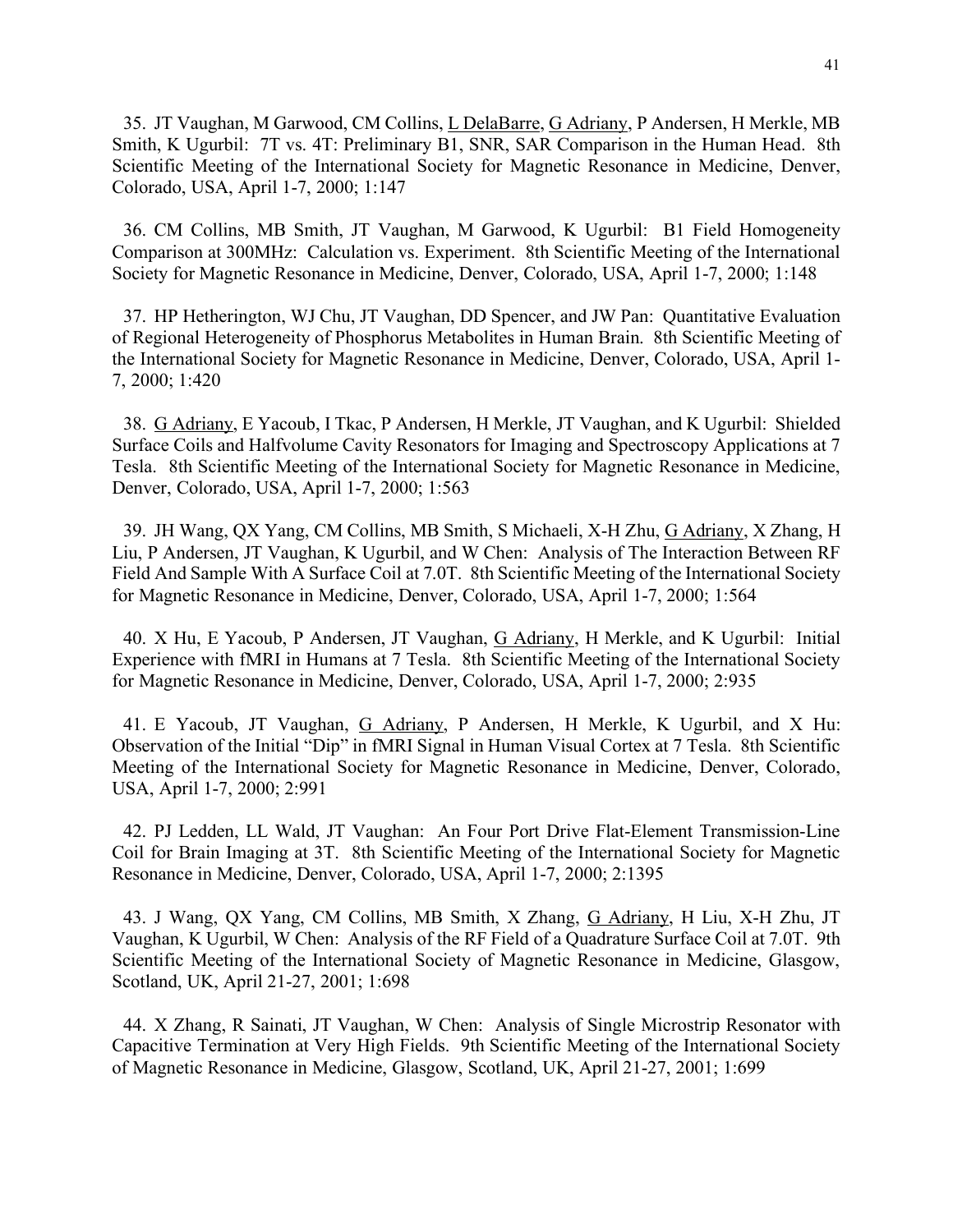45. G Adriany, J Pfeuffer, E Yacoub, P-F Van de Moortele, A Shmuel, P Andersen, X Hu, JT Vaughan, K Ugurbil: A Half-Volume Transmit/Receive Coil Combination for 7 Tesla Applications. 9th Scientific Meeting of the International Society of Magnetic Resonance in Medicine, Glasgow, Scotland, UK, April 21-27, 2001; 2:1097

46. C Collins, Q Yang, J Wang, X Zhang, H Liu, S Michaeli, X-H Zhu, G Adriany, JT Vaughan, P Andersen, H Merkle, K Ugurbil, M Smith, W Chen: A Verification of Reciprocity for High-Field Systems: Agreement between Theory and Experiment in a Head-sized Spherical Phantom Excited with a Surface Coil at 300MHz. 9th Scientific Meeting of the International Society of Magnetic Resonance in Medicine, Glasgow, Scotland, UK, April 21-27, 2001; 2:1099

47. TQ Duong, E Yacoub, X Hu, G Adriany, H Merkle, P Andersen, JT Vaughan, K Ugurbil, SG Kim: Diffusion-Weighted BOLD fMRI at 4 and 7 Tesla: Evaluation of Micro-versus Macrovascular Contributions. 9th Scientific Meeting of the International Society of Magnetic Resonance in Medicine, Glasgow, Scotland, UK, April 21-27, 2001; 2:1253

48. CF Ferris, CT Snowdon, JA King, TQ Duong, TE Ziegler, DP Olson, R Ludwig, N Schultz-Darken, Z Wu, P Tannenbaum, J Sullivan, S-G Kim, JT Vaughan: Imaging Brain Activity in Fully Conscious Monkeys in Response to Sexually Relevant Olfactory Cues. 9th Scientific Meeting of the International Society of Magnetic Resonance in Medicine, Glasgow, Scotland, UK, April 21- 27, 2001; 2:1335

49. AG Sorensen, O Wu, K Yamada, JT Vaughan: MRI at 3.0 Tesla: Preliminary Ex-vivo Animal and In-vivo Human Safety Studies. 9th Scientific Meeting of the International Society of Magnetic Resonance in Medicine, Glasgow, Scotland, UK, April 21-27, 2001; 3:1762

50. JT Vaughan, G Adriany, L Bolinger, M Waks, L DelaBarre, M Garwood, P Andersen, K Ugurbil: A Body Coil for High Field MR. 10th Scientific Meeting of the International Society for Magnetic Resonance in Medicine, Honolulu, Hawaii, USA, May 18-24, 2002; 1:160

51. G Adriany, K Heberlein, X Hu, P Andersen, K Ugurbil, JT Vaughan: Four Channel Array Coil for 4 Tesla Brain Imaging. 10th Scientific Meeting of the International Society for Magnetic Resonance in Medicine, Honolulu, Hawaii, USA, May 18-24, 2002; 1:860

52. G Oz, I Tkac, I-Y Choi, JT Vaughan, EG Shapiro, MC Gibbs, LR Chamas, R Gruetter: Proton MRS of Childhood Adrenoleukodystrophy at 4 Tesla. 10th Scientific Meeting of the International Society for Magnetic Resonance in Medicine, Honolulu, Hawaii, USA, May 18-24, 2002; 1:982

53. TQ Duong, E Yacoub, X Hu, G Adriany, H Merkle, P Andersen, JT Vaughan, K Ugurbil, S-G Kim: High-Resolution, Spin-Echo BOLD and CBF fMRI: Single-Shot, Slab-Selective EPI. 10th Scientific Meeting of the International Society for Magnetic Resonance in Medicine, Honolulu, Hawaii, USA, May 18-24, 2002; 1:1334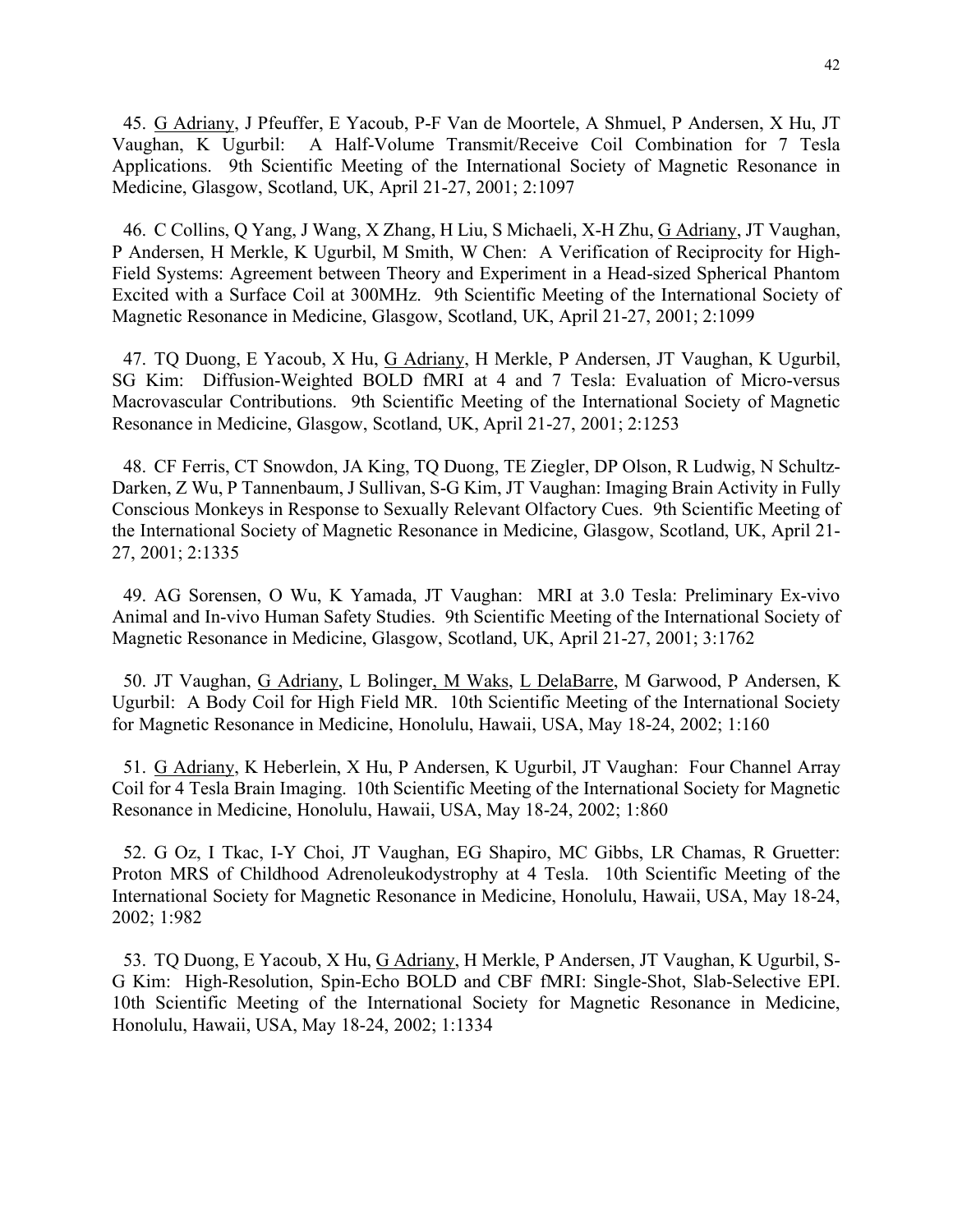54. JT Vaughan: Technological Challenges and Solutions for High Field In Vivo Magnetic Resonance. 10th Scientific Meeting of the International Society for Magnetic Resonance in Medicine, Honolulu, Hawaii, USA, May 18-24, 2002; 1:1

55. J Tian, JT Vaughan: Frequency Limits and Radiation Resistance for Volume Coils. 11th Scientific Meeting of the International Society for Magnetic Resonance in Medicine, Toronto, Ontario, Canada, July 10-16, 2003; 1:2354

56. X Zhang, X Zhu, H Qiao, H Liu, JT Vaughan, K Ugurbil, W Chen: A Circular-polarized Double-tuned (31P and 1 H) TEM Coil for Human Head MRI/MRS at 7T. 11th Scientific Meeting of the International Society for Magnetic Resonance in Medicine, Toronto, Ontario, Canada, July 10-16, 2003; 1:423

57. JT Vaughan, G Adriany, M Waks, M Watson, T Thompson, H Liu, G Berghoff, K Sundquist, K Ugurbil: A Patient Friendly Head Coil for High Field MRI. 11th Scientific Meeting of the International Society for Magnetic Resonance in Medicine, Toronto, Ontario, Canada, July 10-16, 2003; 1:718

58. JT Vaughan, C Snyder, G Adriany, L Bolinger, H Liu, A Stolpen, K Ugurbil: The Technology and Techniques of 4T Body Imaging. 11th Scientific Meeting of the International Society for Magnetic Resonance in Medicine, Toronto, Ontario, Canada, July 10-16, 2003; 1:425

59. G Adriany, P Van de Moortele, F Wiesinger, P Andersen, J Strupp, X Zhang, CJ Snyder, W Chen, KP Pruessmann, P Boesiger, JT Vaughan, K Ugurbil: Transceive Stripline Arrays for Ultra High Field Parallel Imaging Applications. 11th Scientific Meeting of the International Society for Magnetic Resonance in Medicine, Toronto, Ontario, Canada, July 10-16, 2003; 1:474

60. G Adriany, P-F Van de Moortele, PM Andersen, JP Strupp, JB Ritter, CJ Snyder, S Moeller, JT Vaughan, K Ugurbil: An Elliptical Open-Faced Transceive for Ultra High Field Parallel Imaging and fMRI Applications. 12th Scientific Meeting of the International Society for Magnetic Resonance in Medicine, Kyoto, Japan, May 15-21, 2004; 1:1604

61. MB Smith, JT Vaughan: The Quartz TEM Coil: Improved Performance at 3.0 Tesla. 12th Scientific Meeting of the International Society for Magnetic Resonance in Medicine, Kyoto, Japan, May 15-21; 1:1549

62. CM Collins, BJ Swift, W Liu, JT Vaughan, K Ugurbil, MB Smith: Optimal Multiple-Element Driving Configuration Depends on Head Geometry, Placement, and Volume of Interest. 12th Scientific Meeting of the International Society for Magnetic Resonance in Medicine, Kyoto, Japan, May 15-21; 1:1566

63. P-F Van de Moortele, G Adriany, S Moeller, J Strupp, P Andersen, C Snyder, JT Vaughan, K Ugurbil: Whole Brain fMRI in Humans at Ultra-High Field with Parallel SENSE Imaging. 12th Scientific Meeting of the International Society for Magnetic Resonance in Medicine, Kyoto, Japan, May 15-21; 1:1027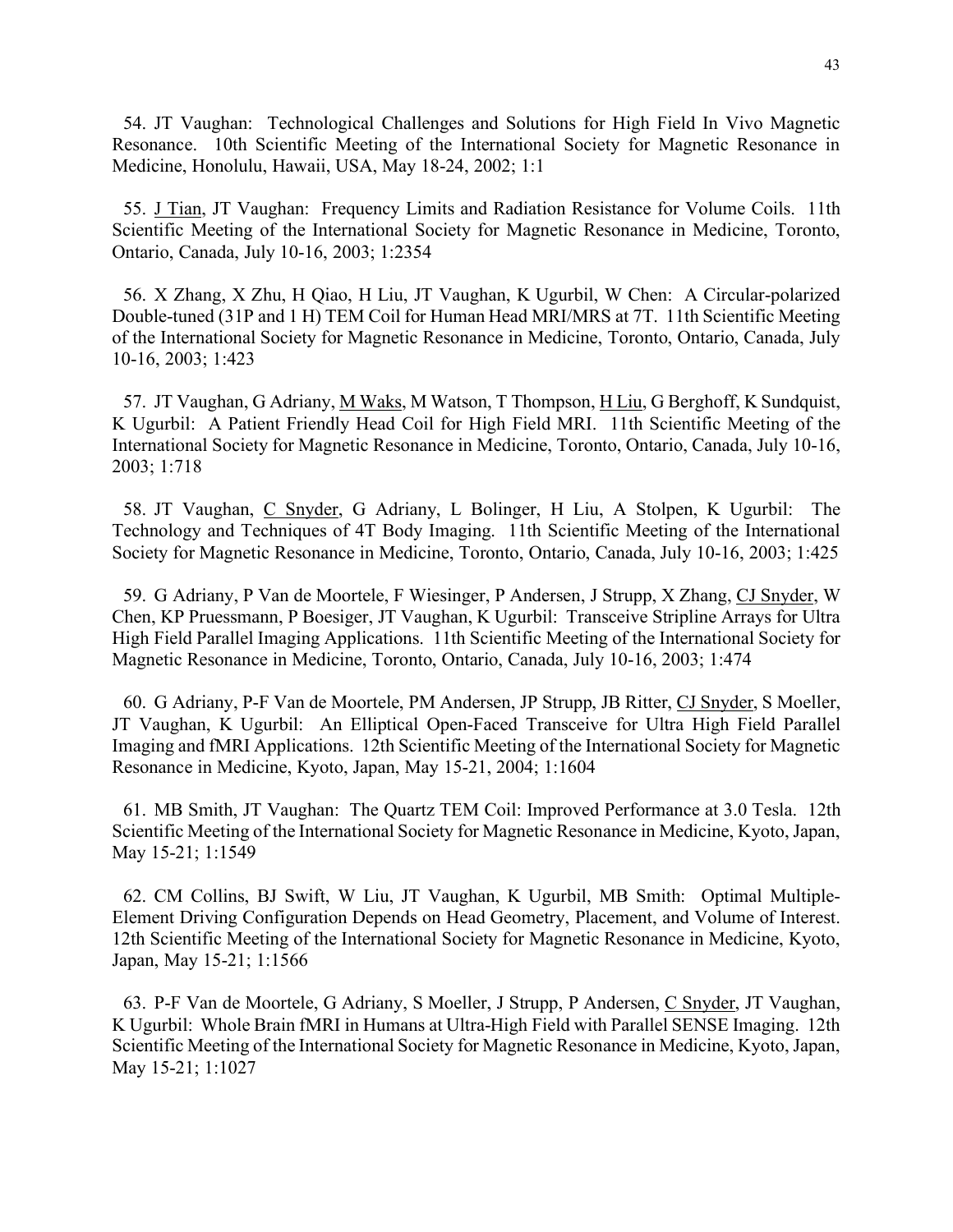64. S Moeller, P-F Van de Moortele, G Adriany, CJ Snyder, PM Andersen, JP Strupp, JT Vaughan, K Ugurbil: Parallel Imaging Performance for Densely Spaced Coils in Phase Arrays at Ultra High Field Strength. 12th Scientific Meeting of the International Society for Magnetic Resonance in Medicine, Kyoto, Japan, May 15-21; 1:2388

65. M Terpstra, SC Schulz, JT Vaughan, K Ugurbil, KO Lim, R Gruetter: Comparison of Glutathione (GSH) Concentrations Quantified with STEAM Versus Edited Spectroscopy: Application to Schizophrenia. 12th Scientific Meeting of the International Society for Magnetic Resonance in Medicine, Kyoto, Japan, May 15-21; 1:1485

66. F Wiesinger, P-F Van de Moortele, G Adriany, N De Zanche, C Snyder, JT Vaughan, K Ugurbil, KP Pruessmann: An Investigation into the Role of Dielectric Resonance in Parallel Imaging. 12th Scientific Meeting of the International Society for Magnetic Resonance in Medicine, Kyoto, Japan, May 15-21; 1:2393

67. G Adriany, J Ritter, P-F Van de Moortele, S Moeller, C Snyder, B Voje, T Vaughan, K Ugurbil: A Geometrically Adjustable 16 Channel Transceive Transmission Line Array for 7 Tesla. 13<sup>th</sup> Annual Meeting of the International Society for Magnetic Resonance in Medicine, Miami, May 7-13, 2005

68. CJ Snyder, C Akgun, P-F Van de Moortele, G Adriany, K Ugurbil, JT Vaughan: 13th Annual Meeting of the International Society for Magnetic Resonance in Medicine, Miami, May 7-13, 2005

69. JT Vaughan, L DelaBarre, C Snyder, G Adriany, C Collins, P-F Van de Moortele, S Moeller, J Fitter, J Strupp, P Andersen, <u>J Tian</u>, M Smith, K Ugurbil: RF Image Optimization at 7T & 9.4T. 13<sup>th</sup> Annual Meeting of the International Society for Magnetic Resonance in Medicine, Miami, May 7-13, 2005

70. P-F Van de Moortelle, G. Adriany, C. Akgun, S Moeller. JB Richter, JT Vaughan, K Ugurbil: "B1 Phase Spatial Pattern at 7 Tesla: Impact on B1 Homogeneities With a Head Transceive Stripline Array Coil. 13<sup>th</sup> Annual Meeting of the International Society for Magnetic Resonance in Medicine, Miami, May 7-13, 2005

71. JT Vaughan. Highest Field Human Imaging. Categorical Course for 13<sup>th</sup> Annual Meeting of the International Society for Magnetic Resonance in Medicine, Miami, May 7-13, 2005

72. T Vaughan, L DelaBarre, C Snyder, J Tian, P Andersen, J Strupp, G Adriany, P-F van de Moortele, K. Ugurbil. "9.4T Human Imaging, Preliminary Results" 14<sup>th</sup> Annual Meeting of the International Society for Magnetic Resonance in Medicine, Seattle, May 2006

73. T Vaughan, C Snyder, L DelaBarre, J Tian, P Andersen, J Strupp, G Adriany, K Ugurbil. "7T Body Imaging: First Results". 14th Annual Meeting of the International Society for Magnetic Resonance in Medicine, Seattle, May 2006.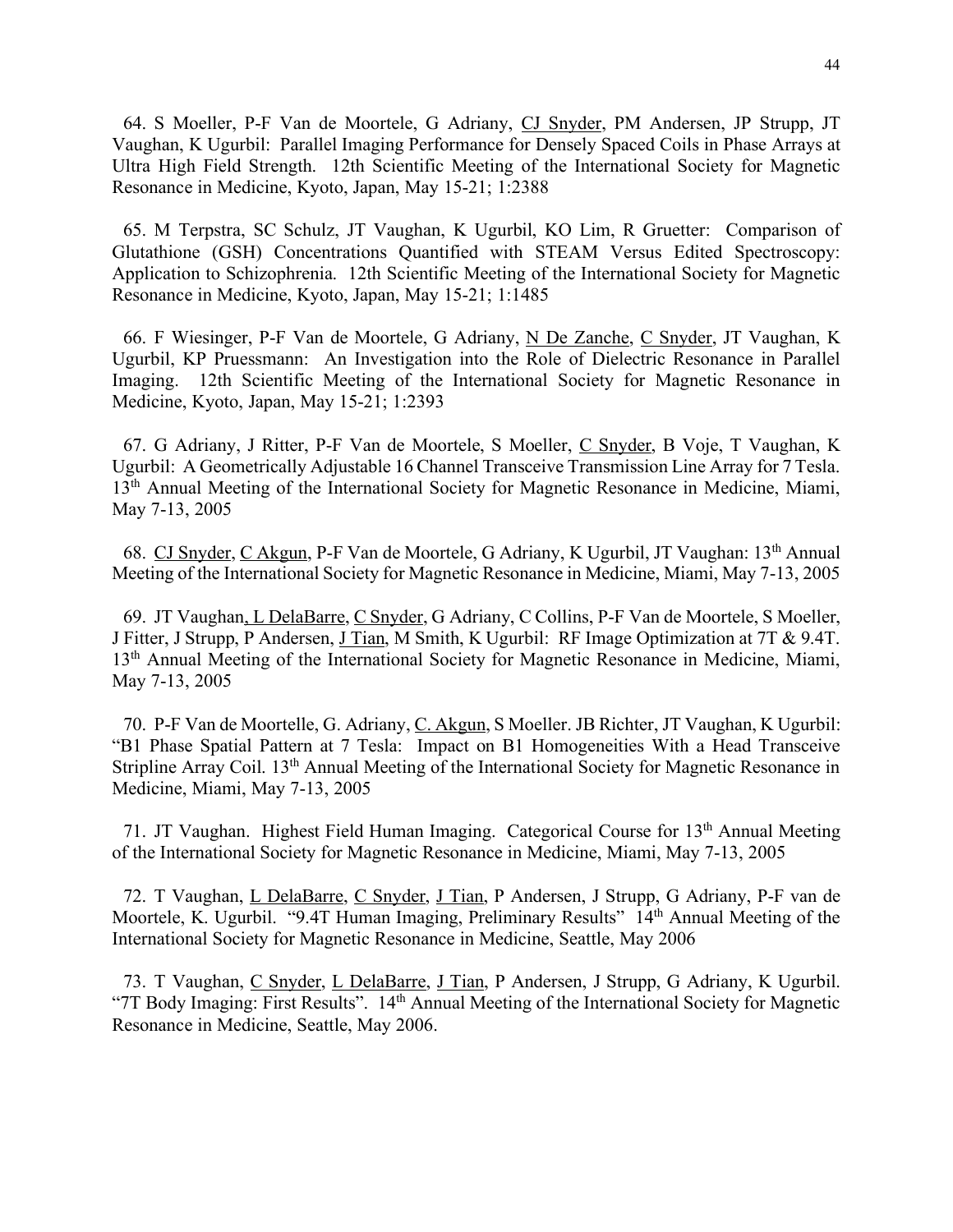74. L DelaBarre, C Snyder, K Ugurbil, T Vaughan. "A Parallel Transceiver for Human Imaging at 9.4T." 14th Annual Meeting of the International Society for Magnetic Resonance in Medicine, Seattle, May 2006

75. C Akgun, L DelaBarre, P-F van de Moortele, C Snyder, K Ugurbil, JT Vaughan. "Microstrip TEM Coil Optimization at 7T." 14<sup>th</sup> Annual Meeting of the International Society for Magnetic Resonance in Medicine, Seattle, May 2006

76. PJ Bolan, CJ Snyder, LJ DelaBarre, L Bolinger, M Garwood, JT Vaughan. "Preliminary Experience with Breast 1H MRS at 7 Tesla". 14<sup>th</sup> Annual Meeting of the International Society for Magnetic Resonance in Medicine, Seattle, May 2006

77. CJ Snyder, L DelaBarre, C Akgun, S Moeller, G Adriany, K Ugurbil, JT Vaughan. "High-Field Transmission Line Arrays for Transmit and Receive." 14<sup>th</sup> Annual Meeting of the International Society for Magnetic Resonance in Medicine, Seattle, May 2006

78. P-F Van de Moortele, C Akgun, C Snyder, L DelaBarre, G Adriany, T Vaughan, K Ugurbil. " Impact of Coil Diameter and Number of Coil Elements on B1 Destructive Interferences with Stripline Coil Arrays at 7 Tesla." 14<sup>th</sup> Annual Meeting of the International Society for Magnetic Resonance in Medicine, Seattle, May 2006

79. G Adriany, Vaughan JT. 14th Annual Meeting of the International Society for Magnetic Resonance in Medicine, Seattle, May 2006

80. TS Ibrahim, R Abraham, L Tang, JT Vaughan. "Comparison of the Coax Element and Stripline Element TEM Head Coils at Ultra-High Field." 14th Annual Meeting of the International Society for Magnetic Resonance in Medicine, Seattle, May 2006

81. T White, A Fox, M Schmidt, P Quam, N Valley, M Lukoskie, R Charlton, J Bengston, T Vaughan. "Measurement of Head Movement During Mock Structural and Functional Scanning." #2181 Human Brain Mapping 2006.

82. T.Vaughan, L. DelaBarre, C. Snyder, S. Mangia, J. Tian, M. Waks, S. Shillak, L. Petropoulos, G. Adriany, P. Andersen, J. Strupp, K. Ugurbil. "Whole Body Imaging at 7T with a 16 Channel Body Coil and B1 Shimming" 15th Annual Proceedings of the International Society of Magnetic Resonance in Medicine, Toronto, Canada, 2007

83. D. Shrivastava, B. Schlentz, J. Kulesa, C. Snyder, L. DelaBarre, T. Hanson, P. Iaizzo, J.T. Vaughan. "RF Safety at 9.4T- Porcine In vivo Results" Proceedings of the International Society of Magnetic Resonance in Medicine, Toronto, Canada 2007

84. D. Shrivastava, R. Schlentz, J. Kulesa, L. DelaBarre, C. Snyder, T. Hanson, J.T. Vaughan. "9.4T RF Heating: In Vivo Thermoregulatory Temperature Response in Porcine Models." Proceedings of the International Society of Magnetic Resonance in Medicine, Toronto, Canada, 2007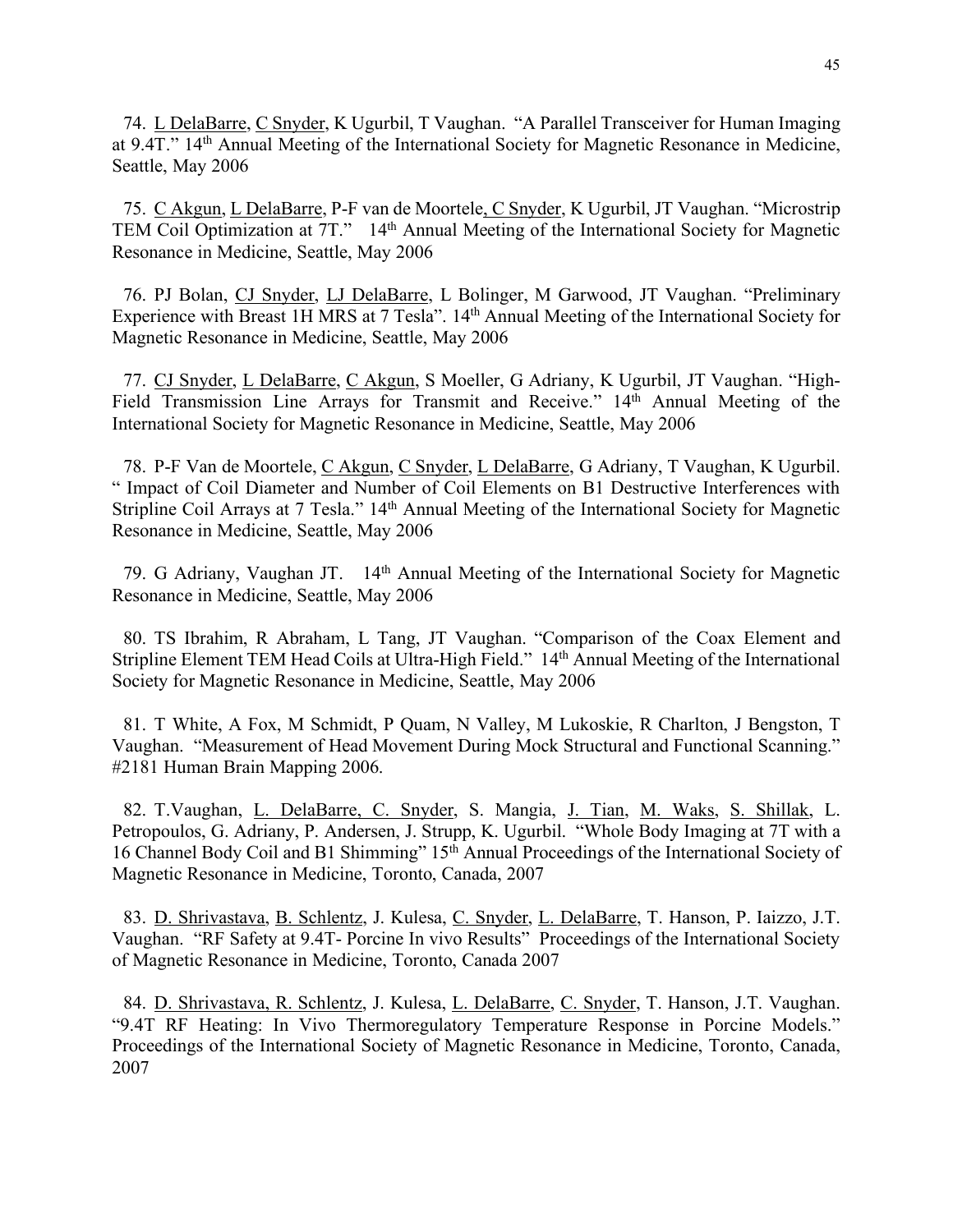85. D. Shrivastava, L. DelaBarre, S. Michaeli, C. Snyder, T. Hanson, JT Vaughan. " Proton Resonance Frequency Shift Based NMR Thermometry for Ultra-High Field RF Safety Applications. Proceedings of the International Society of Magnetic Resonance in Medicine, Toronto, Canada, 2007

86. G. Adriany, A. Gozubuyuk, E. Auerbach, P-F van de Moortele, P. Andersen, T. Vaughan, K. Ugurbil. "A 32 channel Transmit/Receive Transmission Line Head Array for 3D RF Shimming." Proceedings of the 15<sup>th</sup> Annual Meeting of the International Society of Magnetic Resonance in Medicine, Toronto, Canada. 2007

87. P Bolan, G Adriany, C Akgun, P Andersen, E Auerbach, L DelaBarre, U Goerke, A Gozubuyuk, G Metzger, S Moeller, A Styczynski C Snyder, J Strupp, PF Van de Moortele, JT Vaughan, K Ugurbil. "Technical Aspects of Ultra-High Field (7T) Body MR Imaging and Spectroscopy" Proceedings of the Radiological Society of North America, Chicago, IL (2007)

88. PF Van de Moortele, C Snyder, L DelaBarre, G Adriany, JT Vaughan, K. Ugurbil, 2007. Calibration Tools for RF Shim at Very High Field with Multiple Elements RF Coils: from Ultra Fast Local Relative Phase to Absolute Magnitude B1+ Mapping. ISMRM 13th Annual meeting, Berlin, p. 1676. 2007

89. PF Van de Moortele, Akgun C, Vaughan, T, Ugurbil, K. "Can We Find Reason in Distorted Fields? A Reconciliation Tale for Electromagnetic Fields Doomed to Corruption by Dielectric and Conductive Properties of Biological Tissues. ISMRM 13th Scientific Meeting, Berlin. 2007

90. X Wu, Akgun C, Vaughan, T., Ugurbil, K., Van de Moortele, P.F., 2007. SAR Reduction in Transmit SENSE Using Adapted Excitation K-Space Trajectories. ISMRM 13th Scientific Meeting, Berlin, p. 673.

91. X Wu, Akgun, C., Vaughan T., Ugurbil, K., Van de Moortele, P.F., 2007. SAR Analysis for Transmit SENSE at 7T with a Human Head Model. ISMRM 15th Scientific Meeting, Berlin, p. 3350.

92. D Shrivastava, Hanson T, Schlentz R, Kulesa J, Gallagher W, Snyder C, DelaBarre L, Iaizzo PA, Vaughan JT, "Thermally Safe Magnetic Resonance Imaging at 9.4 Tesla and In Vivo Thermal Characterization of the Radio Frequency Head Coil", Summer Bioengineering Conference, Colorado, USA 2007.

93. D Shrivastava, Schlentz R, Kulesa J, Gallagher W, Snyder C, DelaBarre L, Hanson T, Iaizzo PA, Vaughan JT, "Radio-Frequency Heating at 9.4T – In Vivo Porcine Studies", ISMRM Annual Meeting, Berlin, 2007.

94. D Shrivastava, Schlentz R, Kulesa J, Gallagher W, Snyder C, DelaBarre L, Hanson T, Iaizzo PA, Vaughan JT, "MR Safety Measurements", 6<sup>th</sup> Bi-Annual 2007 Minnesota Workshops, Minneapolis, USA, 2007.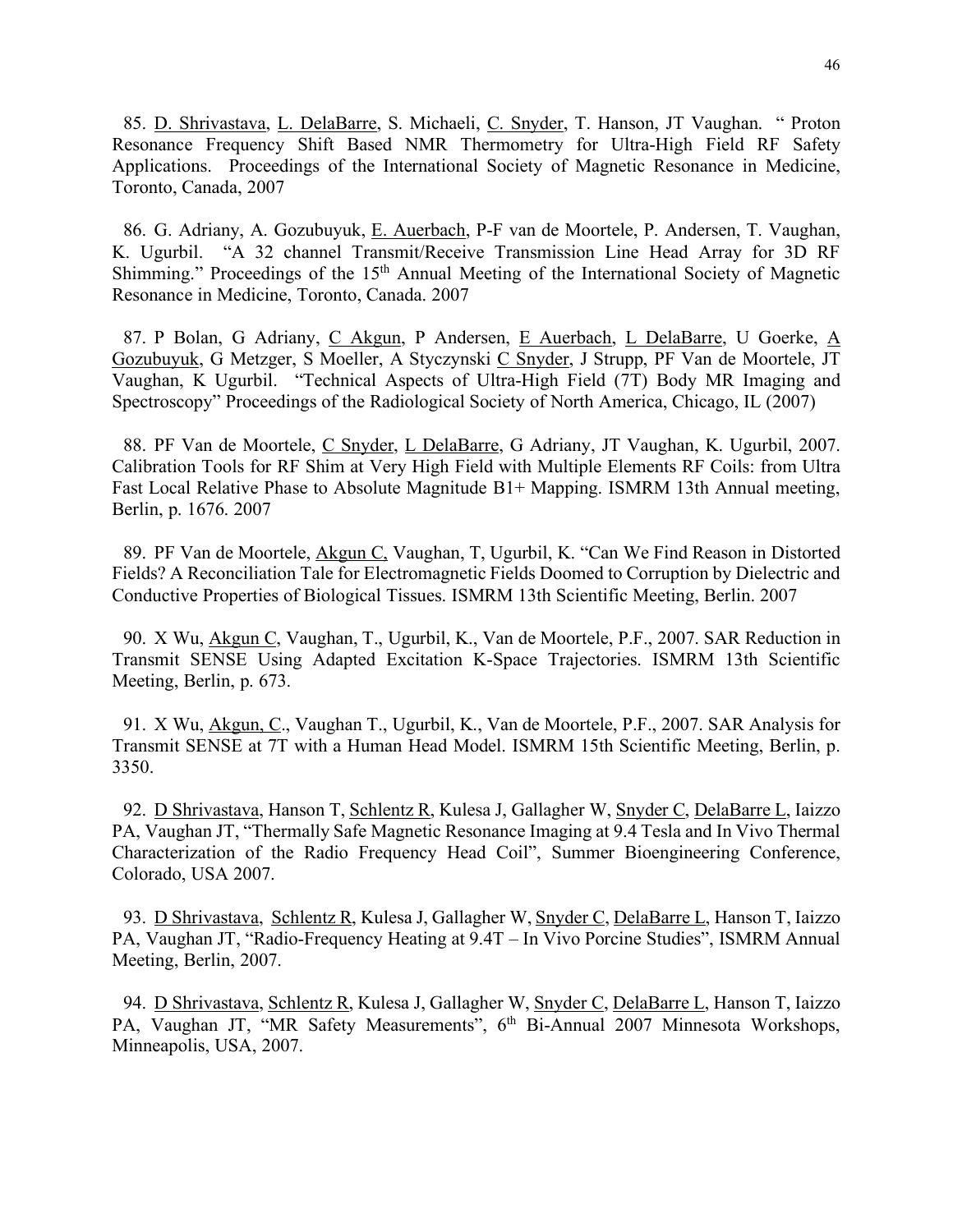95. CJ Snyder, DelaBarre L, Van de Moortele PF, Snyder A, Akgun C, Jinfeng T, Metzger G, Ugurbil K, Vaughan JT. Stripline/TEM Transceiver Array for 7T Body Imaging Proc Intl Soc Mag Reson Med 2007;15:164.

96. G Metzger, Van de Moortele PF, Snyder C, Vaughan JT, Ugurbil K. Local B1 Shimming for Imaging the Prostate at 7 Tesla. Proc Intl Soc Mag Reson Med 2007;15:799.

97. X Wu, Akgun C., Vaughan JT, Ugurbil, K., Van de Moortele, "SAR Analysis for Transmit SENSE at 7T with a Human Head Model," ISMRM 2007.

98. X Wu, Akgun C., Vaughan JT, Ugurbil, K., Van de Moortele, "SAR Reduction in Transmit SENSE Using Adapted Excitation k-Space Trajectories," ISMRM 2007.

99. J Tian, Snyder CJ., Delabarre L., Akgun C., Liu W., Collins C.M., Gopinath A., and Vaughan JT., "Effect of Head Size to B1, SNR and SAR," ISMRM 2007, Abstract 1011.

100. C Akgun, Snyder C, DelaBarre L, Tian J, Van De Moortele P-F, Moeller S, Ugurbil K, Vaughan JT. A Novel RF Head Coil for 7T Homogeneity and Parallel Imaging Applications. Proceedings 15th Scientific Meeting, International Society for Magnetic Resonance in Medicine; 2007 May 19-25, 2007; Berlin, DE.

101. L DelaBarre, Snyder C, Van De Moortele P-F, Akgun C, Ugurbil K, Vaughan JT. Cardiac Imaging at 7T. Proceedings 15th Scientific Meeting, International Society for Magnetic Resonance in Medicine; 2007 May 19-25, 2007; Berlin, DE.

102. C Olson, DelaBarre L, Vaughan JT, Gopinath A.  $B_1$ <sup>+</sup> Region of Interest Localization Through Convex Optimization. Proceedings 15th Scientific Meeting, International Society for Magnetic Resonance in Medicine; 2007 May 19-25, 2007; Berlin, DE.

103. ALS Snyder, Snyder C, DelaBarre L, Van De Moortele P-F, Vaughan JT, Ugurbil K, Garwood M, Bolan PJ. Preliminary Experience with Liver MRI and <sup>1</sup>H MRS at 7 Tesla. Proceedings 15th Scientific Meeting, International Society for Magnetic Resonance in Medicine; 2007 May 19-25, 2007; Berlin, DE.

104. ALS Snyder, Snyder C, Van De Moortele P-F, DelaBarre L, Haddidin IS, Truskinovsky A, Vaughan JT, Ugurbil K, Garwood M, Michaeli S. Endometrial Imaging at High Magnetic Fields: Feasibility of In-Vivo Studies at 7 T. Proceedings 15th Scientific Meeting, International Society for Magnetic Resonance in Medicine; 2007 May 19-25, 2007; Berlin, DE.

105. C Snyder, DelaBarre L, Van De Moortele P-F, Snyder ALS, Akgun C, Tian J, Metzger G, Ugurbil K, Vaughan JT. Stripline/TEM Transceiver Array for 7T Body Imaging. Proceedings 15th Scientific Meeting, International Society for Magnetic Resonance in Medicine; 2007 May 19-25, 2007; Berlin, DE.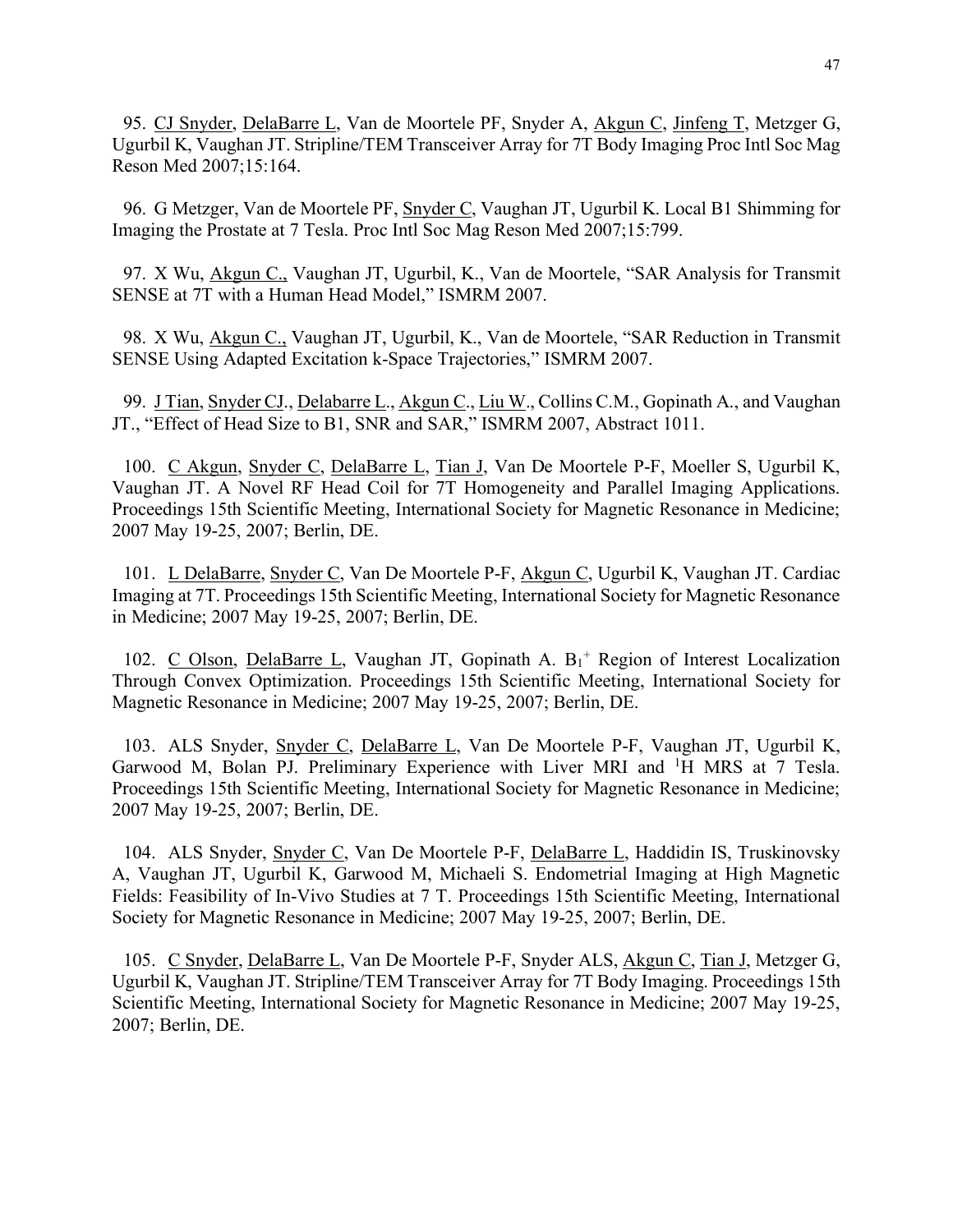106. J Tian, Snyder C, DelaBarre L, Akgun C, Strupp J, Gopinath A, Vaughan JT, editors. Characterization of Transmission Line Coil Elements. Proceedings 15th Scientific Meeting, International Society for Magnetic Resonance in Medicine; 2007 May 19-25, 2007; Berlin, DE.

107. PF Van De Moortele, Snyder C, DelaBarre L, Adriany G, Vaughan JT, Ugurbil K, editors. Calibration Tools for RF Shim at Very High Field with Multiple Element RF Coils: From Ultra Fast Local Relative Phase to Absolute Magnitude  $B_1$ <sup>+</sup> Mapping. Proceedings 15th Scientific Meeting, International Society for Magnetic Resonance in Medicine; 2007 May 19-25, 2007; Berlin, DE.

108. P-F Van de Moortele, Akgun C, Vaughan JT, Ugurbil K., "Can We Find Reason in Distorted Fields? A Reconciliation Tale for Electromagnetic Fields Doomed to Corruption by Dielectric and Conductive Properties of Biological Tissues", ISMRM 13th Scientific Meeting, 2007, Berlin, DE

109. P Bolan, Adriany G, Akgun C, Andersen P, Auerbach E, DelaBarre L, Goerke U, Gozubuyuk A, Metzger GJ, Moeller S, Snyder AS, Snyder C, Strupp J, Van de Moortele P-F, Vaughan JT, Ugurbil K, "Technical Aspects of Ultra-High Field (7T) Body MR Imaging and Spectroscopy" Proceedings of the Radiological Society of North America, Chicago, IL (2007)

110. C.Akgun, C. Snyder, L. DelaBarre, J. Tian, P-F. Van de Moortele, S. Moeller, K. Ugurbil, J.T. Vaughan. "A Novel RF head coil for 7T Homogeneity and Parallel Imaging Applications" Proceedings of the International Society of Magnetic Resonance in Medicine, Toronto, Canada, 2008.

111. C. Akgun, C Snyder, S. Moeller, P. Bolan, T. Vaughan, K. Ugurbil, P-F Van de Moortele, G. Metzger. "Transmit and receive FDTD modeling as a valuable tool for RF coil development: validation of simulations with in vivo torso imaging at 7 Tesla." Proceedings of the International Society of Magnetic Resonance in Medicine, Toronto, Canada. 2008

112. U Goerke, Bolan P, Akgun C, Adriany G, Snyder C, van de Moortele P, DelaBarre L, Harel N, Vaughan JT, Ugurbil K, Ellermann J, editors. Ultrahigh magnetic field imaging of the knee using a transmit/receive array coil. Proceedings 16th Scientific Meeting, International Society for Magnetic Resonance in Medicine; 2008 April; Toronto.

113. D Shrivastava, Schlentz R, Kulesa J, DelaBarre L, Snyder C, Hanson T, Vaughan JT, "9.4 T RF Heating – In Vivo Thermoregulatory Response in Porcine Models", ISMRM Annual Meeting, Toronto, 2008.

114. D Shrivastava, DelaBarre L, Michaeli, S, Snyder C; Hanson T, Vaughan JT, "Proton Resonance Frequency Based NMR Thermometry of Ultra-High Field RF Safety Applications", ISMRM Annual Meeting, Toronto, 2008.

115. D Shrivastava, DelaBarre L, Hanson T, Vaughan JT, "Improved MR Thermometry to Measure Brain Temperatures", ASME - Summer Bioengineering Conference, Marco Island, USA, 2008.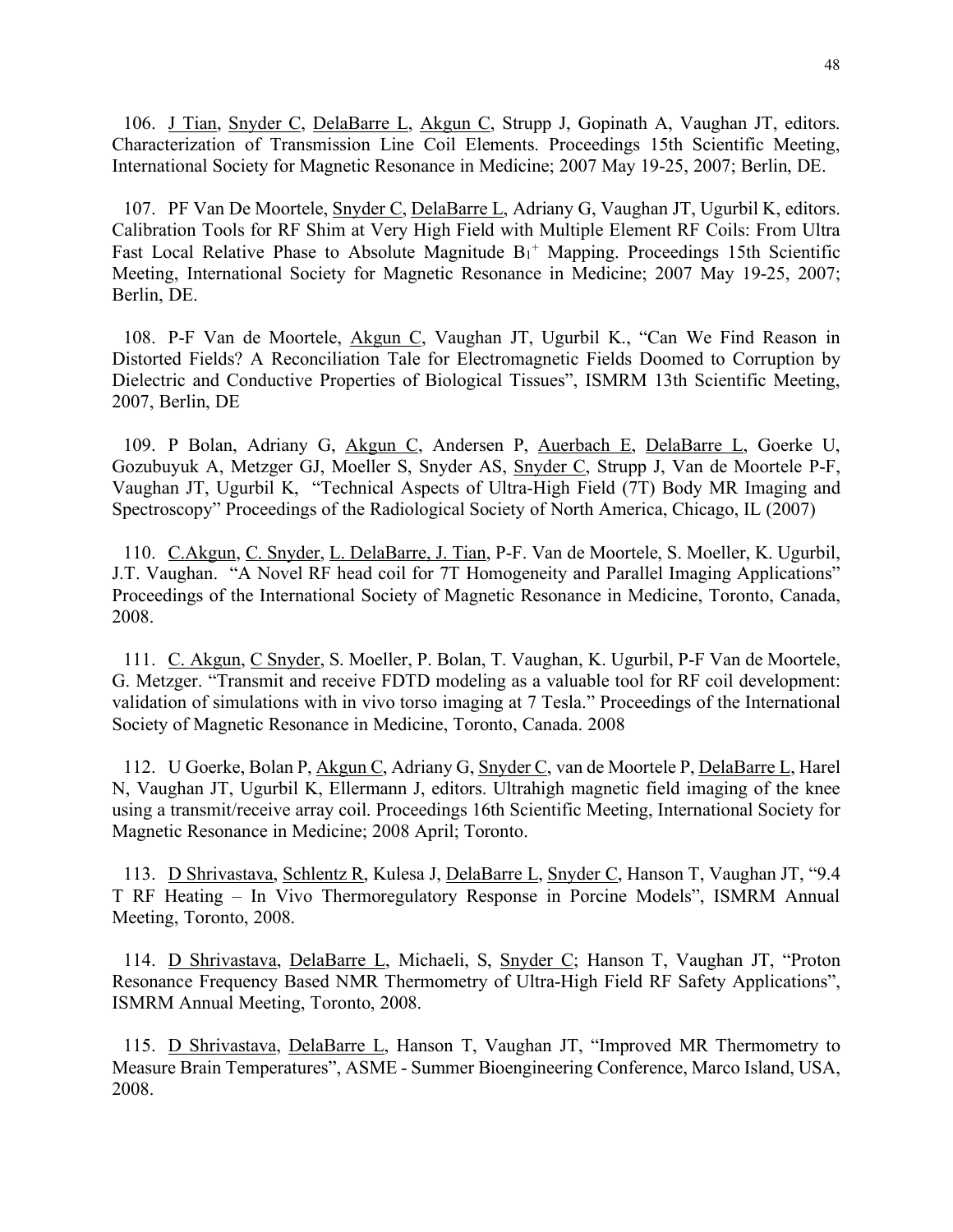116. D Shrivastava, Kulesa J, DelaBarre L, Snyder C, Hanson T, Vaughan JT, "Identification of Possibly Unsafe RF Exposure Thresholds for Humans using Porcine Models", ASME -Summer Bioengineering Conference, Marco Island, USA, 2008.

117. C Snyder, DelaBarre L, Metzger GJ, Akgun C, Bolan P, Ugurbil K, Vaughan JT. Separate Transmit and Receive Arrays for 7T Body Imaging. Proc Intl Soc Mag Reson Med 2008;16:1065.

118. C Akgun, Snyder C, DelaBarre L, Tian J, Van de Moortele P-F, Moeller S, Ugurbil K, Vaughan JT, "A Novel RF head coil for 7T Homogeneity and Parallel Imaging Applications" Proceedings of the International Society of Magnetic Resonance in Medicine, Toronto, Canada

119. C Akgun, Snyder CJ, Moeller S, Bolan P, Vaughan JT, Ugurbil K, Van de Moortele PF, Metzger GJ Transmit and Receive FDTD Modeling as a Valuable Tool for RF Coil Development: Validation of Simulations with in Vivo Torso Imaging at 7 Tesla. Proc Intl Soc Mag Reson Med 2008;16:1196.

120. X Wu, Chang, T-H, Luo Z-Q, Akgun C., Vaughan JT, Ugurbil K., Van de Moortele, P-F, "Worst case SAR scenario as a new metric for SAR analysis in B1 phase shim," ISMRM 2008.

121. JT Vaughan, DelaBarre L, Snyder C, Mangia S, Tian J, Waks M, Shillak S, Petropoulos L, Adriany G, Andersen P, Strupp J, Ugurbil K, editors. Whole Body Imaging at 7T with a 16 Channel Body Coil and B1 Shimming. Proceedings 16th Scientific Meeting, International Society for Magnetic Resonance in Medicine; Toronto. 2008

122. G. Adriany, Gozubuyuk A, Auerbach E, Van de Moortele P-F, Andersen P, Vaughan JT, Ugurbil K. "A 32 channel Transmit/Receive Transmission Line Head Array for 3D RF Shimming." Proceedings of the International Society of Magnetic Resonance in Medicine, Toronto, Canada. 2008

123. G Adriany, Vaughan JT "Design/Simulation/Construction/Implementation of RF Arrays for 7T and 9.4T", in Proc. ISMRM High Field Workshop, Rome, 2008.

124. D Shrivastava, Liimatainen T, Goerke U, Kulesa J, Hanson T, Michaeli S, and Vaughan JT., "Optimized Signal Intensity and T1r Based NMR Thermometry for Ultra-High Field RF Safety Applications", ISMRM Annual Meeting, Hawaii, 2009.

125. D Shrivastava, Hanson T, Kulesa J, and Vaughan JT., "RF Safety and Thermal Characteristics of Porcine Heads After Euthanasia", ISMRM Annual Meeting, Hawaii, 2009.

126. D Shrivastava, Hanson T, Abosch, Aviva, and Vaughan JT., "RF Heating due to a Deep Brain Stimulation Electrode at 9.4 T (400.2 MHz) in Porcine Heads", ISMRM Annual Meeting, Hawaii, 2009.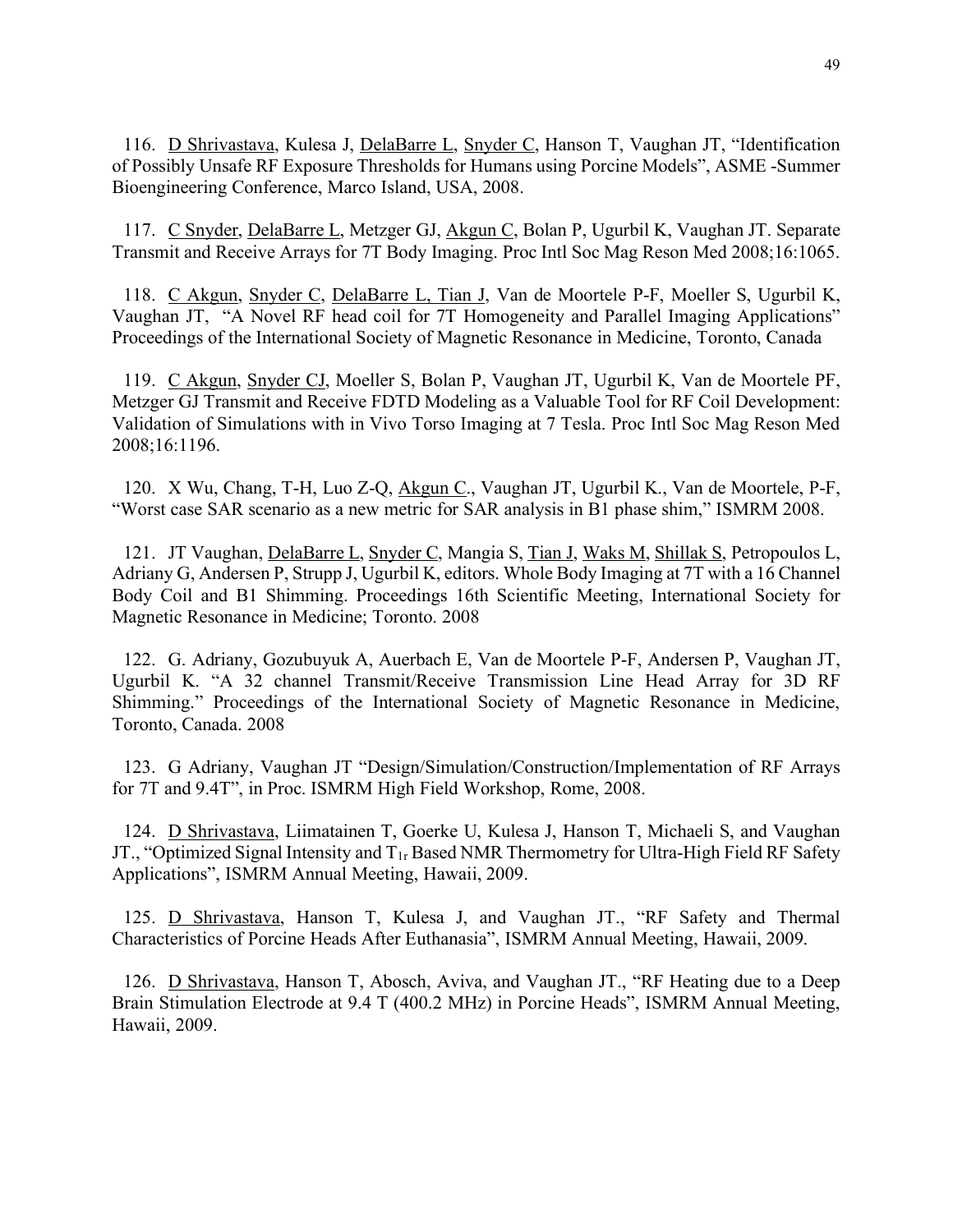127. D Shrivastava, Hanson T, Kulesa J, Adriany G, Iaizzo P, and Vaughan JT., "Thermoregulatory Temperature Response in Porcine Models due to a CW, 400 MHz, RF Heating", Society of Thermal Medicine, Arizona, USA, 2009.

128. CJ Snyder, DelaBarre L, Tian J, Akgun C, Metzger G, Moeller S, Ugurbil K, Vaughan JT. Using separated volume transmit and local receiver arrays for body imaging at 7T. Proc Intl Soc Mag Reson Med 2009;17:#6876.

129. L DelaBarre, Weale P, Snyder CJ, Van de Moortele PF, Metzger GJ, Zuehlsdorff S, Nielles-Vallespin S, Bolan P, Auerbach EJ, Ugurbil K, Jerecic R, Vaughan JT. Cardiac cine: Advances at 7T. Proc Intl Soc Mag Reson Med 2009;17:#4186.

130. GJ Metzger, Weale P, DelaBarre L, Bolan P, Zuehlsdorff S, Nielles-Vallespin S, Van de Moortele PF, Snyder CJ, Auerbach EJ, Vaughan JT, Ugurbil K, Jerecic R. Exploring the promised land of 7T for CMR with T-PAT accelerated iamging techniques: First rsults for real time cardiac function and tagging in volunteers. Proc Soc Cardiac Magn Reson 2009;12.

131. GJ Metzger, Vaughan JT "Endorectal combined surface array for prostate imaging at 7T", in Intl. Soc. Mag. Reson. Med. 2009.

132. G Adriany, Vaughan JT "A 9.4T Head Array for Localized Spectroscopy Applications adn fMRI", in Intl Soc Magn Reson Med. 2009. Honolulu.

133. C Akgun, Vaughan, JT "Novel Multi-Channel Transmission Line Coil for High Field Magnetic Resonance Imaing", IEEE 2009.

134. C Akgun, DelaBarre L, Goerke U, Snyder C, Ellerman J, Ugurbil K, Vaughan JT, editors. Multi-channel transceive coil for improved knee imaging at 7T. Proceedings 17th Scientific Meeting, International Society for Magnetic Resonance in Medicine; 2009 April; Honolulu.

135. C Akgun, DelaBarre L, Snyder C, Tian J, Gopinath A, Ugurbil K, Vaughan JT, editors. Alternating Impedance Element for 7T Multi-Channel Transceive Coil. Proceedings 17th Scientific Meeting, International Society for Magnetic Resonance in Medicine; 2009 April; Honolulu.

136. C Akgun, Vaughan JT. "Transmit and Receive FDTD Modeling as a Valuable Tool for RF Coil Development: Validation of Simulations with In Vivo Torso Imaging at 7 Tesla", in Intl Soc Magn Reson Med. 2009, Honolulu.

137. JT Vaughan, Snyder C, Delabarre L, Tian J, Adriany G, Andersen P, Strupp J, Ugurbil K, Clinical Imaging at 7T with a 16 Channel Whole Body Coil and 32 Receive Channels. Proceedings 17<sup>th</sup> Scientific Meeting, International Society for Magnetic Resonance in Medicine; 2009 April; Honolulu.

138. JT Vaughan, "7T Cardiovascular MRI", in Society for Cardic Magnetic Resonance. 2009. Orlando.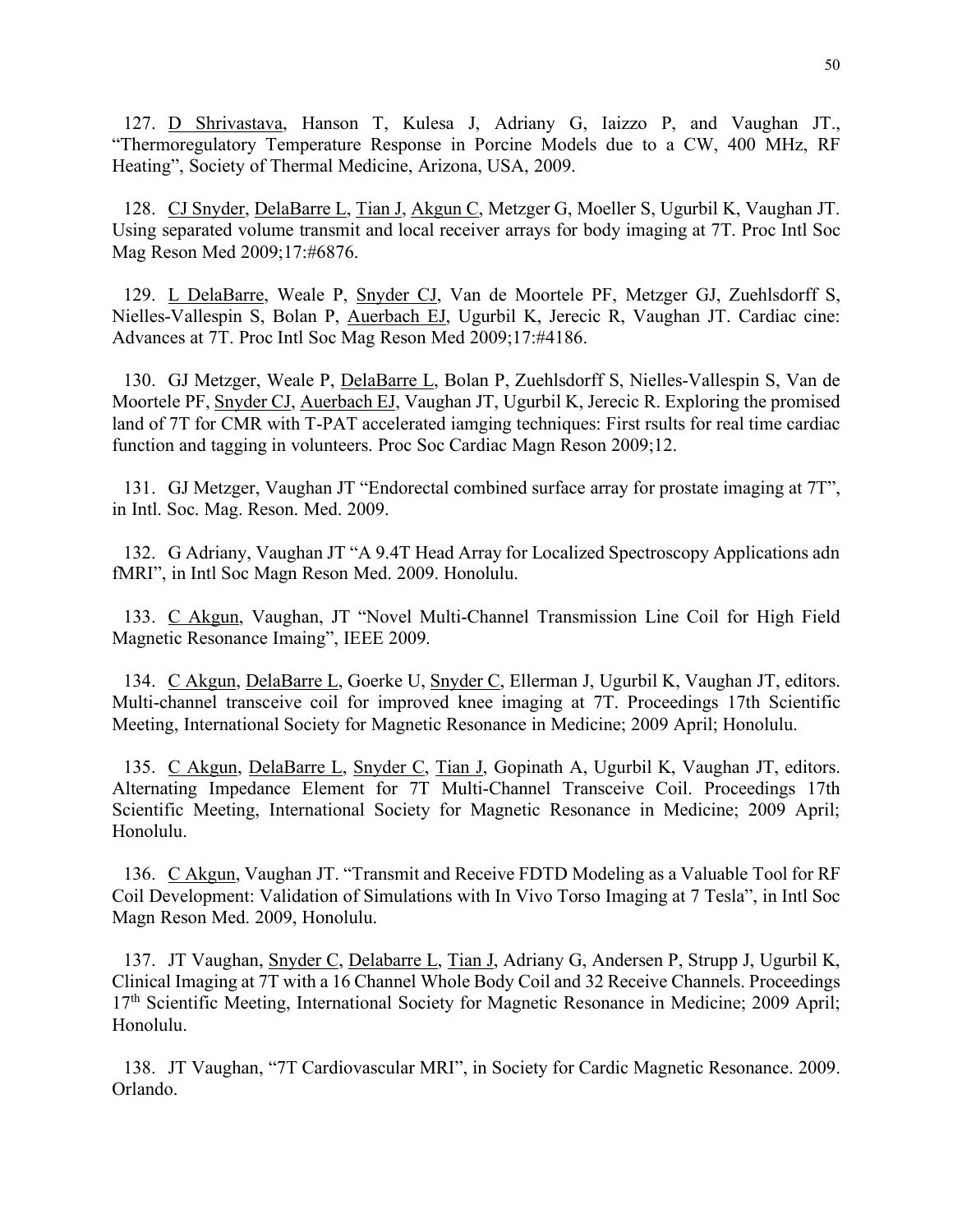139. JT Vaughan, "Transmitter Arrays for Cardiac Imaging at 7T", in Intl Soc Magn Reson Med. 2009: Honolulu.

140. L DelaBarre, Vaughan JT, "Cardiac Cine: Advances at 7T", in Intl Soc Magn Reson Med, 2009, Honolulu.

141. LL Warmington, Vaughan JT, "Breast Imaging with a 2-Channel Bilateral Loop Design", in Intl. Soc. Mag. Reson. Med. 2009.

142. Yoo H, Gopinath A, and Vaughan JT, "RF B1 Field Localization at 9.4T Through Convex Optimization with an Iterative Method", in Intl Soc Magn Reson Med, Honolulu, 2009.

143. Yoo H, Gopinath A, Vaughan JT "Convex Optimization with Iterations for RF B1 Field Localizatoin in 9.4T MRI System", in Applied Computational Electromagnetics Society. 2009: Monterey.

144. H Yoo, Lance Delabarre, Anand Gopinath and J. Thomas Vaughan, "RF magnetic field signal localization at very high magnetic field system," Design of Medical Devices Conference, Minneapolis, USA, Apr. 14~16, 2009.

145. D Shrivastava and Vaughan JT, "Development of an Anatomically Accurate Porcine Head Model to Study Radiofrequency Heating due to MRI", ISMRM Annual Meeting, Stockholm, Sweden, 2010.

146. CJ Snyder, DelaBarre L, Tian J, Metzger GJ, Ugurbil K, Vaughan JT. 28-Channel Receive-Only Array For Body Imaging at 7T. Proc Intl Soc Mag Reson Med 2010;18.

147. X Wu, Schmitter S., Tian J., Vaughan JT., Ugurbil, K., Van de Moortele P-F, "SAR analysis of Parallel Transmission in Cardiac Imaging at 7T," ISMRM workshop on MR safety: RF heating of the human in MR, 2010.

148. G Adriany, Ritter J, Vaughan JT, Ugurbil K, van de Moortele P-F. Experimental verification of enhanced B1 shim performance with a Z-encoding RF coil array at 7 tesla. 2010; Stockholm. p 1490.

149. C Akgun, DelaBarre L, Snyder C, Adriany G, Gopinath A, Ugurbil K, Vaughan JT. RF Field Profiling Through Element Design for High Field Volume Coils. 2010; Stockholm, Sweeden.

150. C Akgun, DelaBarre L, Snyder C, Sohn S-M, Adriany G, Ugurbil K, Gopinath A, Vaughan JT. Alternating Impedance Multi-Channel Transmission Line Resonators for High Field Magnetic Resonance Imaging. 2010; Anaheim, CA.

151. L DelaBarre, Schillak S, Tramm B, Snyder CJ, Vaughan JT. Separated Volume Transmit / Volume Receive Arrays for Use in a 7T Head Gradient. 2010; Stockholm, Sweeden.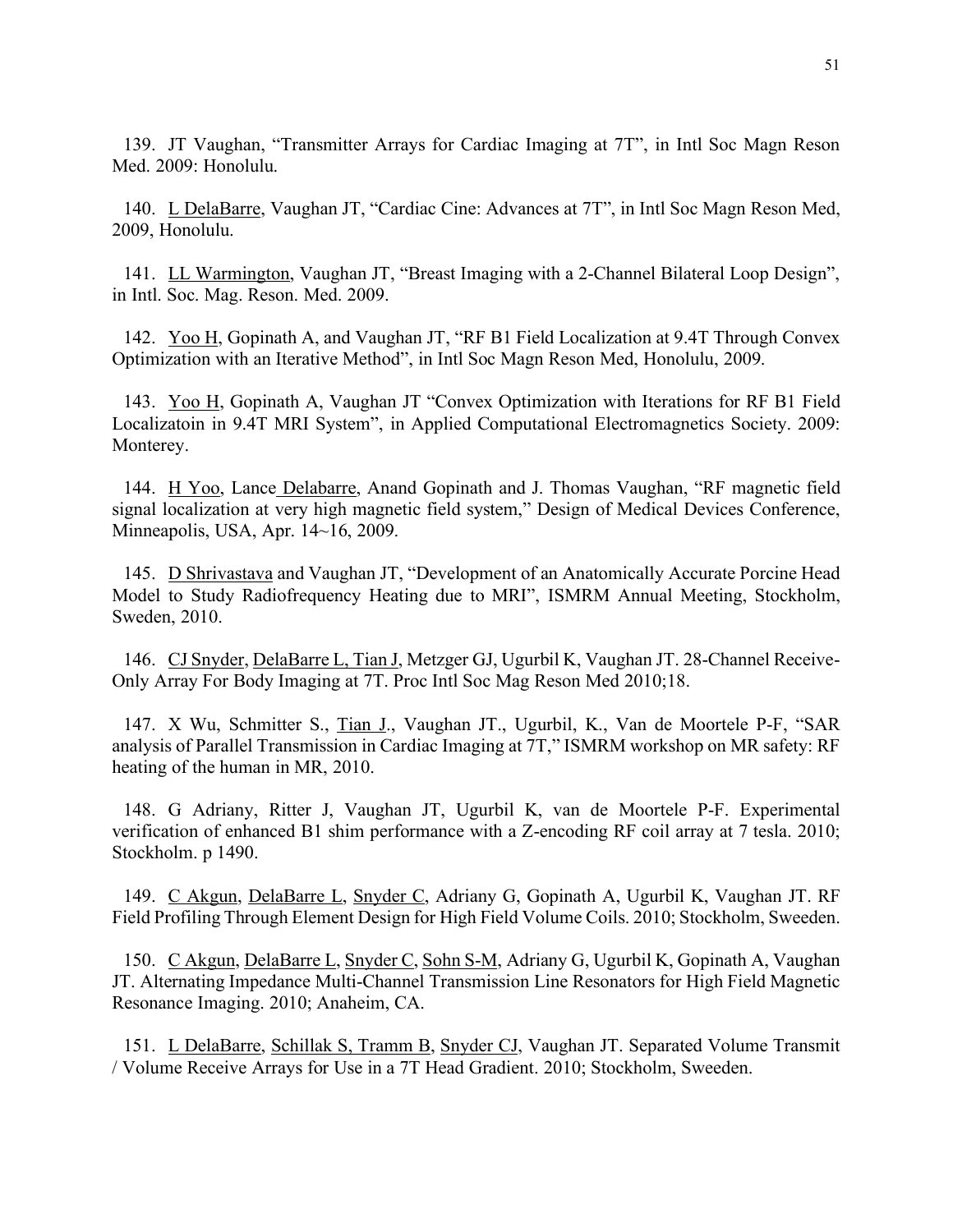152. J Tian, Snyder CJ, DelaBarre LJ, Vaughan JT. Using Dielectrics and RF Shielding to Increase  $B_1$ <sup>+</sup> Efficiency and Homogeneity. Proceedings 18th Scientific Meeting, International Society for Magnetic Resonance in Medicine; Stockholm, Sweeden 2010. p. 1482.

153. H Yoo, Gopinath A, Vaughan JT. Rapid B1 field calculation using integral eqations for RF shimming. Proceedings 18th Scientific Meeting, International Society for Magnetic Resonance in Medicine; Stockholm, Sweeden 2010.

154. Hyoungsuk Yoo, Anand Gopinath and J. Thomas Vaughan, "A method to control nonuniformity RF  $B_1$  field for high field magnetic resonance imaging," IEEE MTT-S International Microwave Symposium (IMS)*,* Anaheim, USA, May 23~28, 2010.

155. X Wu, Vaughan JT, Ugurbil K, Van de Moortele PF. 16-channel parallel transmission in the human brain at 9.4 Tesla: Initial results. Proceedings 18th Scientific Meeting, International Society for Magnetic Resonance in Medicine; Stockholm, Sweeden 2010.

156. C Snyder, DelaBarre L, Tian J, Akgun C, Metzger GJ, Ugurbil K, Vaughan JT. 28-Channel Receive-Only Array for Body Imaging at 7T. Proceedings of the 19th Annual Meeting of ISMRM; Stockholm 2010. p. 3839.

157. C Snyder, DelaBarre L, Tian J, Akgun C, Vaughan JT. Using Piezoelectric Actuators for Remote Tuning of Transmit Coils. In: Proceedings of the 19th Annual Meeting of ISMRM; Stockholm 2010. p. 1523.

158. D Shrivastava, Goerke U, Porter D, Vaughan J. New developments in bioheat transfer modeling and MR thermometry to improve radiofrequency safety in high field and ultra-high field MRI. ISMRM - RF Safety Workshop; ISMRM - RF Safety Workshop, Stillwater, MN 2010.

159. D Shrivastava, Hanson T, Kulesa J, Tian J, Gregor A, Vaughan JT. Systemic radiofrequency heating in porcine models with a 12.5'' diameter, 8 channel, 7 T (296 MHz) head coil. ISMRM, Stockholm, Sweden 2010.

160. D Shrivastava, Vaughan JT. Development of an Anatomically Accurate Porcine Head Model to Study Radiofrequency Heating due to MRI. Proceedings 18th Scientific Meeting, International Society for Magnetic Resonance in Medicine; Stockholm, Sweeden 2010.

161. JT Vaughan, Snyder CJ, DelaBarre LJ, Ugurbil K. RF Coil Designs for 7T Cardiac Imaging. Proceedings 18th Scientific Meeting, International Society for Magnetic Resonance in Medicine; Stockholm, Sweeden 2010.

162. X Wu, Schmitter S, Tian J, Vaughan JT, Ugurbil K, Van de Moortele PF. SAR analysis of Parallel Transmission in Cardiac Imaging at 7T. ISMRM - RF Safety Workshop; Stillwater, MN 2010.

163. JJ Suttie, DelaBarre L, Metzger GJ, van de Moortele PF, Snyder CJ, Weale P, Neubauer S, Robson MD, Vaughan JT. Clinical cardiac imaging at 7 Tesla: a validation study. Proceedings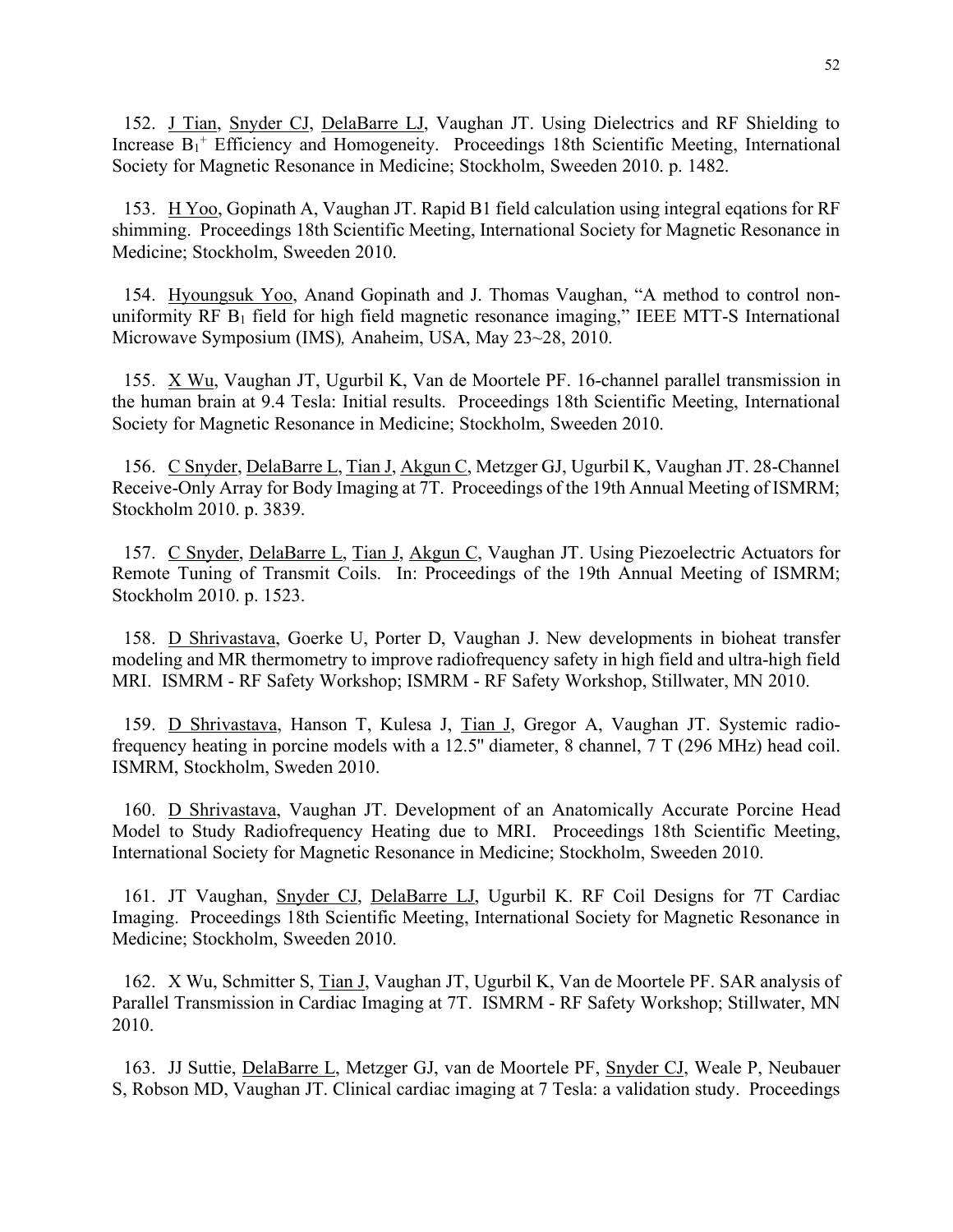18th Scientific Meeting, International Society for Magnetic Resonance in Medicine; Stockholm, SE 2010. p. 3596.

164. D. Shrivastava, Goerke U, Porter D, Vaughan JT. New Developments in Bioheat Transfer Modeling and MR Thermometry to Improve Safety in High-field and Ultra-high Field MRI. In: Vaughan JT, Shrivastava D, editors. RF Heating in Human MRI: International Society for Magnetic Resonance in Medicine; 2010.

165. R Visaria, Vaughan JT, Shrivastava D. Safety in Diagnostic Imaging Techniques used in Omics. Advanced Topics in Omics: Institute of Integrative Omics and Applied Technology; 2010.

166. G Adriany, Ritter J, Van de Moortele PF, Vaughan JT, K. U. Experimental verification of enhanced B1 Shim performance with a Z-encoding RF coil array at 7 tesla. Proc 18th Annual ISMRM; Stockholm, Sweden 2010. p. 3831.

167. CE Akgun, DelaBarre LJ, Snyder CJ, Adriany G, Gopinath A, Ugurbil K, Vaughan JT. RF Field Profiling Through Element Design for High Field Volume Coils. Proceedings 18th Scientific Meeting, International Society for Magnetic Resonance in Medicine; Stockholm, Sweeden 2010.

168. CE Akgun, DelaBarre LJ, Snyder CJ, Sohn S-M, Adriany G, Ugurbil K, Gopinath A, Vaughan JT, editors. Alternating Impedance Multi-Channel Transmission Line Resonators for High Field Magnetic Resonance Imaging. IEEE Microwave Theory and Techniques International Microwave Symposium; 2010; Anaheim, CA.

169. LJ DelaBarre, Schillak S, Tramm B, Snyder CJ, Vaughan JT. Separated Volume Transmit / Volume Receive Arrays for Use in a 7T Head Gradient. Proceedings 18th Scientific Meeting, International Society for Magnetic Resonance in Medicine; Stockholm, Sweeden 2010.

170. Can Akgun, Lance Delabarre, Hyoungsuk Yoo, Carl Snyder, Sung-Min Sohn, Gregor Adriany, Pierre-Francois Van De Moortele, Anand Gopinath, Kamil Ugurbil,and J. Thomas Vaughan, "Stepped impedance resonators for high field MRI," International Society for Magnetic Resonance in Medicine (ISMRM), Montreal, Canada, May 7~13, 2011.

171. Can Akgun, Hyoungsuk Yoo, Lance Delabarre, Carl Snyder, Gregor Adriany, Pierre-Francois Van De Moortele, Anand Gopinath, Kamil Ugurbil,and J. Thomas Vaughan, "Novel 24 element volume head coil for high field MRI," International Society for Magnetic Resonance in Medicine (ISMRM)*,* Montreal, Canada, May 7~13, 2011.

172. LJ DelaBarre, Snyder CJ, Vaughan JT, van de Moortele PF. Balanced SSFP cardiac imaging at 7T. Proceedings 19th Scientific Meeting, ISMRM; Montreal, Quebec 2011.

173. GJ Metzger, Auerbach EJ, Snyder CJ, Adriany G. Three Dimensional Spectroscopic Imaging in the Prostate with a Surface Combined Endorectal Coil at 7 Tesla. Proceedings 19th Scientific Meeting, ISMRM; Montreal, Quebec 2011.

174. GJ Metzger, DelaBarre LJ, Bi X, Shah S, Zuehlsdorff S, Vaughan JT, Ugurbil K, Van de Moortele PF. Left Coronary Artery Imaging at 7T: Initial Results using Multiple B1+ Shimming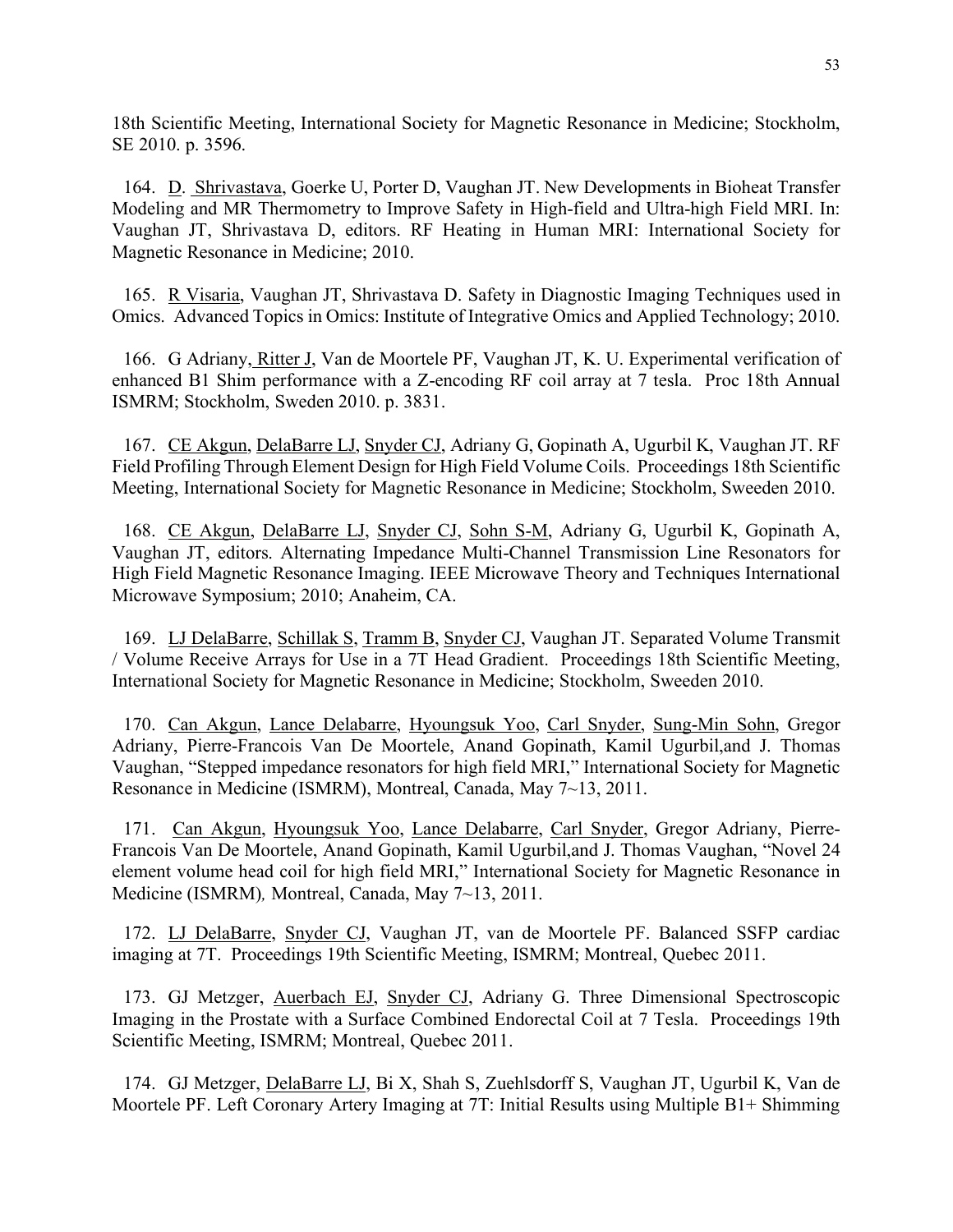Algorithms and Targets. Proceedings 19th Scientific Meeting, International Society for Magnetic Resonance in Medicine; Montreal, Quebec 2011.

175. D. Shrivastava, Goerke U, Michaeli S, Tian J, Abosch A, Vaughan JT. An MR Thermometry-GBHTM 'Hybrid' Model to Determine Radiofrequency Heating near Implanted Leads in High Field Imaging. Proceedings 19th Scientific Meeting, International Society for Magnetic Resonance in Medicine; Montreal, Quebec 2011.

176. D Shrivastava, Goerke U, Michaeli S, Tian J, DelaBarre LJ, Vaughan JT. Total Proton Resonance Frequency Shift Coefficient in the Porcine Brain to Image Radiofrequency Heating in Ultra-high Field MRI. Proceedings 19th Scientific Meeting, International Society for Magnetic Resonance in Medicine; Montreal, Quebec 2011.

177. D Shrivastava, Kulesa J, Tian J, Adriany G, DelaBarre LJ, Vaughan JT. Radio-Frequency Heating in Swine with an 8 Channel, 7 T (296 MHz) Head Coil. Proceedings 19th Scientific Meeting, International Society for Magnetic Resonance in Medicine; Montreal, Quebec 2011.

178. D. Shrivastava, Tian J, Abosch A, Vaughan JT. Radio-Frequency Heating at Deep Brain Stimulation Lead Electrodes due to Imaging with Head Coils in 3 T and 7T. Proceedings 19th Scientific Meeting, International Society for Magnetic Resonance in Medicine; Montreal, Quebec 2011.

179. C Snyder, DelaBarre L, Metzger G, Ugurbil K, Vaughan JT. 32-Channel Receive Only Array for Cardiac Imaging at 7T. Proceedings of the 19th Annual Meeting of the ISMRM; Montreal 2011.

180. C Snyder, Rogers C, DelaBarre L, Robson M, Vaughan JT. Remote Tuning and Matching an 8-Channel Transceive Array at 7T. Proceedings of the 19th Annual Meeting of ISMRM; Montreal 2011. p. (Accepted as an e-poster).

181. S-M Sohn, Gopinath A, Vaughan JT. Electrically auto-tuned RF coil design. Proceedings 20th Scientific Meeting, International Society for Magnetic Resonance in Medicine; Montreal, Quebec 2011.

182. JJ Suttie, DelaBarre L, Pitcher A, Van de Moortele PF, Dass S, Snyder C, Francis JM, Metzger GJ, Weale P, Ugurbil K, Neubauer S, Robson MD, Vaughan JT. Ultrahigh field (7 Tesla) human cardiovascular magnetic resonance imaging to assess cardiac volumes and mass: A feasibility and validation study. In Proceedings Society of Cardiovascular Magnetic Resonance 2011.

183. J Tian, Vaughan JT. Tailoring RF Power Distribution for Body Torso MRI at 300MHz. Proceedings 19th Scientific Meeting, International Society for Magnetic Resonance in Medicine; Montreal, Quebec 2011.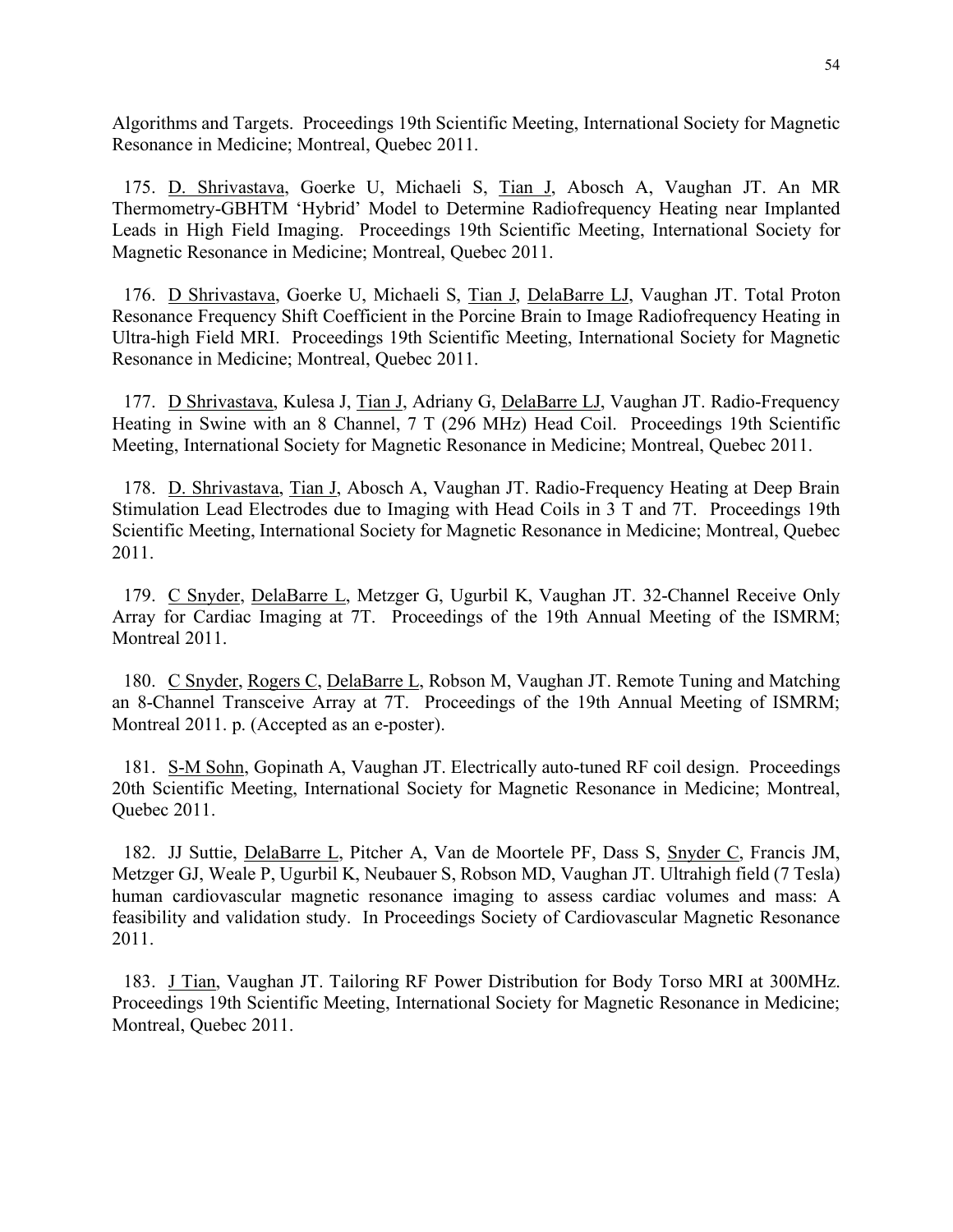184. JT Vaughan, Myer D. RF Coil Element Mounted Power Amplifiers. Proceedings 19th Scientific Meeting, International Society for Magnetic Resonance in Medicine; Montreal, Quebec 2011.

185. Hyoungsuk Yoo, Anand Gopinath and J. Thomas Vaughan, "B<sub>1</sub>+ homogenization over whole field view in high field MRI," International Society for Magnetic Resonance in Medicine (ISMRM)*,* Montreal, Canada, May 7~13, 2011.

186. Hyoungsuk Yoo, Anand Gopinath and J. Thomas Vaughan, "B<sub>1</sub>+ shimming with SAR reduction in high field MRI," International Society for Magnetic Resonance in Medicine (ISMRM)*,* Montreal, Canada, May 7~13, 2011.

187. Sung-Min Sohn, Lance DelaBarre, John Thomas Vaughan, and Anand Gopinath, "RF multi-channel head coil design with improved B1+ fields uniformity for high field MRI systems," Microwave Symposium Digest, 2012 IEEE MTT-S International, 17-22 June 2012

188. Sung-Min Sohn, Lance DelaBarre, John Thomas Vaughan, and Anand Gopinath, "π(Pi) matching technique for RF coil of MRI systems," Microwave Symposium Digest (MTT), 2012 IEEE MTT-S International , 17-22 June 2012

189. G Adriany, Schillak S, Waks M, Tramm B, Roebroeck A, Formisano E, DeMartino F, Yacoub ES, Vaughan JT. A Flexible 4 Ch. Transmit / 16ch. Receive Auditory Cortex Array for HiRes fMRI at 7 Tesla. 2013; Salt Lake City, UT. p 2734.

190. L DelaBarre, Myer D, Vaughan JT. Muti-Channel, In-Bore Power Amplifiers for Multi-Channel Coil at 7T. 2013; Salt Lake City, UT. p 726.

191. E. Ebbini, DelaBarre L, Vaughan JT, Gopinath A. New Results for Digital Beamforming in MRI. 2013; Salt Lake City, UT. p 4405.

192. D. Shrivastava, Utecht L, Tian J, Visaria R, Hughes J, Vaughan JT. In vivo Radio-Frequency Heating Did Not Change Due to the Power Deposition from Similar 3T and 7T Head Coils. 2013; Salt Lake City, UT. p 284.

193. D. Shrivastava, Utecht L, Tian J, Visaria R, Hughes J, Vaughan JT. Radiofrequency Heating During Head Imaging in a 3T Transmit Body Coil. 2013; Salt Lake City, UT. p 2828.

194. C. Snyder, DelaBarre L, Hess AT, Rodgers C, Robson M, Vaughan JT. A Separated Transmit-Only, Receive-Only Array for Body Imaging at 7T with Automated Tuning and Matching Capabilities. 2013; Salt Lake City, UT. p 131.

195. C. Snyder, DelaBarre L, Vaughan JT. Automated Tuning and Matching of a 16-Channel TEM Transmit-Only Array used in Conjunction with a 32-Channel Receive-Only Loop Array for MR Cardiac Imaging at 7 Tesla. 2013; Seattle, WA. p 1-4.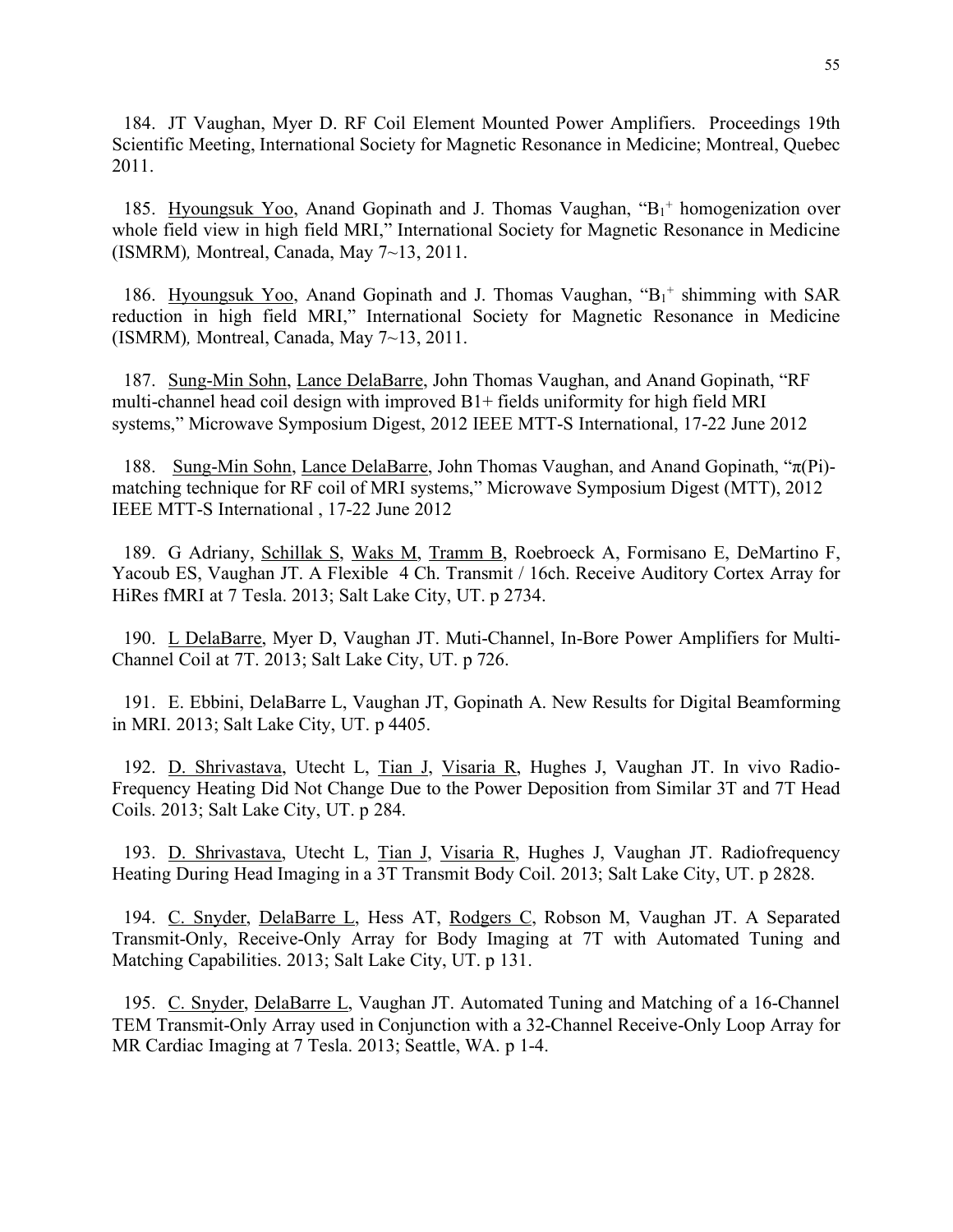196. J Thomas Vaughan, Lance DelaBarre, Jinfeng Tian, Sungmin Sohn, Devashish Shrivastava, Gregor Adriany, and Kamil Ugurbil," RF technology for human MRI at 10.5 T," in IEEE MTT-S international RF and wireless technologies for biomedical and healthcare applications (IMWS-BIO), 2013

197. Sung-Min Sohn, Lance DelaBarre, John Thomas Vaughan, and Anand Gopinath, "8- Channel RF head coil of MRI with automatic tuning and matching," Microwave Symposium Digest, 2013 IEEE MTT-S International, 2-7 June 2013

198. Sung-Min Sohn, Lance DelaBarre, Anand Gopinath, and John Thomas Vaughan, "RF coil design with automatic tuning and matching," 21st Annual Meeting of ISMRM, Salt Lake City, Utah, USA, 20-26 April 2013

199. Y. Eryaman, B. Guerin, C. E. Akgun, J. L. Herraiz, A. Martin, A. Torrado-Carvajal*, et al.*, "A simulation based validation of a pTx pulse design strategy using implant-friendly modes for patients with DBS implants," in *Joint Annual Meeting ISMRM-ESMRMB*, Milan, Italy, 2014, p. 178.

200. G. Adriany, S. M. Schillak, M. T. Waks, J. T. Vaughan, K. Ugurbil, P.-F. Van de Moortele*, et al.*, "A 16-channel arterial spin labeling - head transceiver array combination for 7 Tesla," in *Joint Annual Meeting ISMRM-ESMRMB*, Milan, Italy, 2014, p. 317.

201. S.-M. Sohn, L. J. DelaBarre, A. Gopinath, and J. T. Vaughan, "Automatically tuned and matched RF transceive head coil at 7T," in *Joint Annual Meeting ISMRM-ESMRMB*, Milan, Italy, 2014, p. 318.

202. *J. Tian*, L. J. DelaBarre, and J. T. Vaughan, "Coil evaluation metrics," in *Joint Annual Meeting ISMRM-ESMRMB*, Milan, Italy, 2014, p. 1381.

203. J. T. Vaughan, L. J. DelaBarre, J. Tian, S.-M. Sohn, D. Shrivastava, G. Adriany*, et al.*, "Toward 10.5T MRI," in *Joint Annual Meeting ISMRM-ESMRMB*, Milan, Italy, 2014, p. 4822.

204. X. Zhang, X. Wu, J. Tian, S. Schmitter, L. J. DelaBarre, M. Hamm*, et al.*, "Excitation performance and SAR control with Z-stacked body RF coil arrays in parallel transmission at 3T," in *Joint Annual Meeting ISMRM-ESMRMB*, Milan, Italy, 2014, p. 4882.

205. S.-M. Sohn, A. Gopinath, and J. T. Vaughan, "Tunable and high directivity coupler for MRI applications," in *IEEE MTT-S International Microwave Symposium*, Tampa Bay, FL, 2014.

206. G Adriany, Schillak S, Waks M, Tramm B, Grant A, Yacoub E, T. Vaughan, C. Olman, S. Schmitter, k. Ugurbil. "A Modular 16 Ch. Transmit/32 Ch. Receive Array for Parallel Transmission and High Resolution fMRI at 7 Tesla." *Proceedings 23rd Scientific Meeting, International Society for Magnetic Resonance in Medicine*; 2015; Toronto, ON.

207. L DelaBarre, Neubauer S, Robson MD, Vaughan JT, Rodgers CT, B<sub>0</sub> Shimming Further Improves Human Cardiac 31P-MRS at 7 Tesla. *Proceedings 23rd Scientific Meeting, International Society for Magnetic Resonance in Medicine*; 2015; Toronto, ON.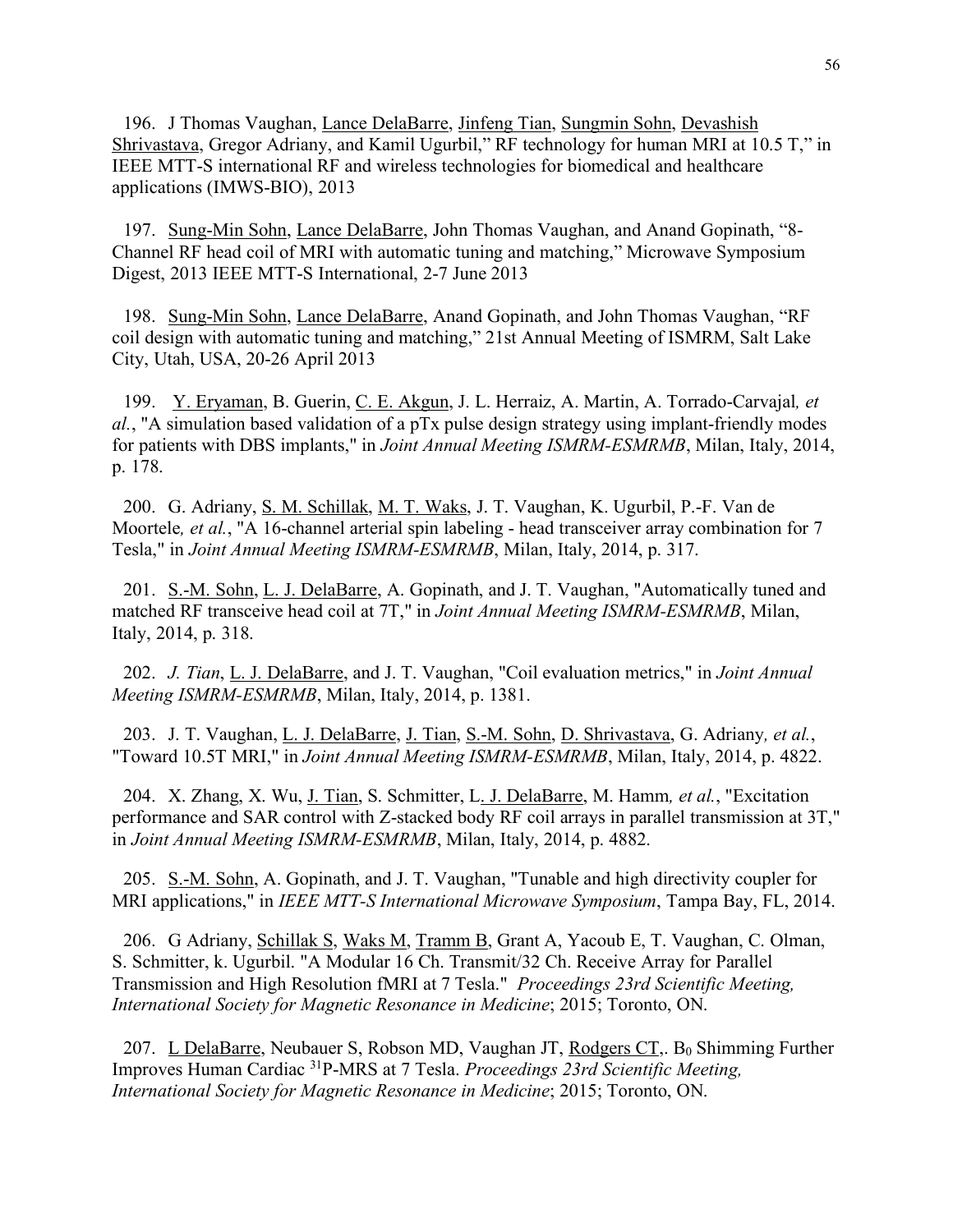208. MA Erturk, Raaijmakers A, Adriany G, Tian J, Van de Moortele P-F, van den Berg CAT, D Klomp, J. T. Vaughan, K. Ugurbil, G. Metzger . Comparison of 16-Channel Stripline and 10- Channel Fractionated Dipole Transceive Arrays for Body Imaging at 7T. *Proceedings 23rd Scientific Meeting, International Society for Magnetic Resonance in Medicine*; 2015; Toronto, ON.

209. S-M Sohn, DelaBarre L, Gopinath A, Vaughan JT, 2nd Prototype of an Automatic Tune and Match RF Transceive Coil: Design and Evaluation. *Proceedings 23rd Scientific Meeting, International Society for Magnetic Resonance in Medicine;* 2015; Toronto, ON.

210. S-M Sohn, L DelaBarre, JT Vaughan, "Comparisons of RF Signal Tuning and Matching Networks.' *Proceedings 23rd Scientific Meeting, International Society for Magnetic Resonance in Medicine; 2015*; Toronto, ON.

211. S-M Sohn, A Gopinath, JT Vaughan, 'On-Coil Power Monitor with a High Directivity Coupler." *Proceedings 23rd Scientific Meeting, International Society for Magnetic Resonance in Medicine; 2015;* Toronto, ON.

212. J Tian, L DelaBarre, GJ Metzger, JT Vaughan "Impact of Matching Capacitors in SAR Evaluation for a 7T Endo-Rectal Coil." *Proceedings 23rd Scientific Meeting, International Society for Magnetic Resonance in Medicine; 2015;* Toronto, ON.

213. J Tian, Lagore R, Vaughan JT, "Dipole Arrays for MR Head Imaging: 7T Vs. 10.5T". *Proceedings 23rd Scientific Meeting, International Society for Magnetic Resonance in Medicine; 2015;* Toronto, ON.

214. J Tian, Lagore RL, Vaughan JT, "Design considerations for dipole for head MRI at 10.5T." *RF and Wireless Technologies for Biomedical and Healthcare Applications (IMWS-BIO), 2015 IEEE MTT-S 2015 International Microwave Workshop Series* on; 2015 21-23 Sept. 2015.

215. X Wu, D Wang, J Tian, S Schmitter, V Deshpande, JT Vaughan . "Slab-Wise Pulse Design Enhances the Performance of Dual Source Parallel RF Transmission at 3T". *Proceedings 23rd Scientific Meeting, International Society for Magnetic Resonance in Medicine;* 2015; Toronto, ON.

216. Sung-Min Sohn, J. Thomas Vaughan, Michael Garwood, and Djaudat Idiyatullin, "The first demonstration of simultaneous transmit and receive MRI in vivo," *Proceedings 24th Scientific Meeting, International Society for Magnetic Resonance in Medicine*;2016; Singapore

217. J. Thomas Vaughan, Bert Wang, Djaudat Idiyatullin, *Sung-Min Sohn*, Albert Jang, Lance DelaBarre, and Michael Garwood, *"*Progress Toward a Portable MRI System for Human Brain Imaging," *in International Society for Magnetic Resonance in Medicin*e; Singapore, 2016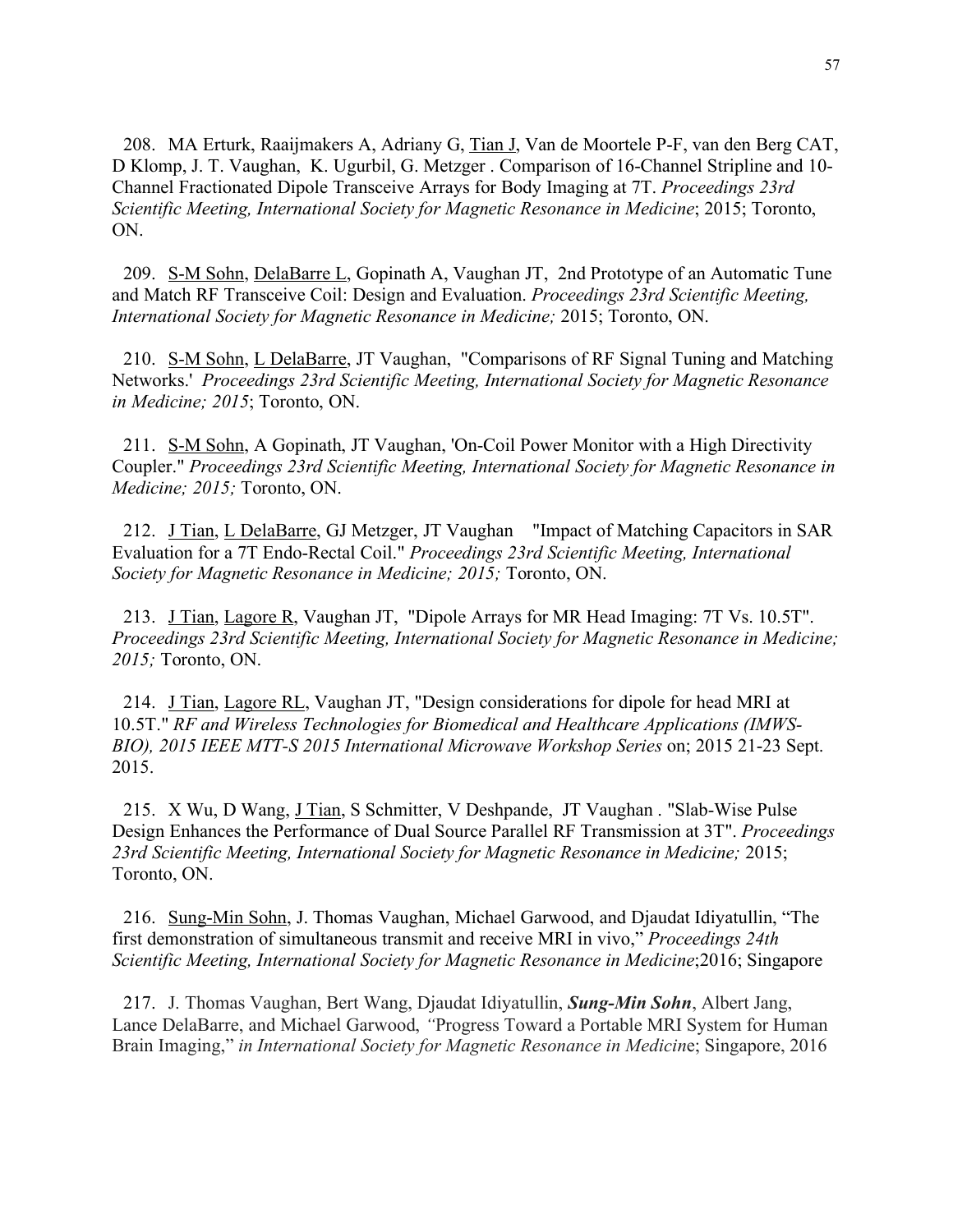218. V. Panda, S.-M. Sohn, J. T. Vaughan, and A. Gopinath, "A Zeroth Order resonant element for MRI transmisson line RF coil," in 2016 IEEE International Symposium on Antennas and Propagation (APSURSI), pp. 1389-1390, 2016.

219. Sung-Min Sohn, Michael Garwood, and John Thomas Vaughan, "Automatic RF leakage signal canceler in MRI applications," in Microwave Symposium Digest (IMS), IEEE MTT-S International, 2017

220. Y Eryaman, R Lagore, A Erturk, L Utrecht, P Zhang, ATorrado-Carvajal, E Turk, L DelaBarre, G Metzger, G Adriany, K Ugurbil, JT Vaughan. "RF Heating Studies on Anesthetized Swine Using Fractionated Dipole Antennas at 10.5T #5576 *Proceedings 25th Scientific Meeting, International Society for Magnetic Resonance in Medicine; 2017;* Honolulu, HI, USA

221. JT Vaughan "The Future of MRI" Progress In Electromagnetics Research (PIERS) 2017, Singapore.

*222.* Y Eryaman, L Utrecht, D Koski, G Adriany, N. Harel, K Ugurbil, J Vaughan "Investigating the Relationship between CEM43 and Brain Tissue Damage with MRI" #4180 *5576 Proceedings 25th Scientific Meeting, International Society for Magnetic Resonance in Medicine; 2018;Paris,France*

223. Y Eryaman, S Moen, A Grant, G Adriany, K Ugurbil, JT Vaughan "Measuring Radio-Frequency Induced Currents On Metallic Leads Using Parallel Imaging"#4068 *Proceedings 24th Scientific Meeting, International Society for Magnetic Resonance in Medicine*;2018; Paris, France

224. Punith B. Venkate Gowda, Asha Kumara Swamy , Sachin Jambawalikar, John Thomas Vaughan Jr. and Sairam Geethanath, "REconstruction of MR Images acquired in highly inhOmogeneous fields using DEep Learning (REMODEL) , ISMRM-2018

225. Amaresha Shridhar Konar, Vineet Vinay Bhombore , Imam Ahmed Shaik , Seema Bhat , Rajagopalan Sundaresan, Sachin Jambawalikar , Ramesh Venkatesan, John Thomas Vaughan Jr. and Sairam Geethanath, "Deep Learning Reconstruction for Tailored Magnetic Resonance Fingerprinting", ISMRM – 2018

226. Sairam Geethanath, Julie M. Kabil, John Thomas Vaughan Jr., "Non Invasive Temperature Estimation using machine learning" ISMRM machine learning workshop 2018

227. Keerthi Sravan Ravi, Sairam Geethanath, John Thomas Vaughan Jr., "MR value driven autonomous scanner" ISMRM machine learning workshop 2018

228. Peidong He, Sairam Geethanath, John Thomas Vaughan Jr., "Image Reconstruction database (ImRiD) for machine learning" ISMRM machine learning workshop 2018